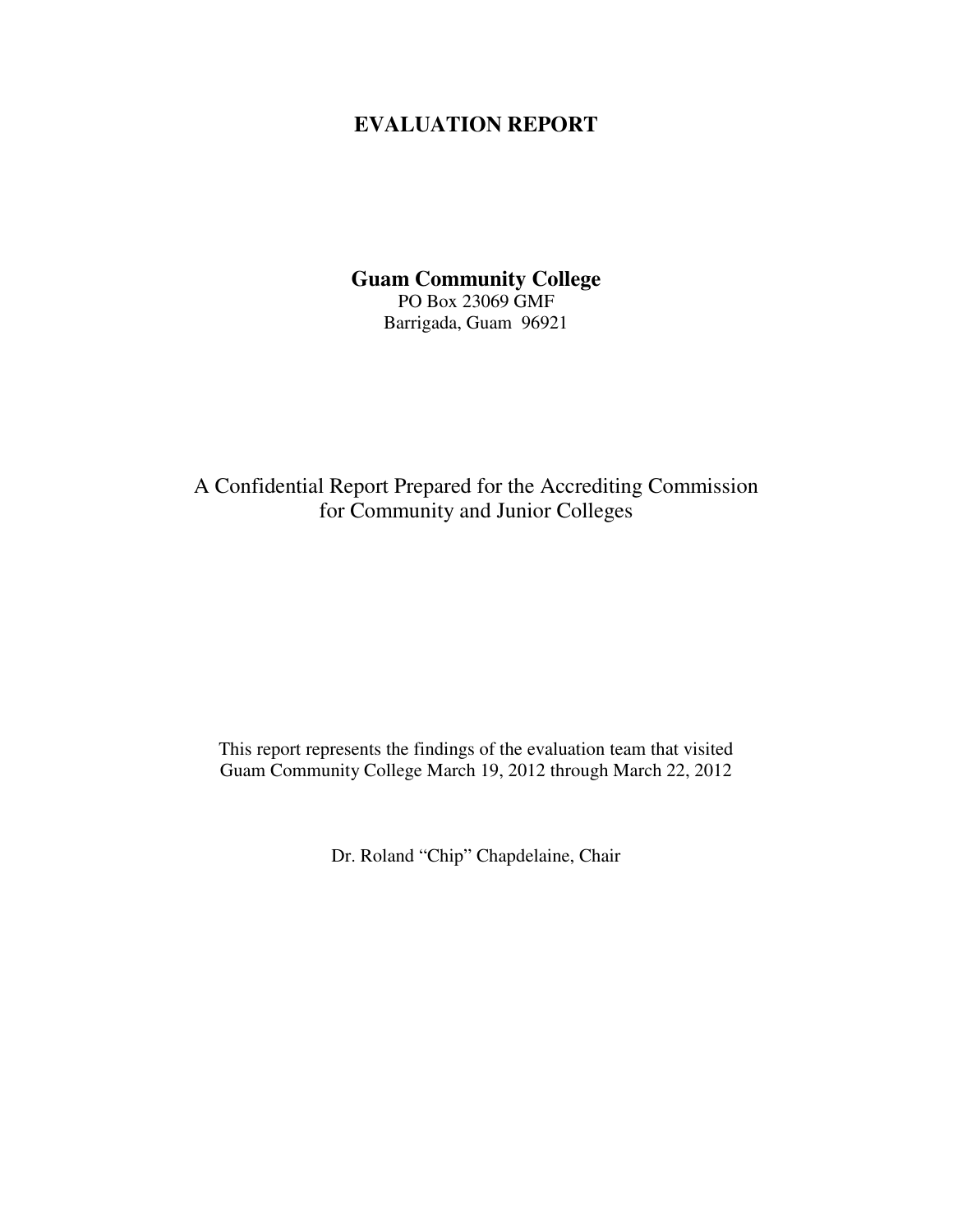## **LIST OF TEAM MEMBERS**

Dr. Roland "Chip" Chapdelaine (Chair) President Los Angeles Trade-Technical College

Mr. Milton Higa Vice-Chancellor Kapiolani Community College

Dr. Adam Karp Dean, Fine & Applied Arts American River College

Dr. Jannett Jackson President College of Alameda

Ms. Rhea Riegel Institutional Research Coordinator Fresno City College

Ms. Victoria Rosario Associate Vice Chancellor, Student Services Los Rios Community College District

Dr. Mary Gallagher (Assistant) Vice President, Administrative Services Los Angeles Trade-Technical College

Ms. Martha Tilmann Professor Computer Science College of San Mateo

Dr. Ian Walton Instructor of Mathematics Emeritus Mission College

Dr. Roger Welt Interim Vice President of Student Services Grossmont Community College

Dr. Anthony Zambelli Instructor, Economics Cuyamaca College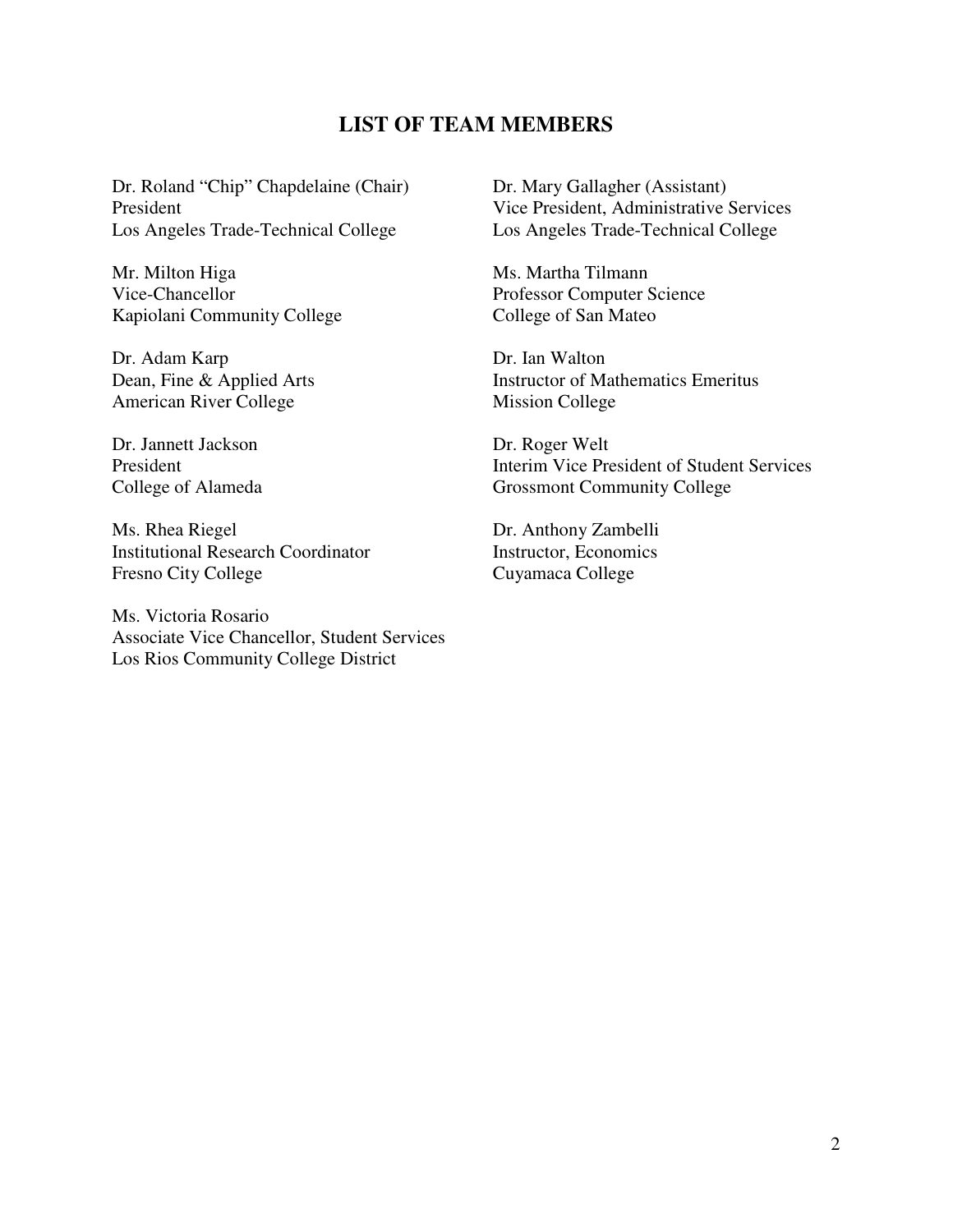## **SUMMARY OF THE REPORT**

INSTITUTION: Guam Community College

DATE OF VISIT: March 19 - March 22, 2012

TEAM CHAIR: Dr. Roland "Chip" Chapdelaine President, Los Angeles Trade-Technical College

A team of 11 professional educators visited Guam Community College (GCC) March 19 through March 22, 2012, for the purpose of evaluating the institution for reaffirmation of accreditation. The team members prepared for the visit in advance by reading the Institutional Self Evaluation Report (ISER) and preparing a draft report of their conclusions regarding the College response to the recommendations from the most recent educational quality and institutional effectiveness review, their impressions of their assigned standard, and their opinion of the overall Self Evaluation Report. The team arrived for the visit fully prepared to validate the information contained in the Self Evaluation Report and to evaluate the college against Accrediting Commission for Community and Junior College (ACCJC) Standards, Eligibility Requirements and Policies. The chair had occasion to request additional information for the team in advance of the visit and the information was always provided promptly by the College. The College was very responsive to the chair's inquiries and requests.

The team found that the College was fully prepared for the site visit. The team also confirmed that there was widespread understanding by the College of the accreditation process. The accommodations for the team worked very well, with a large conference room at the hotel adjacent to the chair's room for team meetings, and a secure team meeting room on campus, fully equipped with laptops for each team member and other accessories needed to complete work efficiently. The College provided round trip transportation daily.

The Institutional Self Evaluation Report for Guam Community College was a well written, comprehensive report that detailed the processes used by the institution to fully meet the eligibility requirements and the Commission Standards. The report told the story of Guam Community College from its inception to the present day. The report included internet links to evidence, making it easy for the team to identify whether the standard had indeed been met. The presentation of the data and information in the ISER created an image of the College that was almost hard to imagine because the portrayal was so positive. On the site visit, the team confirmed that what was written was indeed the College culture – one of caring and nurturing so that students achieve success. A familial feeling penetrates the campus and creates a great team atmosphere. This campus behaves as a small community, but with many formalized processes in place to ensure that student learning remains the center of the campus dialog and those resources are utilized efficiently.

This is a College with solid programs in workforce training and transfer and committed faculty, administrators, and staff.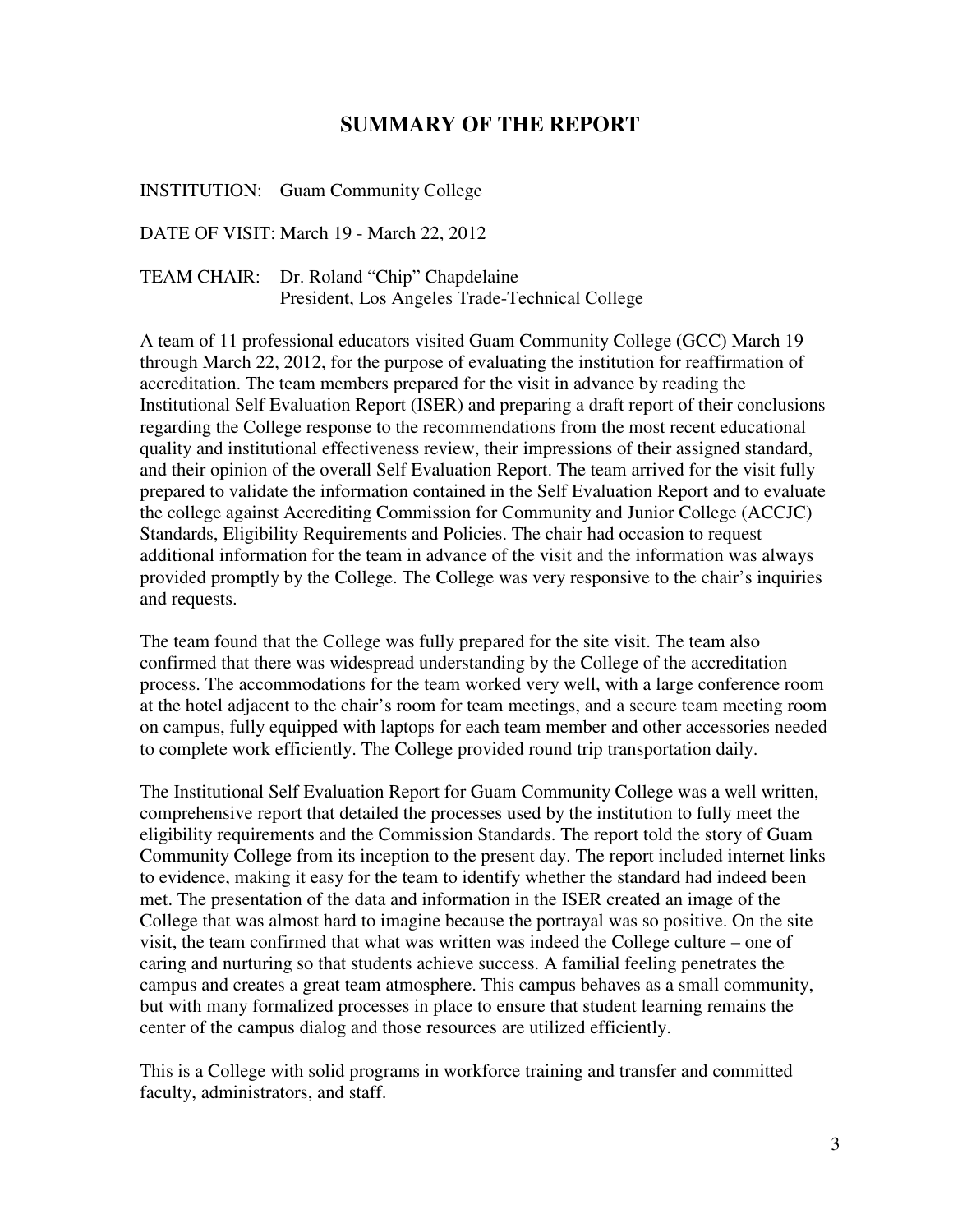### **Commendations**

The team commends the College for a genuine sense of family spirit on campus, which is evident in its commitment to student access and student success.

The team commends the College for establishing and clearly communicating to students and the community student learning outcomes for 100 percent of its courses and programs (17 certificates, 20 associate degree programs, and over 350 courses). The team found that the College's two-year cycle for the assessment of student learning outcomes at the course, program, certificate, and degree levels is on-going, promotes widespread dialog on the results of the assessments, and uses assessment results to improve programs and institutional processes. The team found that the College is operating at the level of sustainable continuous quality improvement as outlined by the Commission.

The team commends the College for demonstrating and institutionalizing the engagement of full-time faculty in student advisement, as evidenced by the development of individualized student educational plans for all students, including those with special needs, to establish pathways for degree and certificate completion. The College uses this to inform the scheduling of classes and services to meet student demand.

The team commends the College for its commitment to sustainability, noted in its seeking and obtaining funding for photovoltaics for its student services and allied health buildings, and in particular on its recently completed buildings and for attaining Leadership in Energy and Environmental Design (LEED) "gold" certification for the Learning Resource Center opened in fall 2011.

The team commends the College and the Board of Trustees for their resilience and flexibility in managing financial resources by preparing for uncertainties in the appropriation process, as well as interruptions in budget allotments. The College used Foundation support, entrepreneurial efforts, and grants to meet irregular cash flow due to the uncertainties of the Government of Guam funding.

The team commends the College for supporting and encouraging a climate that promotes student involvement in personal and civic responsibility through active participation in campus and community wide activities.

The team commends the Board of Trustees and the Foundation Board of Directors for the level of cooperation and support in responding to the financial needs of the College. The mission statement is clearly understood and practiced by both organizations. This unity of purpose has had a positive impact on the ability of the College to raise funds and influence decision makers in support of the College's strategic plans.

The team commends the College on the rapid creation of a large number of new facilities. Through aggressive pursuit and successful attainment of grants, local government and federal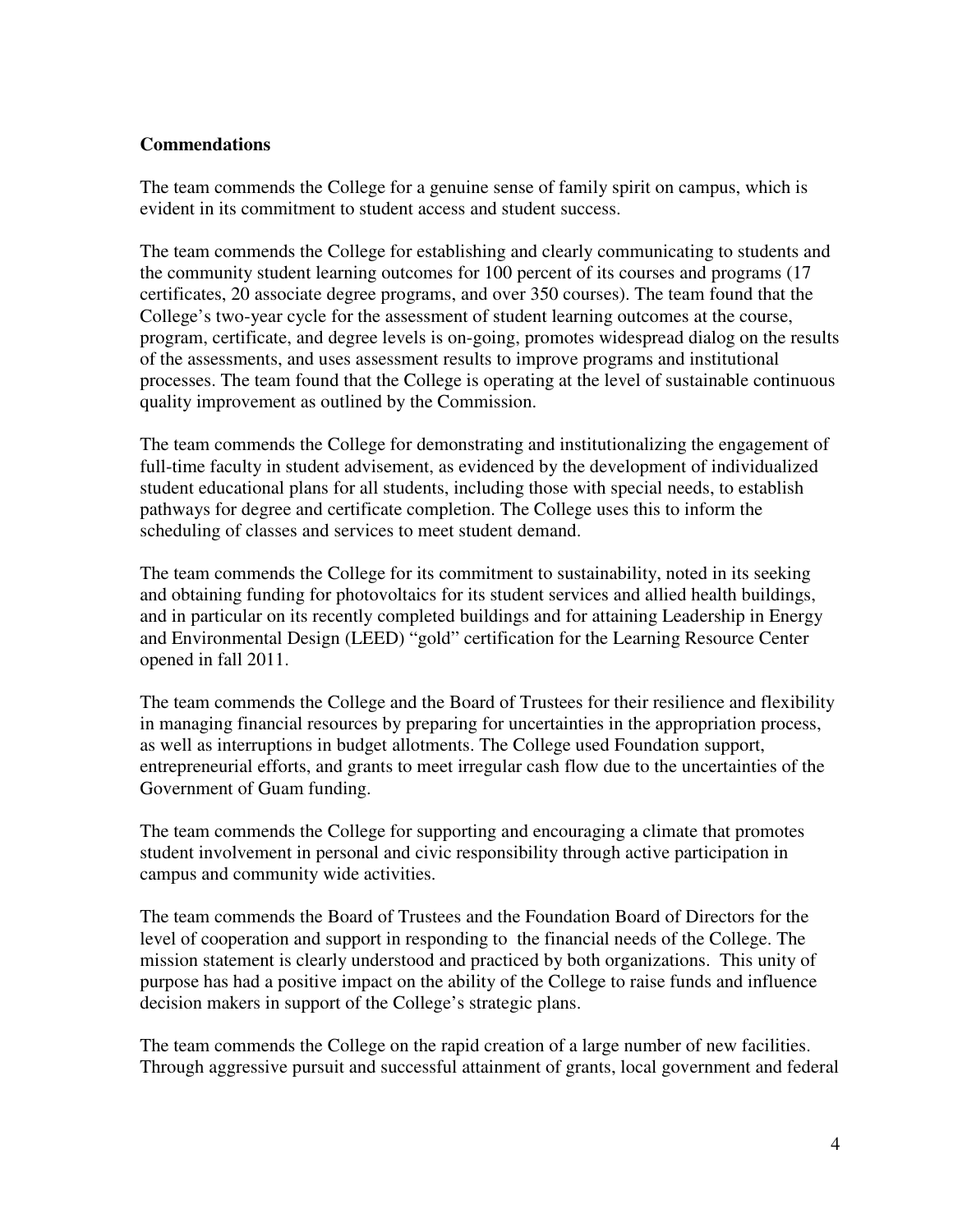resources, the College has achieved an accelerated construction program that has created a learning environment that supports student success.

## **Recommendations**

In order to improve, the team recommends that the College develop a process for systematically evaluating non-credit courses, workshops, and training sessions for content and effectiveness, in alignment with the assessment process that is in place for credit courses.  $(II.A.2)$ 

In order to improve, the team recommends that the College develop a plan for distance education, including continuing education offered through distance education, and implement appropriate support services and procedures to deliver instruction online. (I.A.1, I.B.4, I.B.5, I.B.6, II.A.1, II.A.2, II.A.3, II.A.6, II.A.7, II, B.3.a, II.C.1.c, IIIC.)

In order to improve, the team recommends that the College review its resource allocation to the MIS area to ensure that there are sufficient funds to provide training, maintenance, equipment and software support and to implement its technology plan. (I.A.1, I.B.1, II.A.1.a, II.A.1.b, II.A.1.c, I.B.3, II.C.1.b, II.C.1.c, II.A.1.c, III.C.1.a, III.C.1.b)

 In order to improve the effectiveness of participatory governance, the team recommends that the College evaluate existing governance policies and practices for faculty and students to ensure their opportunity for appropriate and ongoing participation in decision making. Additionally, the College should create and implement a corresponding formal structure for staff input and participation. The College should create and implement an evaluation process to examine the overall effectiveness of participatory governance policies and processes. (Standard IV.A.1, IV.A.2, IV.A.2.a, IV.A.3, IV.A.5)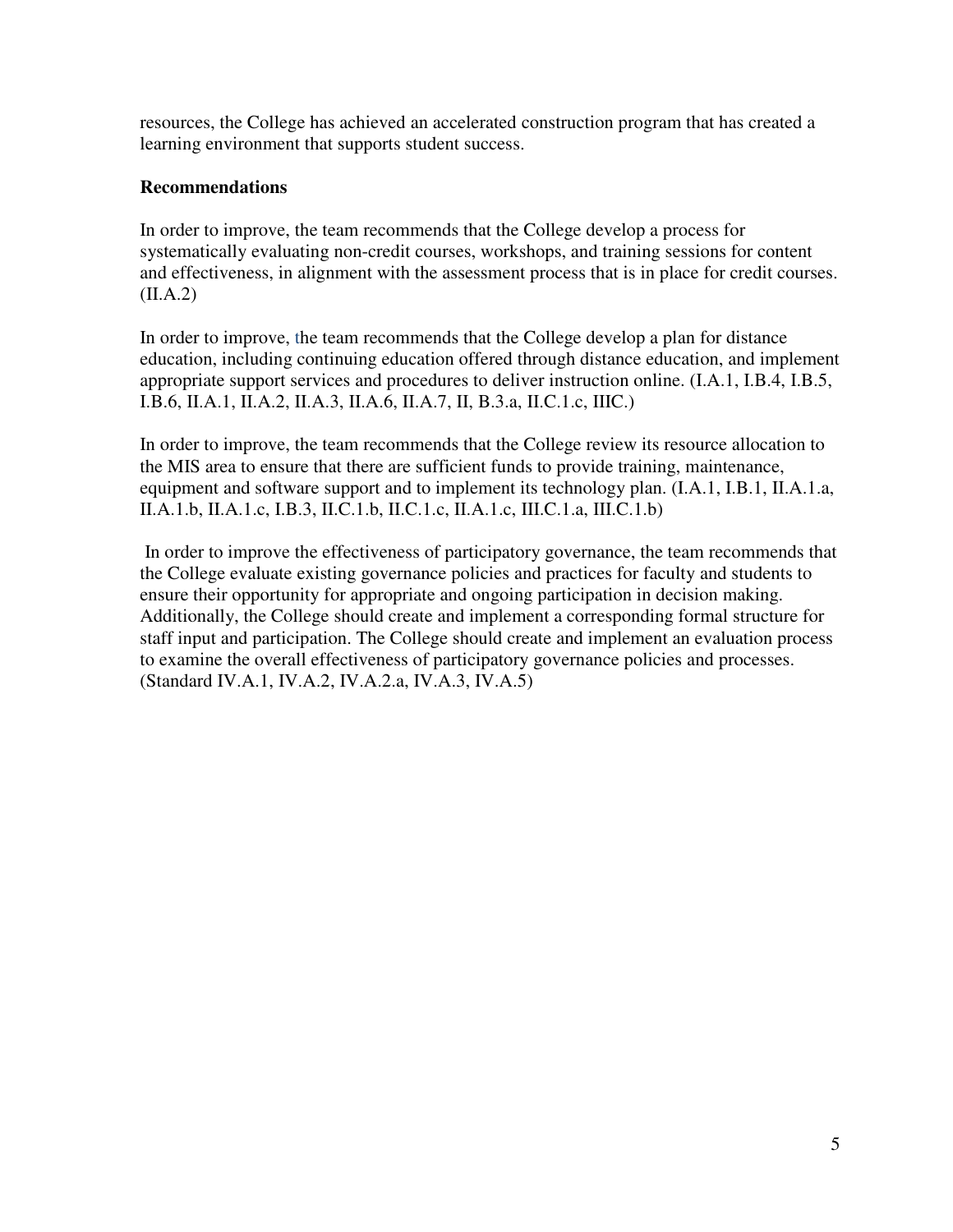## **INTRODUCTION**

Guam Community College (GCC) is a multi-facted public career technical training insitution established in 1977. It was created by public law in order to accomplish four purposes: 1) to consolidate and strengthen the existing workforce training programs administered by the government of Guam; 2) to strengthen career education and expand it within the territory; 3) to expand short-term and extension programs in skills training; and 4) to follow the public law by strengthening the formal secondary and postsecondary vocational-technical programs. The College operates a variety of programs in both secondary and postsecondary training environments, in addition to adult basic education, continuing education, community education, and specialized short-term training. It remains the only community college on Guam, with its main campus located in the village of Mangilao and a presence in five public high schools.

The population of Guam is just under 160,000 people. Guam has experienced a ten-year population increase of 2.9 percent. However, the population is expected to increase due to the U.S. Department of Defense decision to transfer assets from Okinawa, Japan to Guam over the next several years.

The island of Guam became a U.S. Territory in July of 1944 and its people became citizens of the United States with the passage of the Guam Organic Act of 1950. This created the first civilian government in Guam's history and transferred the jurisdiction from the U.S. Navy to the Department of the Interior. There are two military bases on the island that provide an American presence and stability in the Asia Pacific Rim, giving Asian investors access to U.S. investment and related banking. This relationship of Guam to the United States also provides access for Guam students to U.S.-accredited educational institutions.

The establishment of Guam Community College occurred as a result of legislative action, specifically the Community College Act of 1977. The University of Guam is also located in the village of Mangilao making it the higher education hub of Guam. The College is located on 29 acres of land and is undergoing a facilties overhaul – upgrading faciltities, building new facilties, and demolishing older run down buildings.

The College offers 17 certificate programs, 20 associate degree programs, and over 50 apprenticeships. The staff of the College consists 112 full-time faculty, 74 part-time faculty, 103 staff, and 23 administrators. The average student to faculty ratio is 15:1.

The College serves approximately 2,500 students. Females comprise more than half of the student population. The ethnicity of 94 percent of the students is Pacific Islander. This group is disaggregated to include the indigenous population of Guam, Chamorro, making up over 50 percent of the Pacific Islander ethnic group. The remaining 6 percent is divided among white non-Hispanic, black non-Hispanic, Hispanic, and not reported. Over 60 percent of the students attend the College on a part time basis. A large percentage of students are employed while attending GCC and the College indicated this significantly impacts scheduling of classes, facility usage, and support services.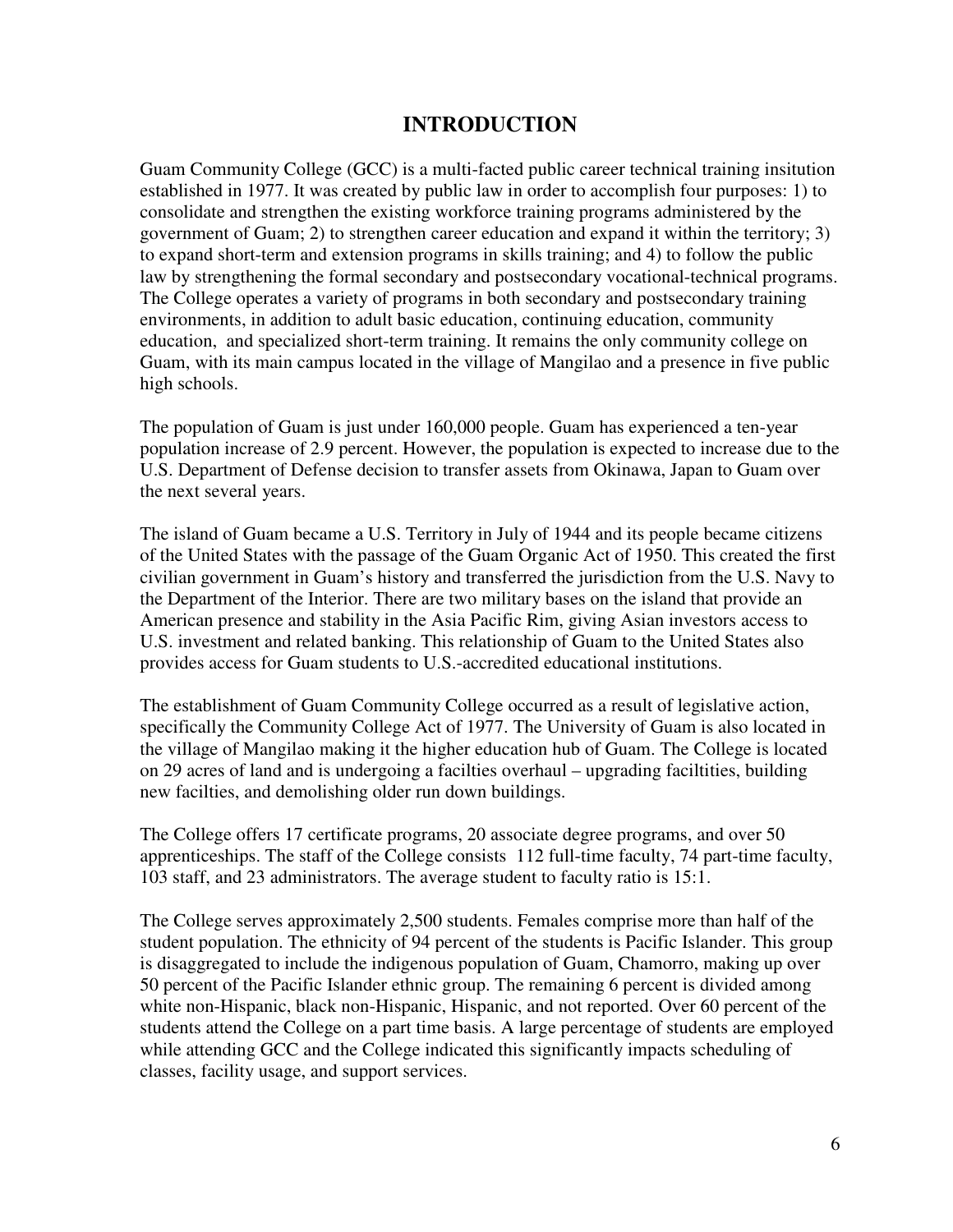The team felt the ISER was very well written and told the story of Guam Community College. The evidence was accessible electronically. Any evidence requested by the team or access to systems prior to the visit, was promptly provided by the College. The team found that the College was exceptionally well prepared for the site visit. The team also confirmed that there was excellent, widespread understanding by College constituencies of the accreditation process.

The administrators, faculty, staff and students of Guam Community College were gracious hosts. The staff assigned to facilitate the work of the team were friendly, knowledgeable, and accommodating. Those interviewed responded with openness and candor. The team also had the good fortune to experience the Spring Festival put on by the students that included an opportunity to view traditional dances of the region.

Guam Community College was initially accredited by ACCJC in 1979. The college was fully reaffirmed for accreditation at its last comprehensive review in 2006. The College regularly communicates proposed changes to ACCJC. The following actions have occurred since the last comprehensive review in 2006:

- April 2010 a substantive change review was not required for the Certificate in Computer Aided Design and Drafting
- April 2010 a substantive change review was not required for the Associate of Science in Pre-Architectural Drafting
- November 2009 a Substantive Change was approved to add a Certificate in Medium/Heavy Diesel Truck Technology
- September 2009 a substantive change review was not required for the additional forensic science concentrations to the existing Associate of Science in Criminal **Justice**
- December 2008 a substantive change review was not required to divide the certificate in Practical Nursing that subsequently created a Certificate in Pre-Nursing
- October 2007 a Substantive Change was approved for the Certificate and the Associate of Arts Degree in Emergency Management

The team reviewed past evaluation reports, as well as follow up and midterm reports, received and analyzed the self evaluation, requested and reviewed additional evidence provided by the College, and extensively viewed evidentiary information provided by the College on its web site.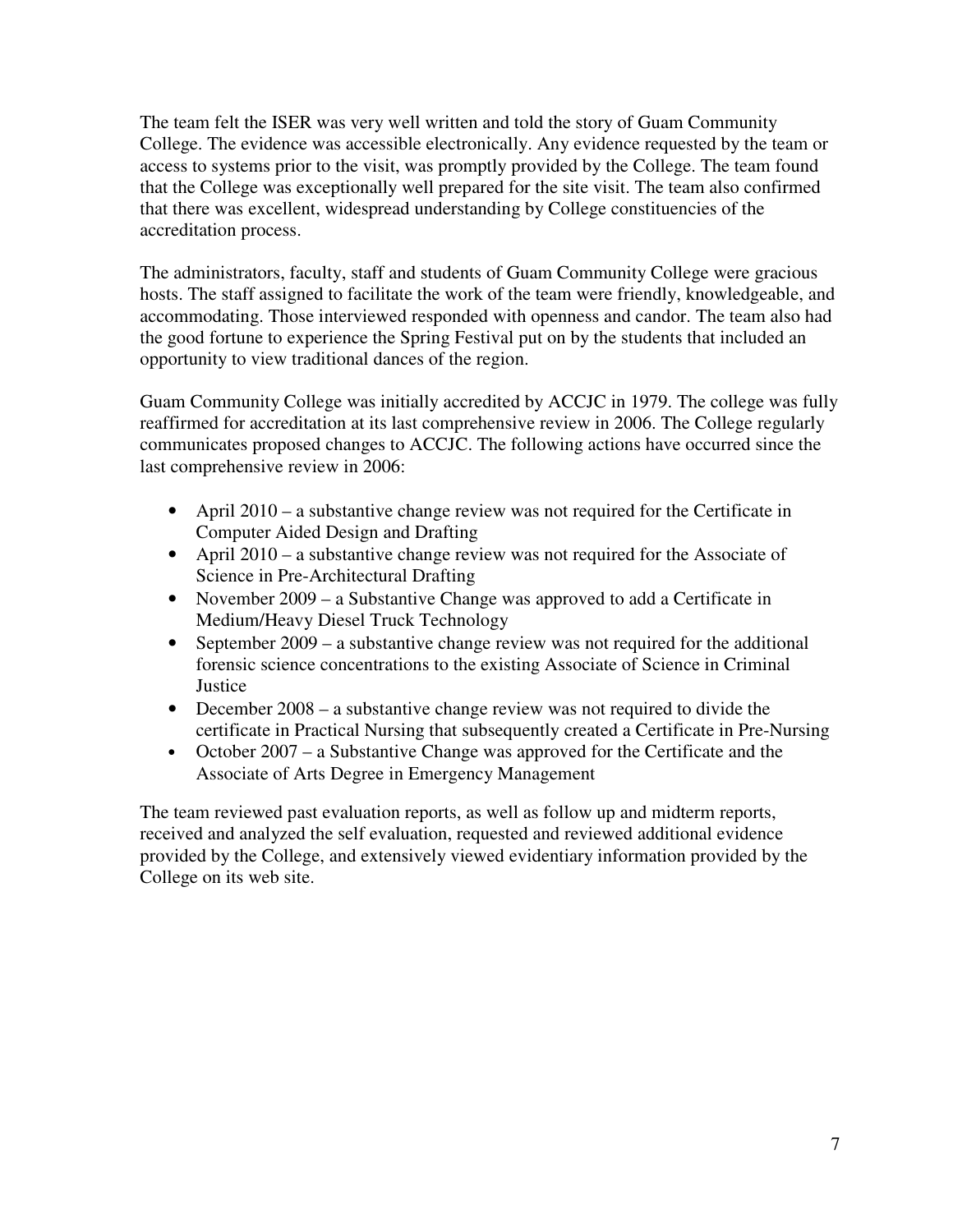## **Commendations/Recommendations**

#### **Commendations**

The team commends the College for a genuine sense of family spirit on campus, which is evident in its commitment to student access and student success.

The team commends the College for establishing and clearly communicating to students and the community student learning outcomes for 100 percent of its courses and programs (17 certificates, 20 associate degree programs, and over 350 courses). The team found that the College's two-year cycle for the assessment of student learning outcomes at the course, program, certificate, and degree levels is on-going, promotes widespread dialog on the results of the assessments, and uses assessment results to improve programs and institutional processes. The team found that the College is operating at the level of sustainable continuous quality improvement as outlined by the Commission.

The team commends the College for demonstrating and institutionalizing the engagement of full-time faculty in student advisement, as evidenced by the development of individualized student educational plans for all students, including those with special needs, to establish pathways for degree and certificate completion. The College uses this to inform the scheduling of classes and services to meet student demand.

The team commends the College for its commitment to sustainability, noted in its seeking and obtaining funding for photovoltaics for its student services and allied health buildings, and in particular on its recently completed buildings and for attaining Leadership in Energy and Environmental Design (LEED) "gold" certification for the Learning Resource Center opened in fall 2011.

The team commends the College and the Board of Trustees for their resilience and flexibility in managing financial resources by preparing for uncertainties in the appropriation process as well as interruptions in budget allotments. The College used Foundation support, entrepreneurial efforts, and grants to meet irregular cash flow due to the uncertainties of the Government of Guam funding.

The team commends the College for supporting and encouraging a climate that promotes student involvement in personal and civic responsibility through active participation in campus and community wide activities.

The team commends the Board of Trustees and the Foundation Board of Directors for the level of cooperation and support in addressing the financial needs of the College. The mission statement is clearly understood and practiced by both organizations. This unity of purpose has had a positive impact on the ability of the College to raise funds and influence decision makers in support of the College's strategic plans.

The team commends the College on the rapid creation of a large number of new facilities. Through aggressive pursuit and successful attainment of grants, local government and federal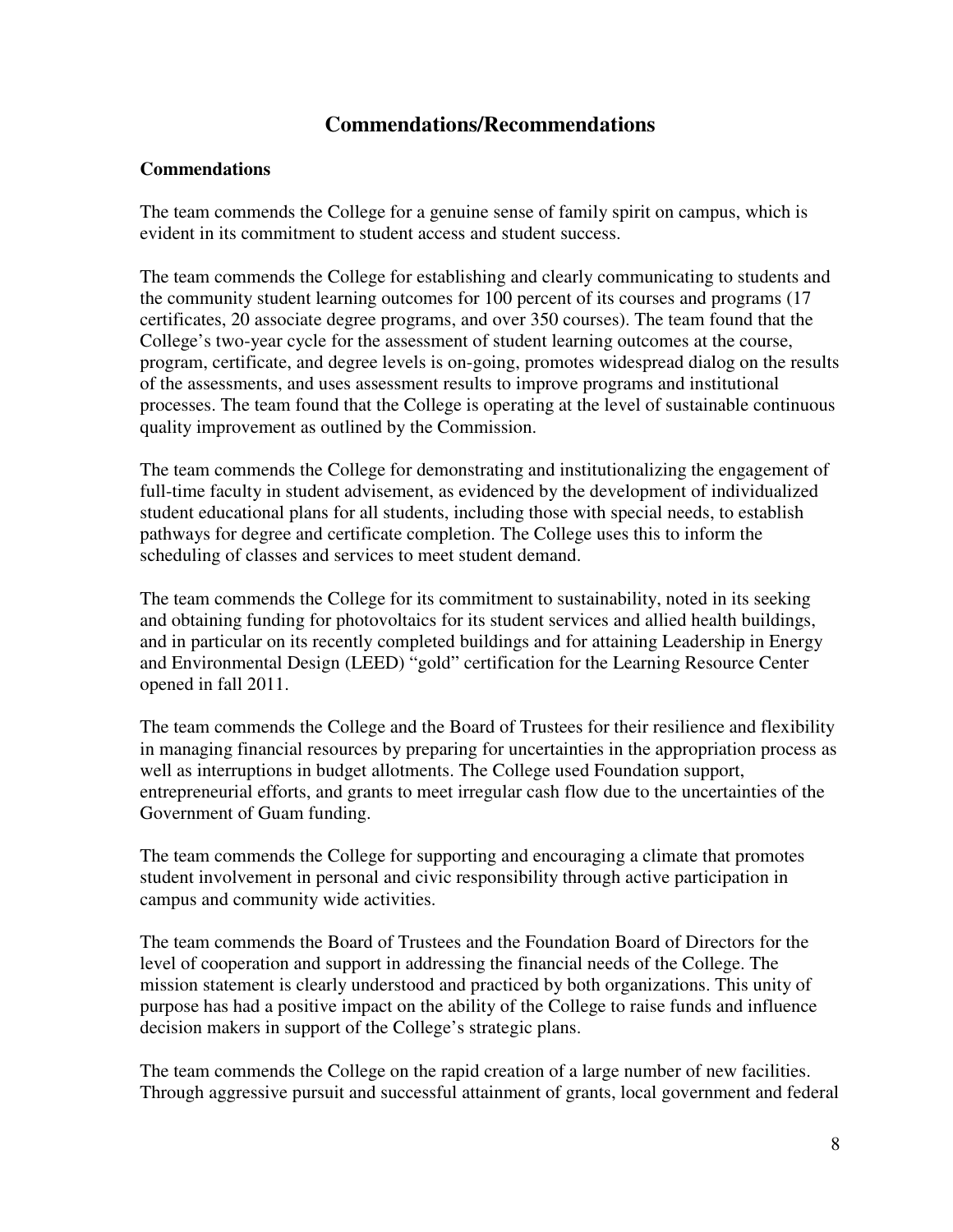resources, the College has achieved an accelerated construction program that has created a learning environment that supports student success.

## **Major Recommendations**

In order to improve, the team recommends that the College develop a process for systematically evaluating non-credit courses, workshops, and training sessions for content and effectiveness, in alignment with the assessment process that is in place for credit courses.  $(II.A.2)$ 

In order to improve, the team recommends that the College develop a plan for distance education, including continuing education offered through distance education, and implement appropriate support services and procedures to deliver instruction online. (I.A.1, I.B.4, I.B.5, I.B.6, II.A.1, II.A.2, II.A.3, II.A.6, II.A.7, II, B.3.a, II.C.1.c, IIIC.)

In order to improve, the team recommends that the College review its resource allocation to the MIS area to ensure that there are sufficient funds to provide training, maintenance, equipment and software support and to implement its technology plan. (I.A.1, I.B.1, II.A.1.a, II.A.1.b, II.A.1.c, I.B.3, II.C.1.b, II.C.1.c, II.A.1.c, III.C.1.a, III.C.1.b)

 In order to improve the effectiveness of participatory governance, the team recommends that the College evaluate existing governance policies and practices for faculty and students to ensure their opportunity for appropriate and ongoing participation in decision making. Additionally, the College should create and implement a corresponding formal structure for staff input and participation. The College should create and implement an evaluation process to examine the overall effectiveness of participatory governance policies and processes. (Standard IV.A.1, IV.A.2, IV.A.2.a, IV.A.3, IV.A.5)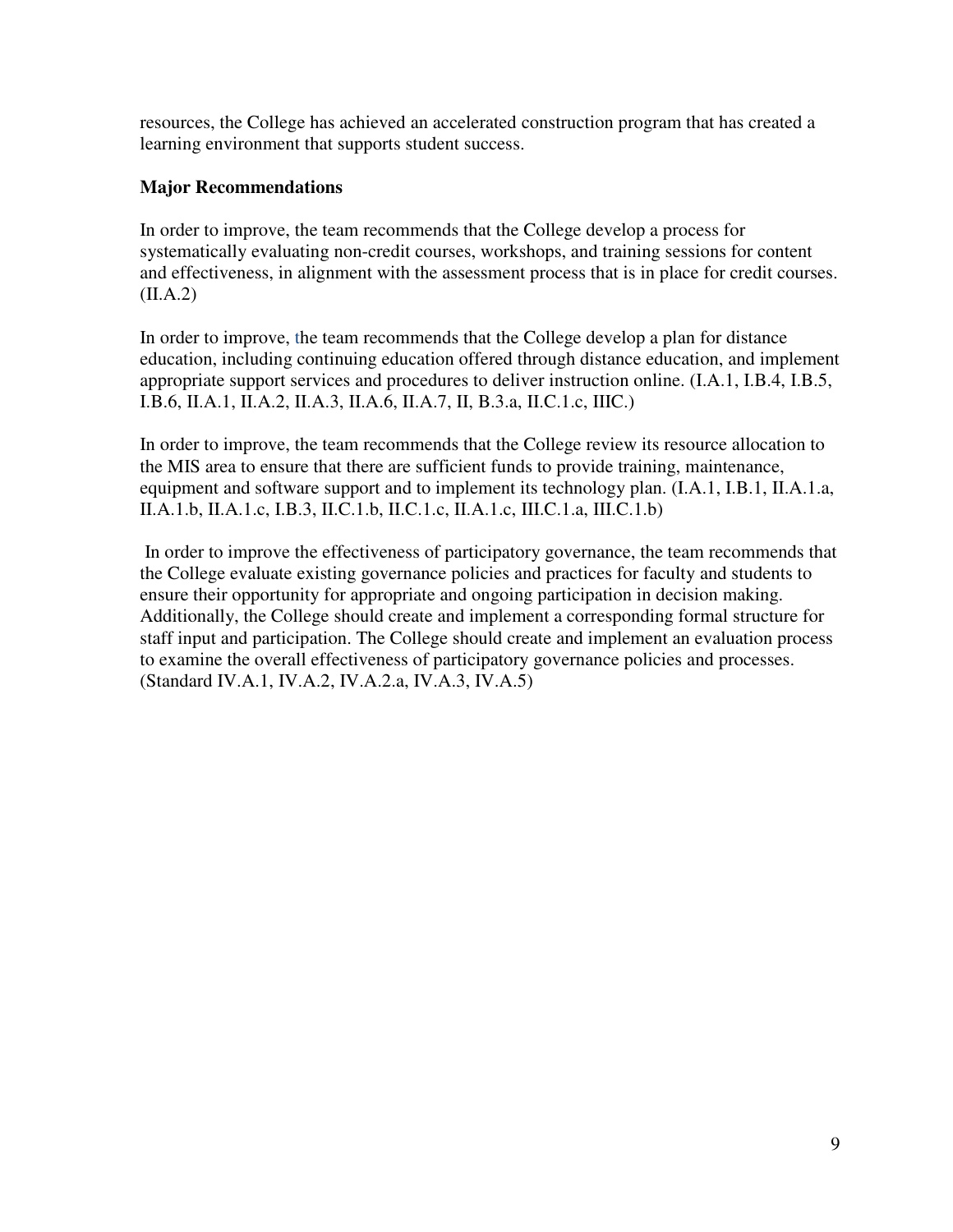## **Evaluation of Institutional Responses to Previous Recommendations**

### **Major Recommendation 1**

*The College has adopted new math and English course requirements for all certificate and degree programs. These requirements are unitary for all programs. The College should assess the effect of these new requirements on student access and success. Based on an assessment of the student learning outcomes for each program, the College should engage in a dialog about the appropriate levels of English and math to require for various programs. (Standard II.A.3)* 

*A standardized general education pattern has likewise been established. To further opportunities for students to meet general education requirements at transfer institutions and to provide an opportunity for a greater breadth of understanding of the major areas of knowledge including humanities and fine arts, a dialog should occur to consider adding classes to the general education curriculum." (Standard II.A.3.a)* 

It was evident that GCC's Office of Assessment, Institutional Effectiveness and Research (AIER) has an extensive array of research data and reports in order to support analysis of programs and services. In addressing this recommendation, the AIER examined longitudinal data in the area of student enrollment, grade distribution, and completion rates in developmental English and math courses. Although the focus of this recommendation was on new math and English courses, which were to be required for all certificate and degree programs, an unintended result of this recommendation was that the AIER study found students who were not successful in completing developmental courses were prevented from progressing to College-level courses. The report and data analysis increased dialog amongst faculty in all disciplines and resulted in three recommendations from the Council of Chairs:

1. The Council recommends that the general education requirements for all Certificate programs should be determined by each program, with input from the respective advisory committees.

2. The Council recommends the deletion of the general education policy limiting students to a certain number of credits unless English and math courses are completed.

3. The Council encourages the General Education Committee to include courses in the general education requirements that promote soft skills in their student learning outcomes, and to provide more choices for students (for example, under Social Sciences, PY120, SO130, PY100 OR PY125, instead of PY120 and SO130). In addition, the Council encourages the inclusion of a Humanities courses in the general education requirements. The College has reviewed the research data and made applicable recommendations for improvement.

The team found that GCC has sufficiently met the requirements identified in Recommendation 1.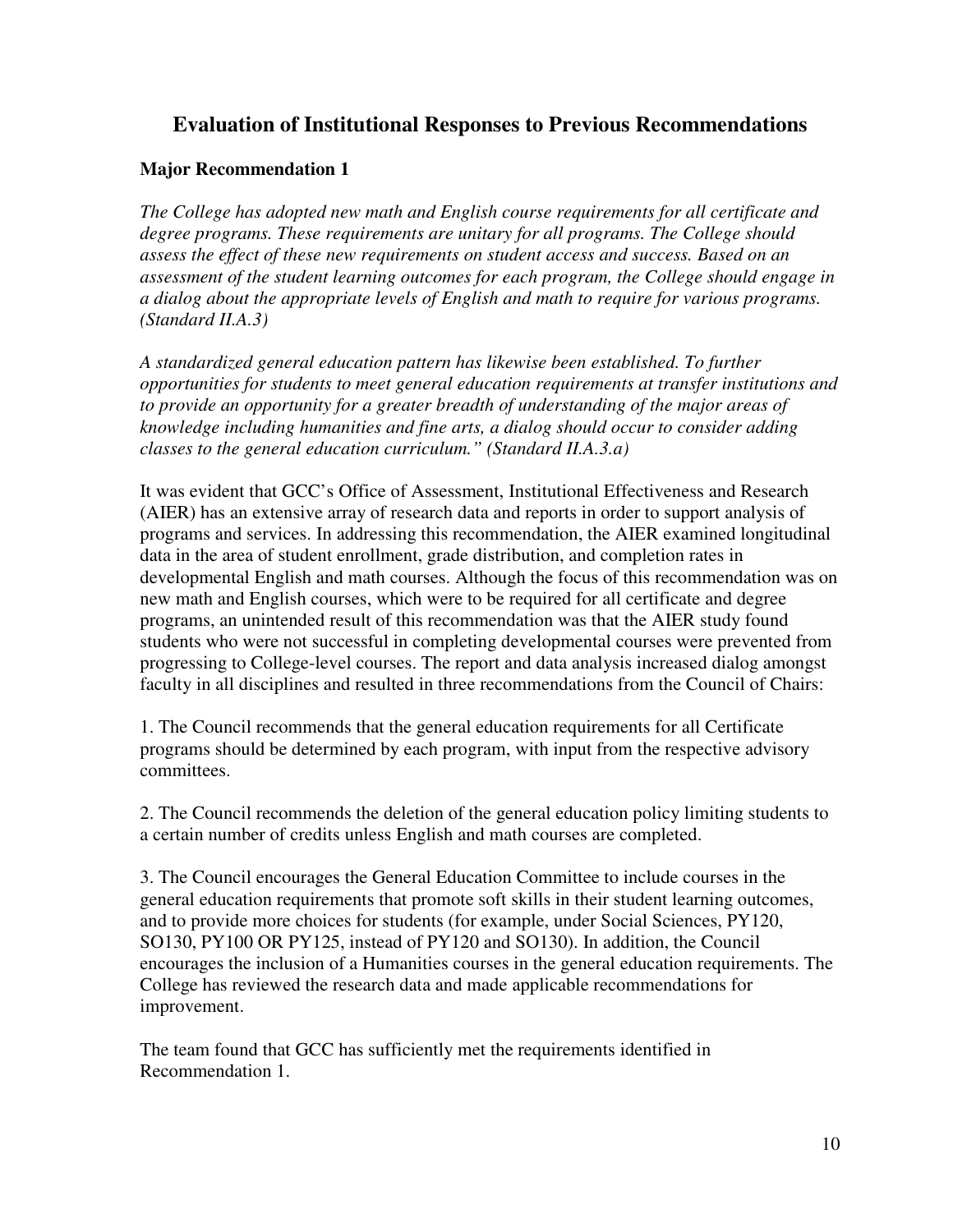## **Major Recommendation 2**

*"The College is considering a more formal organization for faculty participation in shared governance such as the initiation of a faculty senate. The College should finish its work on developing a formal system for faculty, staff, and student participation in the governance processes of the College. Such systems should provide clear lines of communication and contribute to timely decision making oriented toward the positive development of the institution." (Standard IV.A.1, IV.A.2, IV.A.2.a, IV.A.3)* 

In its response, the College states that it has completed "full implementation" of the new Faculty Senate structure. Most of the response describes interactions with the faculty collective bargaining agreement in order to create this structure and to resolve initial College concerns regarding wording and the phrase "shared governance." The Faculty Senate was created in fall 2006 and a new participatory governance article in the Board-Union contract was ratified in October 2008. No corresponding formal structure has been developed for staff participation in governance and there is no action plan to achieve this. In general, with additional time and participation by a greater range of faculty, the Faculty Senate should continue to grow as an integral part of governance to convey the academic and professional opinion of the faculty in a positive manner and to provide input prior to decisions being made. Student participation occurs using the Council on Postsecondary Student Affairs (COPSA). Staff has no governance structure of their own but participates at College Governance Council (CGC) and Board of Trustees (as do faculty and students).

The team found that GCC has sufficiently met the requirements identified in Recommendation 2.

## **Major Recommendation 3**

*"Working on the strength of its assessment infrastructure, the College should now fully undertake the process of developing student learning outcomes for courses, programs and the institution. As these student learning outcomes are developed, they should be communicated to students, the College community and the public."* 

The College should be commended for the completion of all student learning outcomes for all it courses, certificates and programs. Additionally, adopting institutional learning outcomes and including them in the College Catalog 2011-2012 provides a mechanism for communicating these changes to the internal and external communities. The publication of a fourth edition of the *SLO and Curriculum Mapping Booklet* provides evidence of an iterative process of evaluation and assessment as identified in Standard II.

The team found that GCC has sufficiently met the requirements identified in Recommendation 3.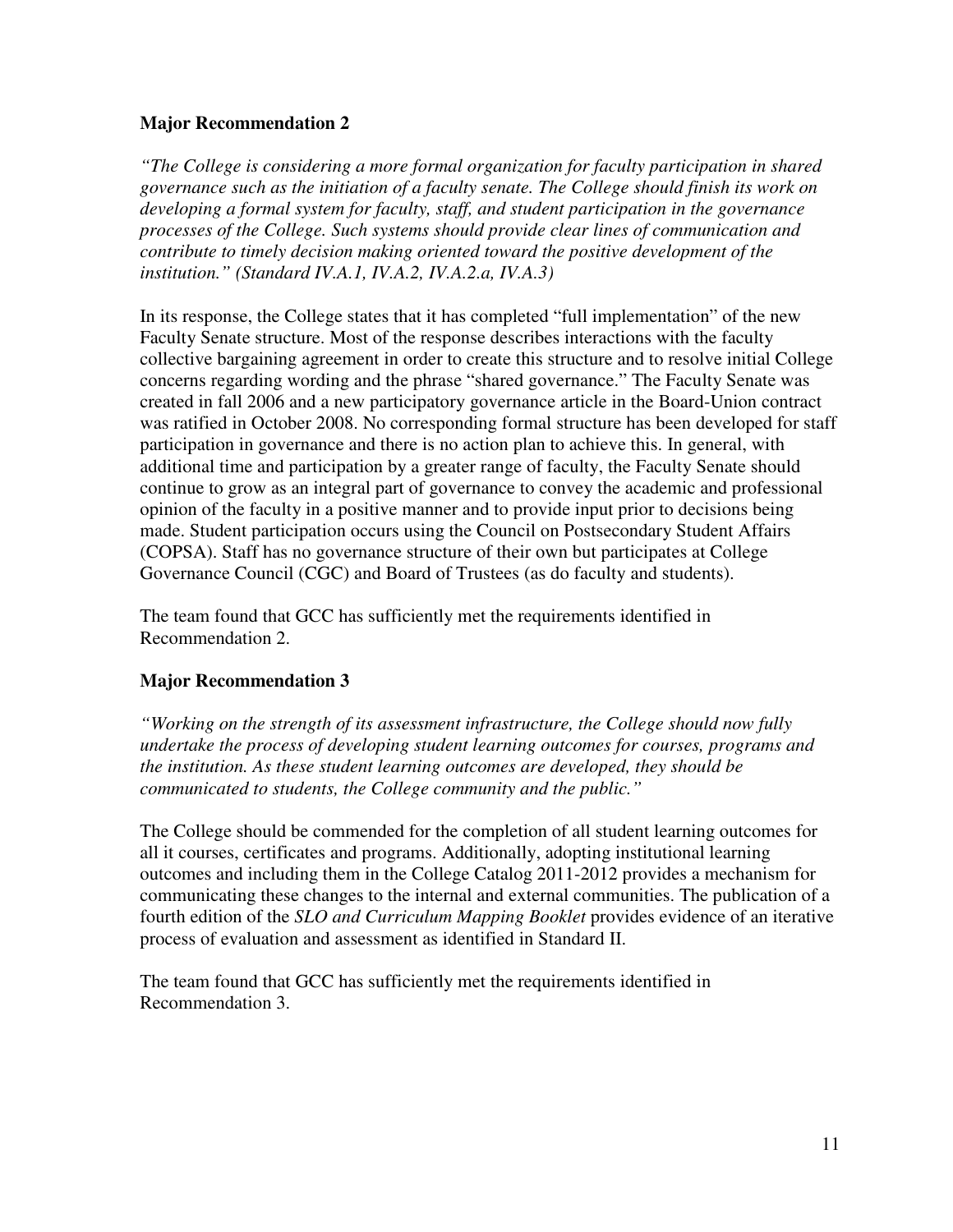### **Major Recommendation 4**

*"The Board of Trustees is now fully empanelled and evidences a commitment to further the development of the College. Provisions should be made to provide training for the Board to assist them in fulfilling this commitment. After the Board adopts its recently revised manual, it should engage in a review of Board policies."* 

Since the 2006 team visit, the Board of Trustees (BOT) has seen the appointment of two new members as a result of the election of Eddie Baza Calvo as the new governor in the elections of 2010, and the change in a student trustee resulting in a midyear election. The Board of Trustees became fully seated in January 2011 when the legislature confirmed the governor's appointment and the student representative joined the Board. The self evaluation indicates that these new Board members received a Board orientation, tour of the campus and, in the case of the governor's appointment, a required Government Ethics workshop.

In interviews conducted with six of the Board members, including two prior incumbents, one of whom was the Board chairperson, the two newest members, the staff advisory member and faculty union representative, it was clear that there were various forms of informal training and some limited formal workshops. This formal training was a trip to Washington, D.C. in February 2012 to the Association of Community College Trustees (ACCT) summit. Informal training occurs at BOT retreats, one-on-one discussions with Board members outside the Boardroom, emails and other electronic communication, and the Board of Trustees' Membership Handbook. The student trustee indicated that he received an orientation from the College prior to his first Board meeting and received the written materials on the Board member's responsibilities and the Board handbook. Additionally, the College states that the Board receives training through an allocation of \$25,000 annually. In reviewing the online documentation, current training was not reflected; however, travel forms submitted by the Board members validate the trip to Washington, D.C.

GCC Board policies are organized into four broad policy categories: general, financial, curriculum, and employee. The Board reviewed and approved Board Policies in 2006, soon after the team visit, with an adoption date of 2008 for the vast majority of the policies. Although the Board should be commended for its thorough review and modification/amendment of its policies, the team noted in some instances, they also included administrative procedures, thereby operationalizing the policies. This practice is prevalent throughout the adopted Board polices. Although Commission Standard IV as well as Eligibility Requirement 3, clearly outlines a separation of the Board's role and administrative operation, it does not prohibit the practice of combining policies and procedures.

Further, Recommendation 4 went on to identify six areas of emphasis as it relates to the Annual Institutional Assessment Report (AIAR); these included:

- *communication and information dissemination;*
- *assessment as an inclusive process;*
- *curriculum as a dynamic product and process;*
- *diversity as a key factor in improvement;*
- *holistic approach to assessing student services; and*
- *assessment leadership and support.*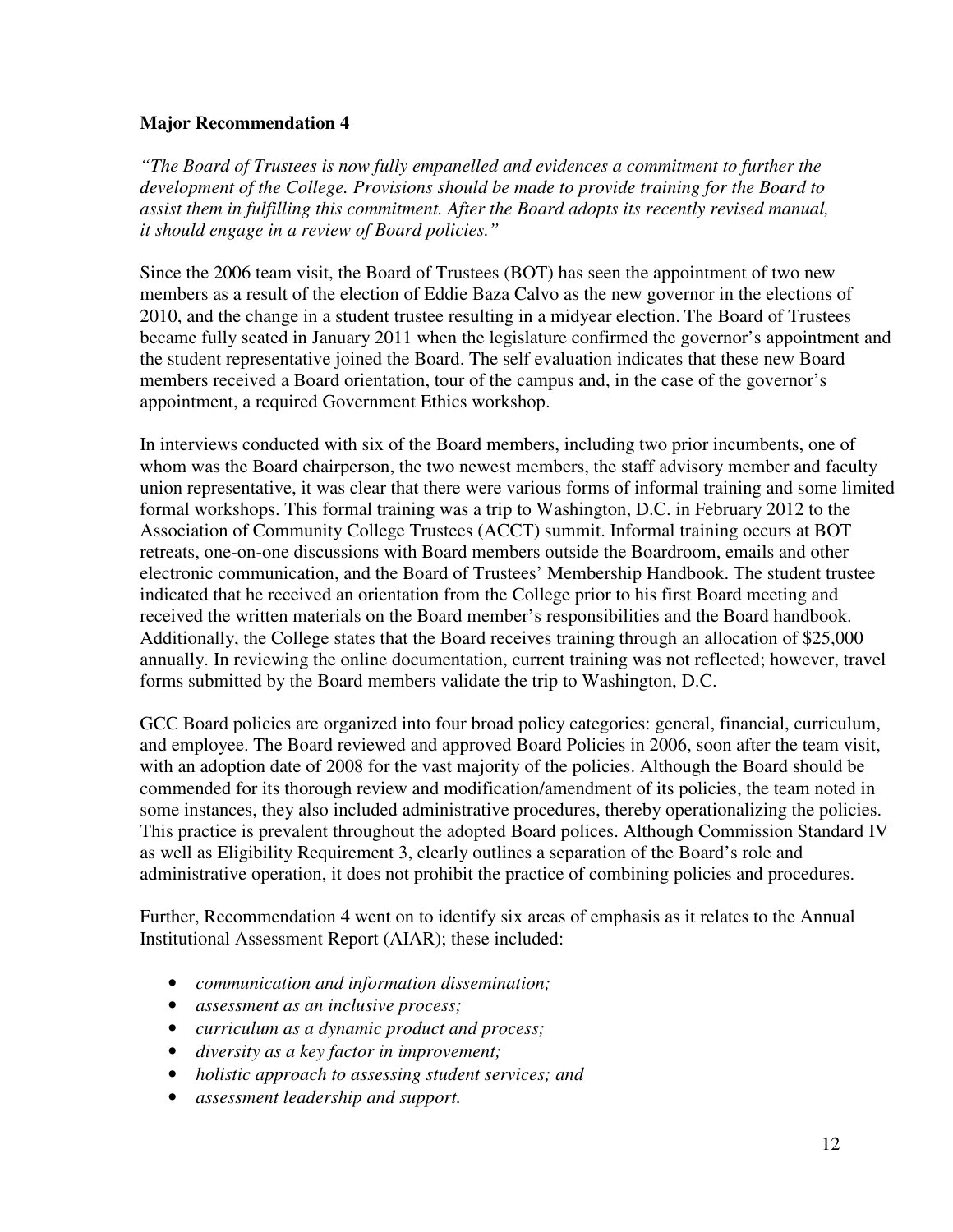The College responded to each of these areas individually, providing documentation that they have addressed each area of concern.

Communication and Information Dissemination. In the area of communication, the College has re-instituted their College newsletter, the *Chachalani*, in electronic form, with the Communications and Promotions Office taking the lead. Publications containing the mission have been standardized and the College refined its mission, which was adopted by the Board of Trustees in March 11, 2009, and was further revised and translated into Chamorro May 5, 2011. Additionally, the College, in conjunction with the University of Guam, hosts a television public service show on the PNC television affiliate twice a month entitled "A Higher Degree."

Assessment as an Inclusive Process. By adopting a participatory governance process and the creation of a Faculty Senate, GCC has made substantial progress to be more inclusive. Students now sit on governance committees of the Faculty Senate subcommittees Committee on College Assessment, the Resources, Planning and Facilities (RPF) committee and the College Governing Council (CGC). The College has recently negotiated a faculty contract whereby full-time faculty, as part of their contractual load, are released from one class assignment so that they can participate in College governance committee work. Faculty members who chair accreditation standard committees are released from an additional class three semesters prior to the self evaluation due date to insure their participation in the process and to alleviate the increased workload. The Faculty Senate has the responsibility for oversight and ensuring faculty compliance with this policy.

Although faculty and student involvement in the governance process was evident, involvement by classified staff is still evolving. Even though classified staff participates on various Boards/committees, it is not as systemically implemented as when compared to the other participatory groups. As one staff member indicated, "If we attend meetings, when we come back, our work is still there; it is a burden because there is no release for us." This is an ongoing issue, not unique to GCC; however, the College should recognize this and look for positive incentives to increase staff participation.

Curriculum as a Dynamic Product and Process. By addressing the two points above, the College feels that this demonstrates a dynamic process in that it encourages dialog, disseminates information to the internal and external constituencies and ties curriculum to the mission of the College. Also, by clearly identifying GCC's Two-Year Assessment Cycle Schedule, which consists of four groups: Group A-Associates Degrees; Group B-Certificate Programs; Group C-Administrative and Student Services Units, and Group D-Special Program, with specific dates for deliverables, processes are in place to facilitate an ongoing system of continual improvement.

Diversity as a Key Factor in Improvement and Holistic Approach to Assessing Student Services. The College has taken seriously the recommendations regarding student involvement and diversity issues as it relates to a systematic collection and analysis of student data. In 2006 an institutional researcher was hired and the Assessment and Institutional Effectiveness Office was renamed to add Research to the title, thus becoming the Assessment, Institutional Effectiveness and Research Office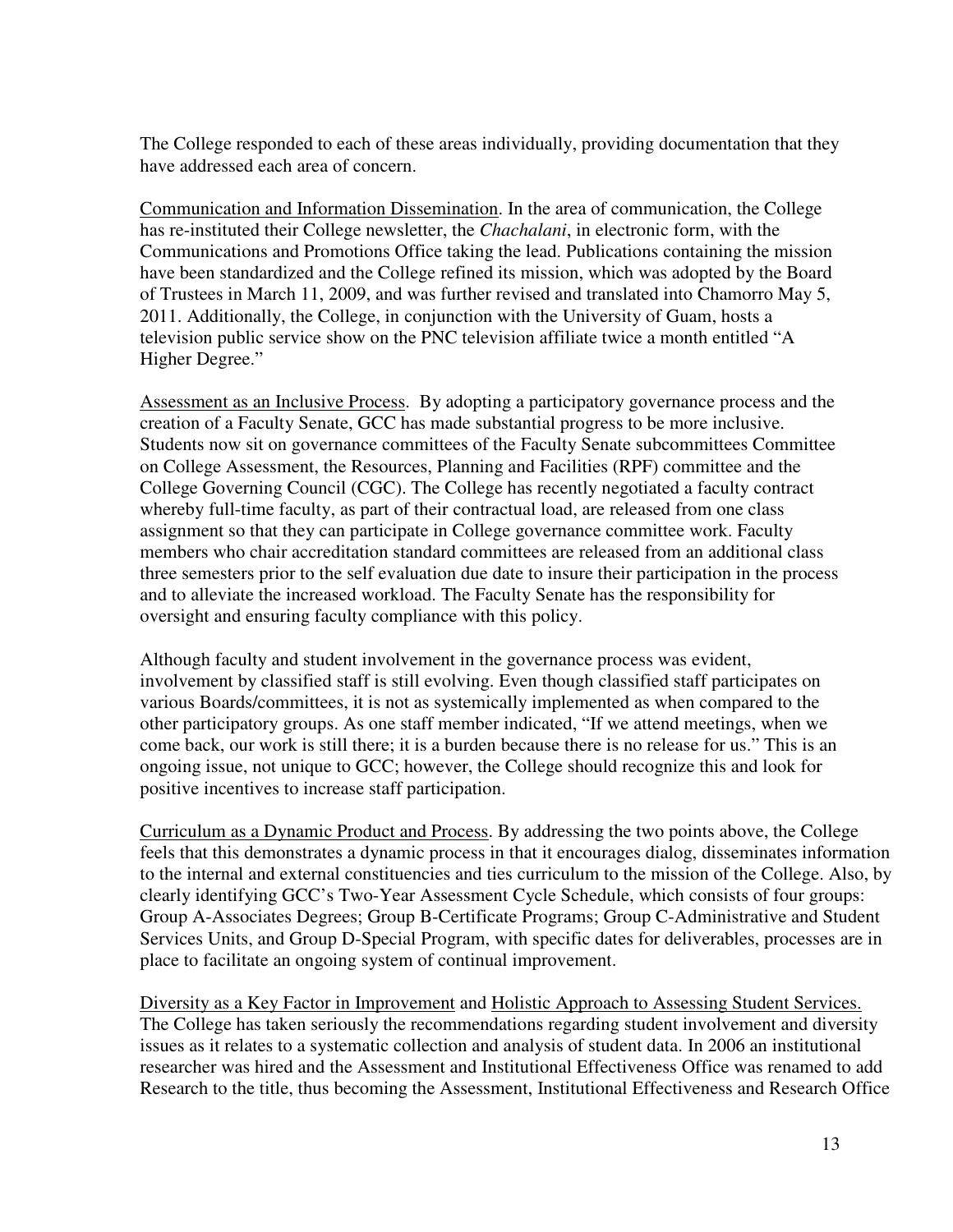(AIER). Additionally, an incentive program was developed to entice faculty with small Academic Vice President's Small Assessment Grant Award (AVP SAGA) grants to engage in research that should inform their pedagogy and lead to program and course improvement. The College feels that these initiatives are building capacity within the institution that supports assessment through datadriven decisions. The College further feels that the new *Banner SCT* system as well as the *TracDat* database system for documenting SLOs and assessment provides the structural design to facilitate an integrated approach to assessing student support services, while addressing the team's recommendation on holistic assessment.

### Assessment Leadership and Support.

Evidence contained in the self evaluation and interviews during the visit show that the Board of Trustees continues to be supportive of the president and the College's efforts as it relates to student learning outcomes and assessment which should lead to program and course improvement and ultimately student success improvement.

The team found that GCC has sufficiently met the requirements identified in Recommendation 4.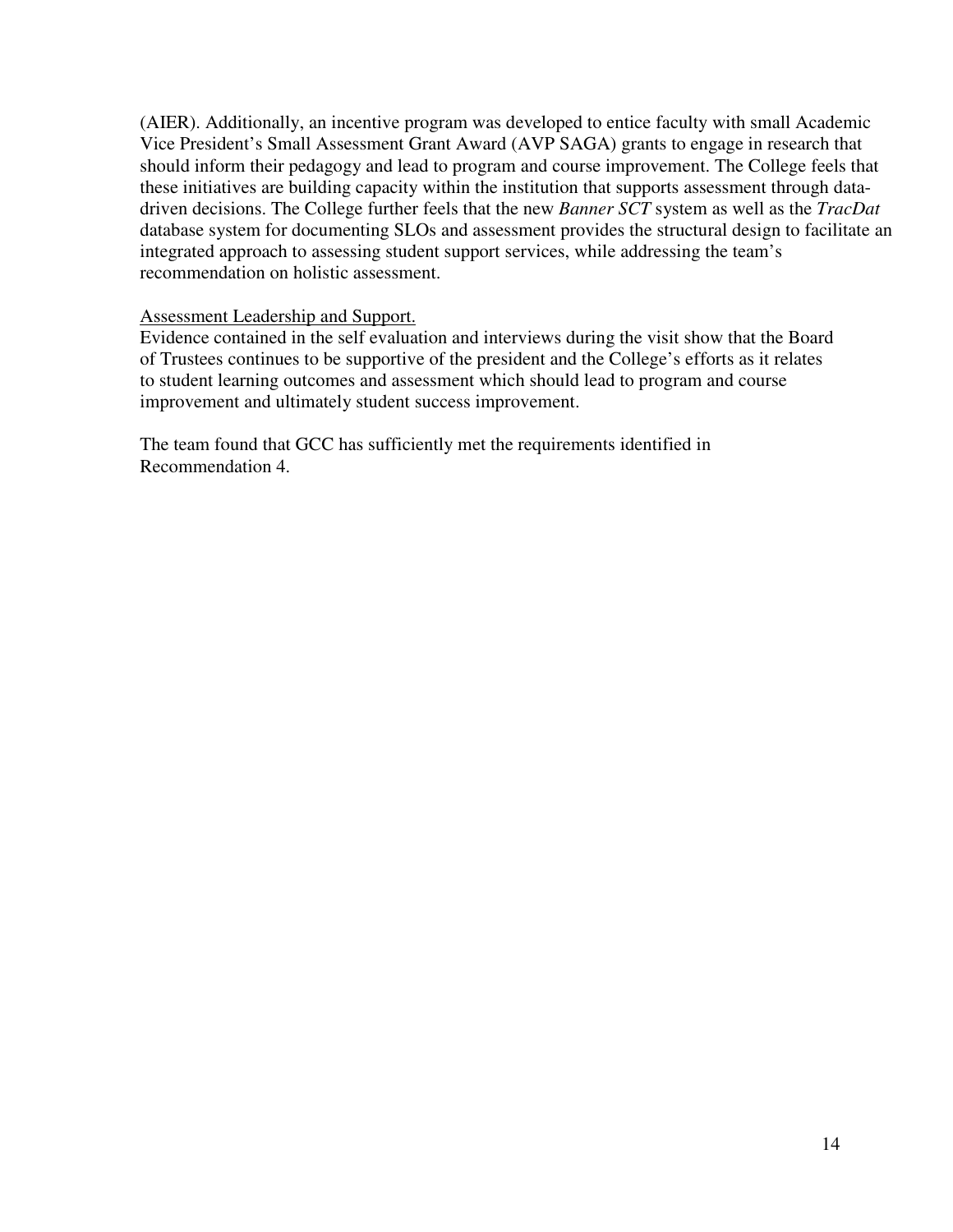## **ELGIBILITY REQUIREMENTS**

### **1. AUTHORITY**

Guam Community College meets the minimum requirement and has the requisite authority.

### **2. MISSION**

Guam Community College has an established mission statement that contains information as specified in the accreditation Eligibility Requirements. This statement was last revised in March 2009 and most recently re-authorized by the Board of Trustees in February 2011. A translation into the Chamorro language was adopted in May 2011.

#### **3. GOVERNING BOARD**

Guam Community College substantially meets the minimum requirements in that it has a fully constituted Board of Trustees consisting of appointed members of the public, faculty, staff and elected student representatives; however, there are Board Policies without the companion administrative procedures, which would operationalize and ensure compliance with the policies.

### **4. CHIEF EXECUTIVE OFFICER**

Guam Community College meets the minimum requirement in that it has an incumbent CEO who has extensive experience in community colleges having worked at the College's Business Office prior to accepting the position as president.

## **5. ADMINISTRATIVE CAPACITY**

Guam Community College has the administrative capacity to support the chief executive officer, and College programs and services.

#### **6. OPERATING STATUS**

Guam Community College is operational, with students actively enrolled in degree and certificate programs.

#### **7. DEGREES**

Guam Community College offers 17 certificate programs and 20 Associate Degree programs. Enrollment data indicates that a substantial proportion of the College's postsecondary students are enrolled in courses leading to a degree.

## **8. EDUCATIONAL PROGRAMS**

The College offers educational programs in a variety of locations, including on and offcampus, in satellite programs at Guam's public high schools, and on site at businesses as needed. These programs prepare students for entry-level employment in career and technical fields or transfer to four-year institutions of higher learning. Likewise, the College offers a variety of community service and special programs to prepare students for successful College experiences.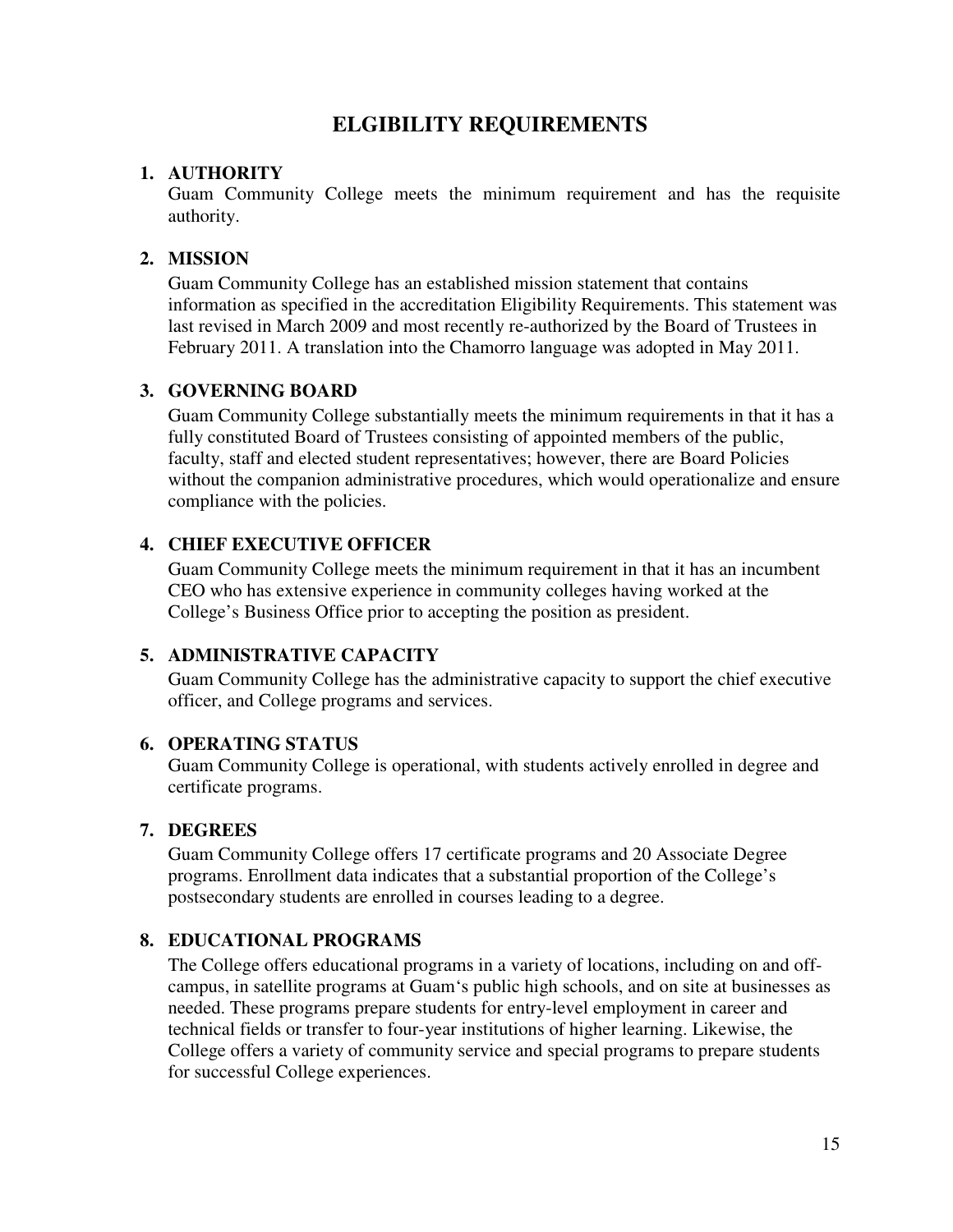### **9. ACADEMIC CREDIT**

All Guam Community College degrees, certificates and courses are listed in the catalog and on the website. A faculty-led curriculum approval process is in place to monitor the quality of course and program guides as they are newly introduced or revised to meet current community and industry standards. At the College, each credit hour represents one hour per week in class and two hours outside of class devoted to preparation. Credit is granted in recognition of successful work in attaining student learning outcomes (SLOs) in specific courses. All course- and program-level SLOs are published in the catalog. SLOs at the course and program levels map to the Institutional Learning Outcomes (ILOs).

#### **10. STUDENT LEARNING AND ACHIEVEMENT**

A review of the current catalog (2011-2012) verifies that learning outcomes are established and published for each course and program offered by the College. Reports from the College's assessment database system, *TracDat*, demonstrate that the College is well along in the process of systematically assessing its outcomes, with many areas into their second assessment cycle. That assessment cycle is clearly documented, and results are published annually in the College's Annual Institutional Assessment Report (AIAR).

### **11. GENERAL EDUCATION**

Guam Community College provides high quality general education opportunities for all its students in support of democratic principles and practices and for a sound economy to flourish. The College continually evaluates the general education curriculum in order to assure that all degrees and certificates granted by the College support this vision of general education and that it serves as a means to inspire service, opportunity, and responsibility in all its constituencies.

#### **12. ACADEMIC FREEDOM**

Board Policy 460 on Academic Freedom reminds faculty and students that the College supports an atmosphere of independence to examine and challenge ideas that brings about intellectual freedom ultimately leading to discovery and knowledge.

#### **13. FACULTY**.

Information on faculty is contained in the College catalog.

### **14. STUDENT SERVICES**

The wide range of student services provided to each and every Guam Community College student is described in detail on pages 12 to 18 of the College catalog. These services are consistently aligned with the College mission. Likewise, these services support student learning and achievement for all students at the College.

#### **15. ADMISSIONS**

Consistent with the institutional mission, the College admission practices are described in the catalog on pages 20 to 22. With an open access policy, the College, as the only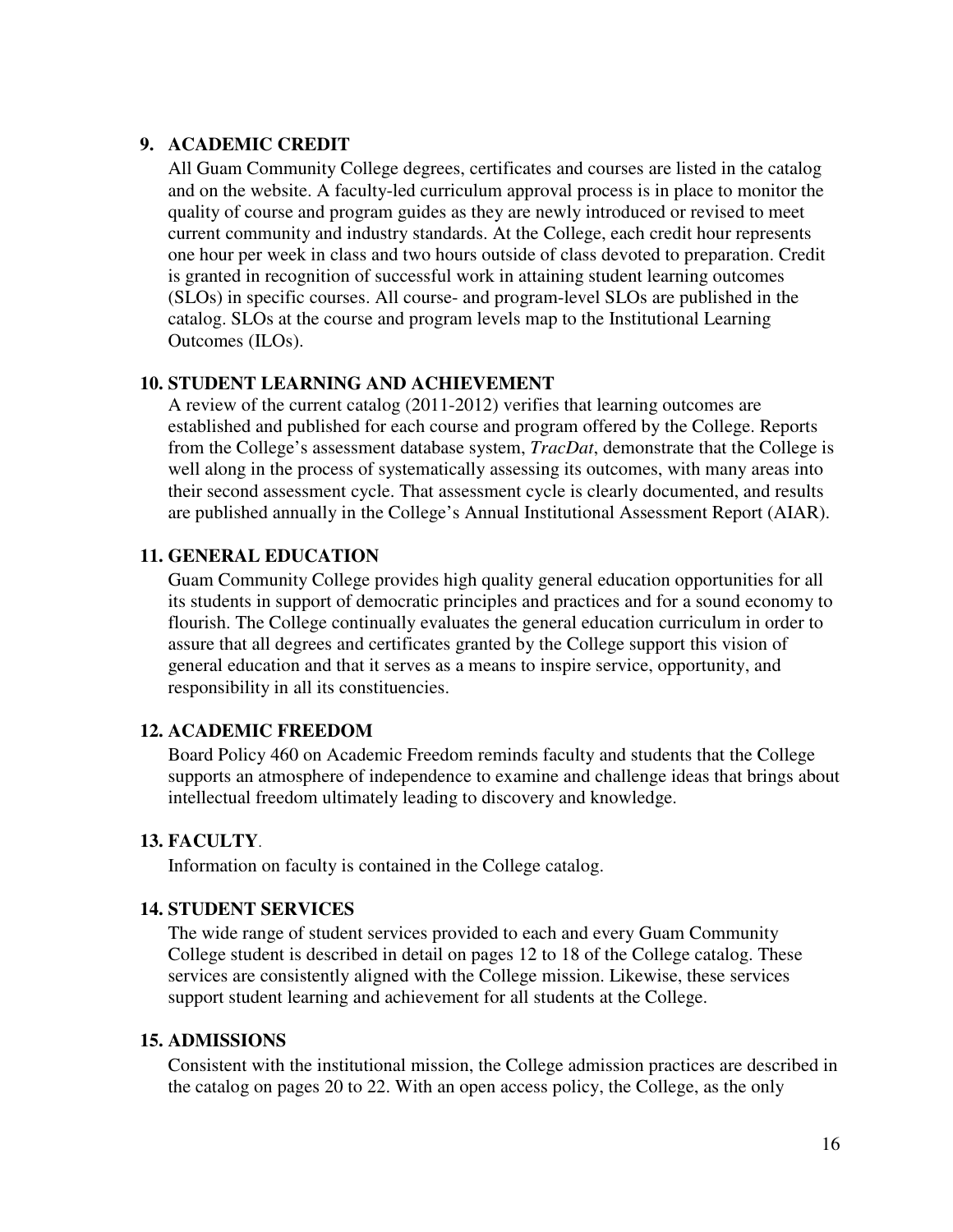community College on the island, admits all students who possess a high school diploma from an accredited institution, recognized by the U.S. Department of Education.

### **16. INFORMATION AND LEARNING RESOURCES**

Students at Guam Community College are well served by the efforts of the staff and leadership who provide assistance in an informative and supportive atmosphere through the LRC and an array of instructional support services housed on the campus and in the surrounding community and high schools.

## **17. FINANCIAL RESOURCES**

The College has several sources of revenue to support student learning, to improve institutional effectiveness, and to assure financial stability. The government of Guam and tuition and fees are the primary sources. Budgeting is tied to planning and assessment.

### **18. FINANCIAL ACCOUNTABILTIY**

The College has received ten years of unqualified opinions from independent auditors Deloitte & Touche, LLP. The College has been recognized as the most fiscally responsible entity in the government of Guam.

### **19. INSITUTIONAL PLANNING AND EVALUATION**

The commitment to College-wide planning and evaluation is clearly demonstrated by the results of assessment and evaluation published in the Annual Institutional Assessment Report (AIAR). In addition, program reviews published in the most recent Academic Vice President's Small Assessment Grant Award (AVP SAGA) report (fall 2011) affirm the College's use of assessment and evaluation in the improvement of its programs. Robust use of the *TracDat* system integrates student learning with institutional planning.

## **20. PUBLIC INFORMATION**

Information is published in paper, CD, and online versions of the Catalog and in the Schedule of Classes. A complete list of locations is included in the response to Standard II.B.2.

## **21. RELATIONS WITH THE ACCREDITING COMMISSION**

The College publishes accreditation information in paper, CD, and online versions of the Catalog. The College appears to have an excellent working relationship with the Commission including correspondence and attendance at training sessions.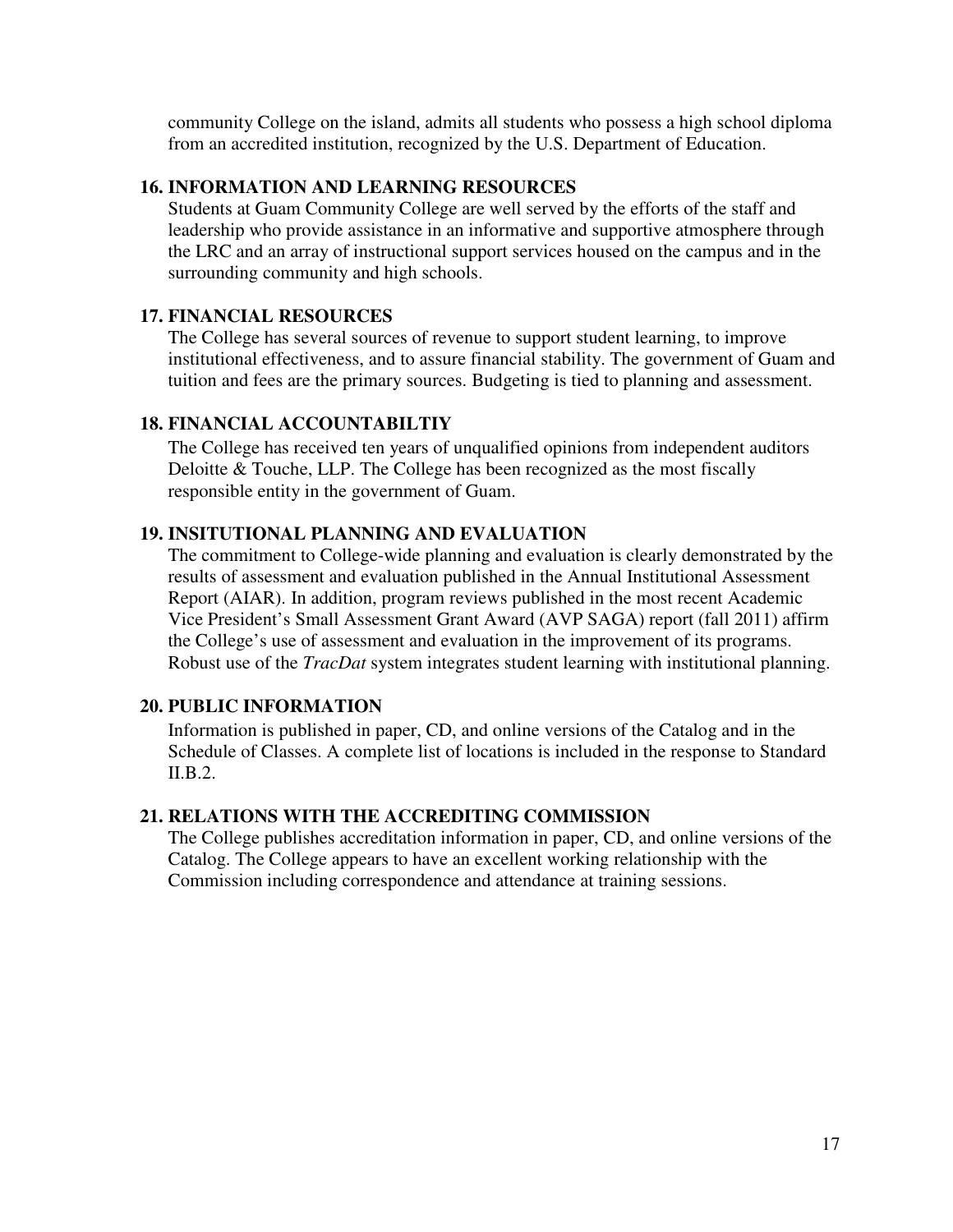# **Standard I – Institutional Mission and Effectiveness Standard IA – Mission**

### **General Observations**

The College has maintained the commitment to review its mission statement regularly. In addition to widely publishing the mission in various College materials, posters, and on its website, the College demonstrates the centrality of the mission to College operations through regular repetition of the mission at College meetings. The mission was revised in March 2009 following campus-wide dialog, and was re-approved by the Board of Trustees in February 2011. Most recently, the Board approved a translation of the mission statement into the Chamorro language in May 2011.

The College's current mission is clear and concise, and identifies the College's intended student population and broad educational purposes. As identified in the mission, the College's programs focus on career and technical education, and most majors show obvious ties to specific career goals. The mission also indicates that the College will provide "the highest quality education" in the region, which is evident in strong general education requirements, revised effective fall 2010, to better align with the College's institutional learning outcomes (ILO's).

## **Findings and Evidence**

The programs offered by the College, as published in the current College catalog, support the purpose of career and technical workforce development, as defined in the mission, and align with the student population, as described in annual fact books and student demographic data. Institutional learning outcomes link to course and program outcomes, as published in the College catalog, and reflect the focus established in the mission. (I.A.1)

The College appears to have consulted with its key constituents to determine how distance education is congruent with its mission. Distance education may be inferred in the mission if this mode of delivery is used to enable the College to provide the "highest quality education" for its target audience; further, distance education classes offered in the Continuing Education area apply directly to the vocational student mentioned in the mission statement but do not interfere with face-to-face enrollment. (I.A) There have been broad-based Collegewide discussions about expanding distance education offerings which led to the adoption of Board Policy (BP) 340: Distance Education Policy. (I.A.1, I.B.1)

The mission is reviewed regularly by the Board of Trustees, as evidenced by dates published in its Board Policy 100, "Mission Statement." These dates indicate a pattern of regular review, amendment, and adoption over a number of years. (I.A.2, I.A.3) The most recent approval of the mission statement was recommended by the College Governing Council. However, while BP 100 indicates that review will occur annually, there is no evidence that the mission was reviewed in 2010. In addition to publication in the College catalog and on the College's website, the mission is highlighted across campus through use of posters; it is also commonly recited at the beginning of committee and trustee meetings. (I.A.2)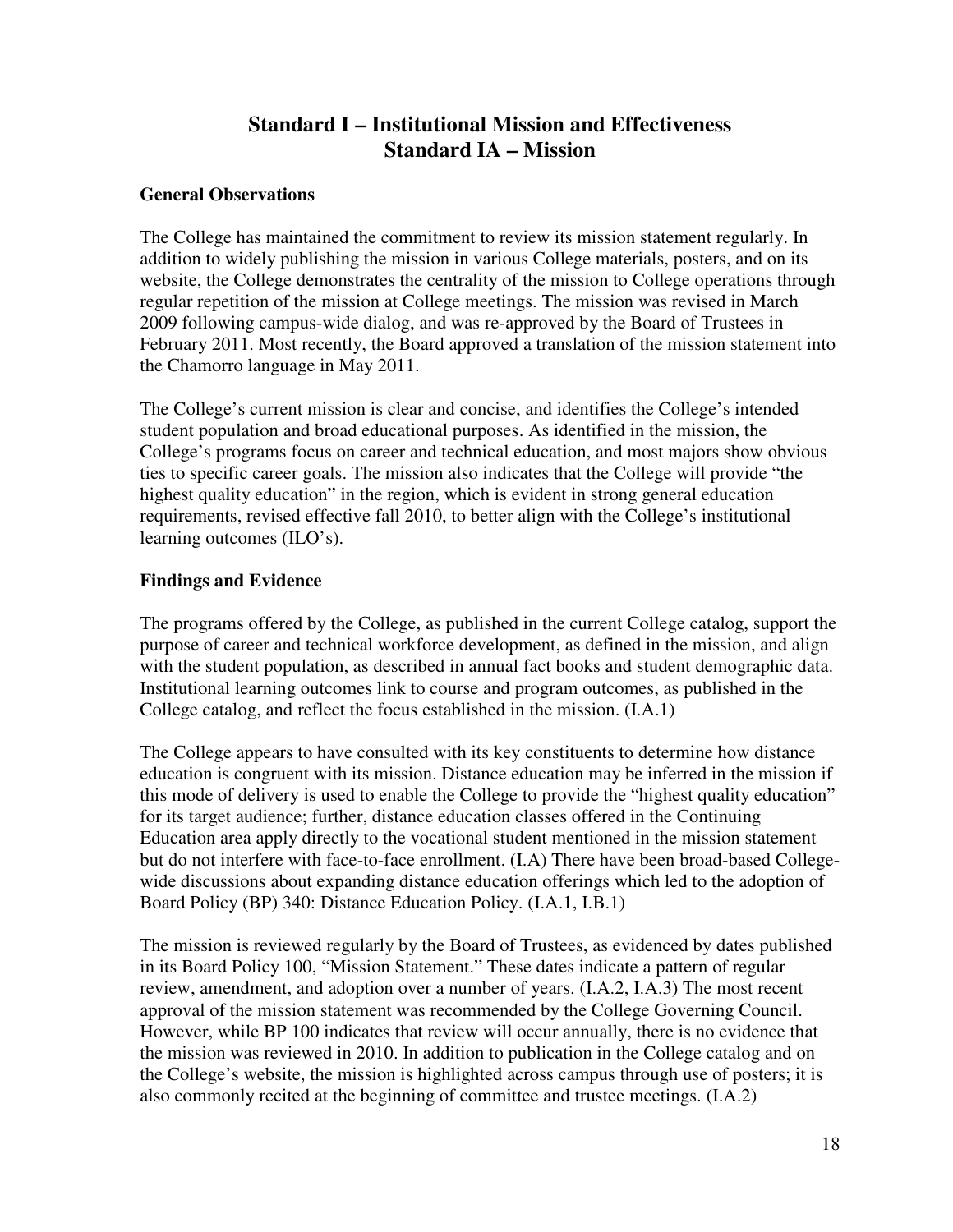Institutional planning is closely tied to the mission through use of the *TracDat* application, which identifies links between course and program learning outcomes to College goals, institutional learning outcomes, and program review, as well as to the Institutional Strategic Master Plan. Use of *TracDat* has centralized the collection of data and assessment results for planning. (I.A.4)

### **Conclusion**

The College meets this standard. Learning programs and services, including distance education, are aligned with the mission, character, and student population. The mission statement is approved by the governing Board and published. The institution reviews its mission statement on a regular basis and revises it as necessary. The institution's mission is central to institutional planning and decision making processes are in place for the mission statement to guide these efforts.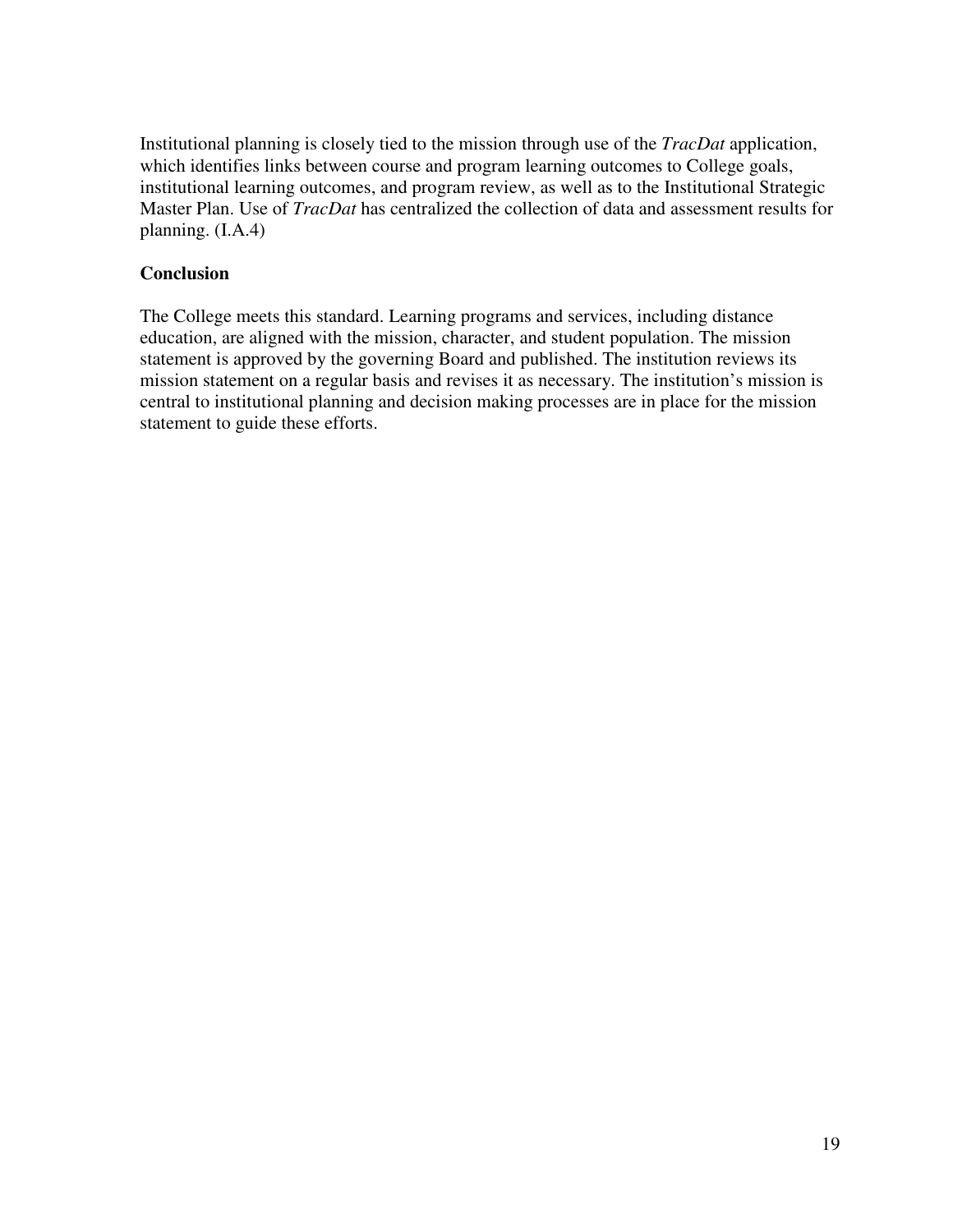## **Standard I – Institutional Mission and Effectiveness Standard IB – Institutional Effectiveness**

### **General Observations**

As an institution, the College has embraced student learning outcomes and assessment; SLOs are published in the current College catalog for the institution and for all courses and programs. An assessment plan is in place to ensure full compliance with the need to assess learning; the assessment plan includes both academic programs and administrative and student services. The Office of Assessment, Institutional Effectiveness and Research (AIER) has taken a leadership role in making data widely available, through regular publication of the College fact book and an annual Institutional Assessment Report.

Distance education is in its infancy at the College, with only three sections offered in the 2011-12 catalog. The College plans to use the same processes for the planning, approval, evaluation, and review of courses offered in the distance education mode. Similarly, fiscal, technical and human resources required for teaching distance education learning programs are identified, integrated, and assessed within the same planning processes. The Office of Assessment Institutional Effectiveness and Research plans to provide student admission, retention, assessment and satisfaction data related to distance education using the same procedures as in face-to-face courses and programs.

### **Findings and Evidence**

Ongoing, collegial, self-reflective dialog about student learning and institutional processes is evident in the many comprehensive committee minutes available on the College's accreditation website. Through forums such as town hall style meetings with students and others, the College president ensures that all constituents have an opportunity to be a part of that dialog. (I.B.1, I.B.4) In addition, reflection on the assessment of courses and programs is available to all College constituencies through *TracDat*; system users can access reports on the development and assessment of outcomes for courses, programs, and services, including the results of those assessments and planned improvements. (I.B.1, I.B.5)

The College's Institutional Strategic Master Plan for 2008-14 sets goals for the College that are consistent with its mission, including measurable tasks that will enable the College to meet those goals. (I.B.2) Strategic goals are linked to course and program outcomes through the *TracDat* system, where the results of outcomes assessment can be used to assess institutional progress towards its goals. (I.B.3) The Institutional Strategic Master Plan includes a two-year assessment planning cycle, which guides all departments and programs in an ongoing and systematic cycle of evaluation. (I.B.3, I.B.4) Data collected in this system is used to assess how well students achieve expected learning outcomes and effectiveness of programs and services; the results of these assessments are used to improve programs and services, and those changes are published through an annual assessment report. (I.B.3, I.B.4, IB5) Further, per the College's Institutional Strategic Master Plan, funding is clearly tied to assessment; both faculty and administration agree that the statement reflects the actual process of resource allocation. (I.B.4)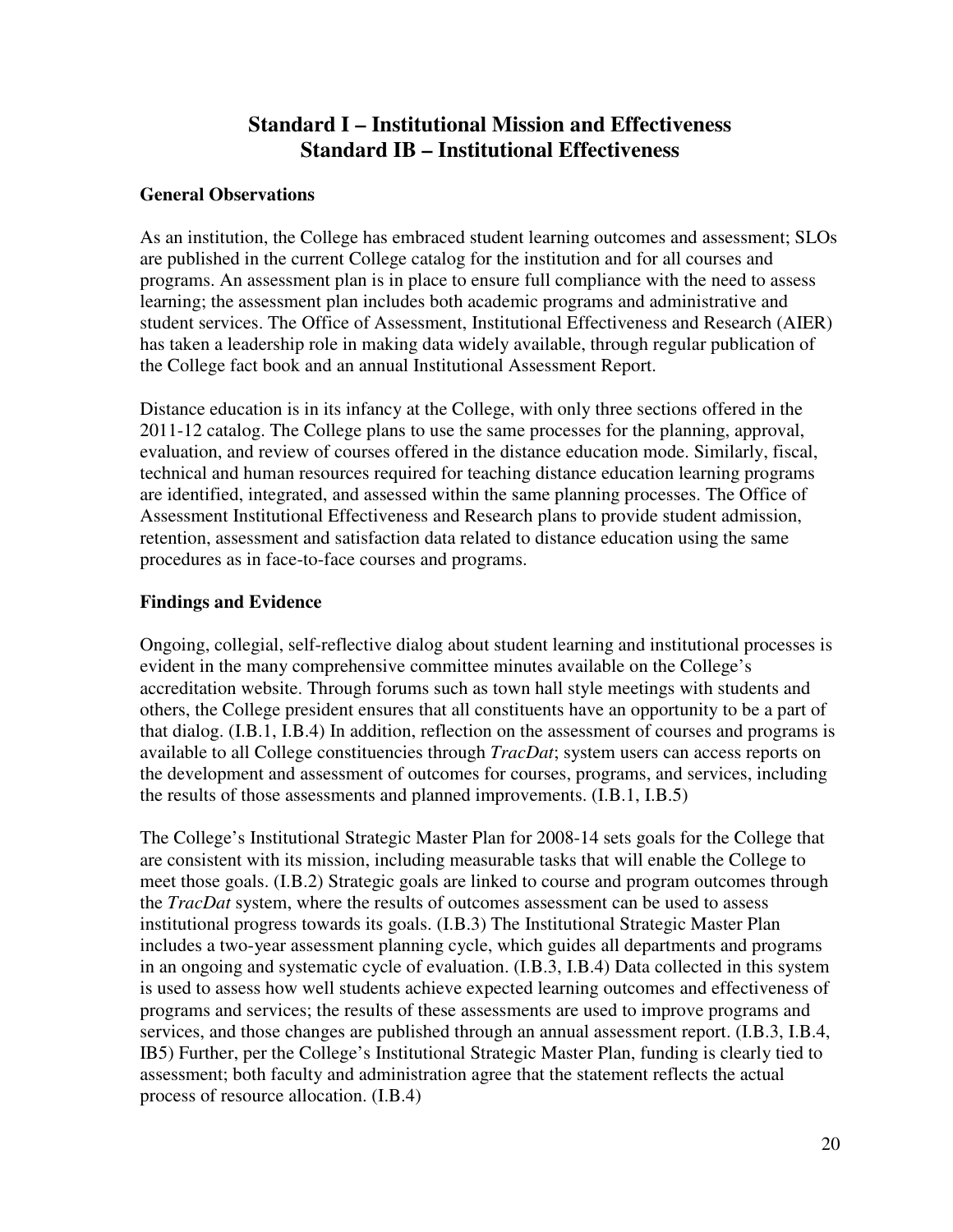Distance education (DE) classes were pioneered at the College by faculty in the Education department who received a grant to do so. The ongoing fiscal and human resources for DE have not been fully identified or integrated into the College's overall planning process. Board Policy 340: Distance Education Policy, was approved to support this work; the policy states that evidence of the achievement of student learning outcomes and evidence of institutional and program performance in distance education classes feed into the balance of the College's strategic planning and assessment process. (1.B.1, I.B.2, I.B.3, I.B.4, I.B.5) However, the Institutional Self Evaluation Report notes a failed attempt to incorporate the evaluation of DE classes with the new tool used for face-to-face courses. The College does not separate DE data for success and retention.

Technical resources required for distance education are discussed in the Information Technology Strategic Plan, which reports that GCC has adequate broadband for the current online courses, but expresses the need for a thorough assessment of technical resources if DE offerings are to grow. The self evaluation update reports a new program specialist was assigned in January 2012 to handle a program of emergent technology training that includes distance education. (I.B.4) Continuing Education distance education classes target a broader group of students including career track training, applied computer skills, workplace soft skills, leadership, and others. These courses are offered through commercial vendors who are reputed for the quality and content of the courses. GCC has selected four venders all of which are held in high regard. There is no evidence that the College has monitored the success of these students, or that data collected from the vendors has been used to affect future plans by assessing the quality of the content of these courses. Currently there are fewer than 15 students participating in online Continuing Education courses.

Another element of the annual assessment report is an evaluation of the assessment process, both on a course and program level and on an institutional level. Evaluations are reviewed on an annual basis to verify the effectiveness of the assessment process in improving programs and services. (I.B.6, I.B.7)

## **Conclusion**

The College meets this standard. Ongoing, self-reflective dialog is central to the College's decision-making processes, especially as it relates to learning outcomes. The College's goals are widely published, with measurable objectives to help the College understand the extent to which those goals are met. The College Institutional Strategic Master Plan establishes an ongoing cycle of assessment and evaluation; use of the *TracDat* system provides opportunities for broad-based input. The team found that the College's process for the assessment of student learning outcomes at the course, program, certificate, and degree levels is on-going, promotes widespread dialog on the results of the assessments, and uses assessment results to improve programs and institutional processes.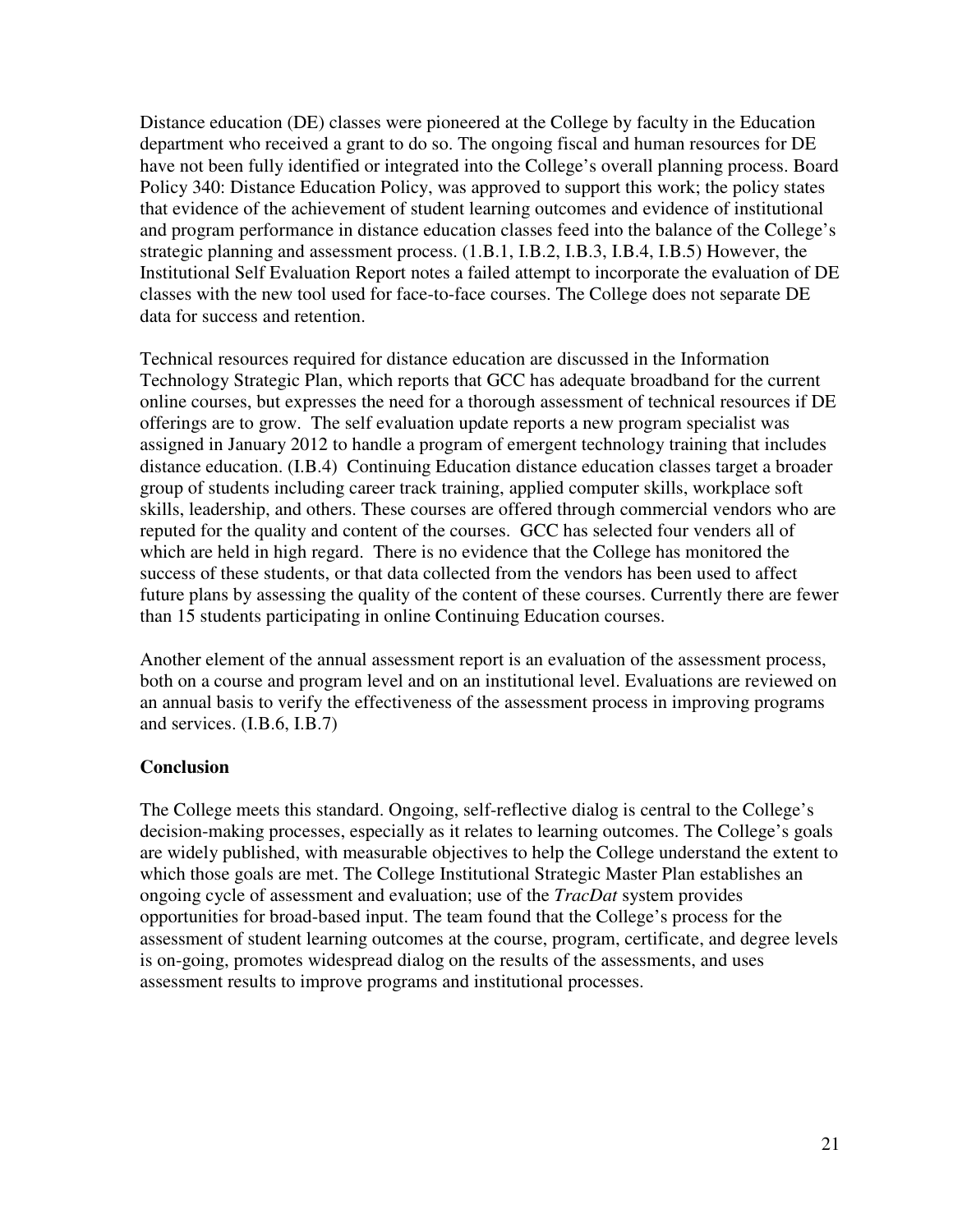## **Recommendation**

In order to improve, the team recommends that the College develop a plan for distance education, including continuing education offered through distance education, and implement appropriate support services and procedures to deliver instruction online. (I.A.1, I.B.4, I.B.5, I.B.6, II.A.1, II.A.2, II.A.3, II.A.6, II.A.7, II, B.3.a, II.C.1.c, IIIC.)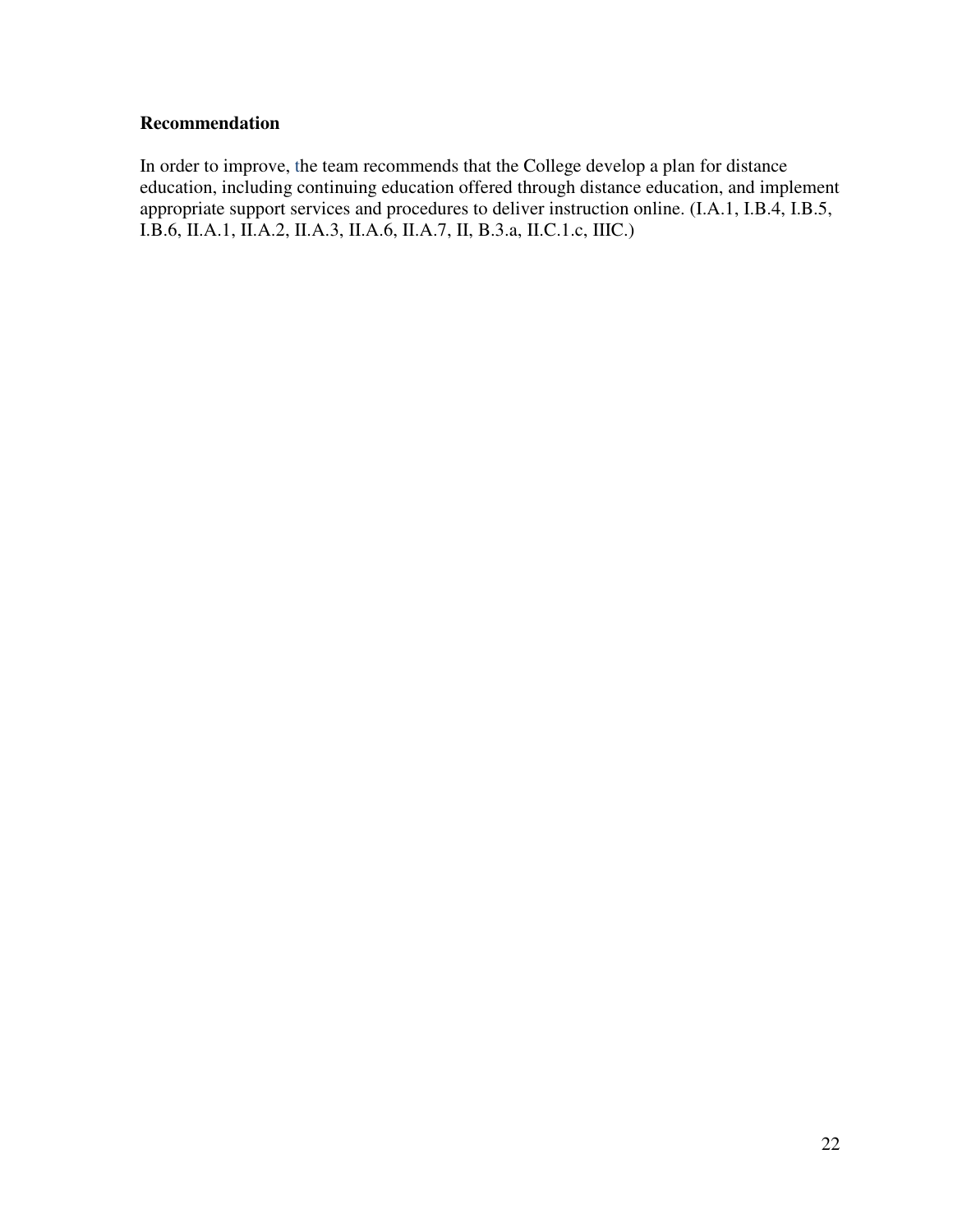# **Standard II – Student Learning Programs and Services Standard IIA – Instructional Programs**

### **General Observations**

The College offers a variety of instructional programs that reflect the mission of the College. With a strong emphasis in Career Technical Education, the College offers 17 certificate programs and 20 associate degree programs.

Organizationally the Curriculum Committee merged with the General Education Committee to constitute the Learning Outcomes Committee (LOC). The charge of the LOC as outlined in the Board-Union Agreement is to ensure and regulate "curriculum that reflects the mission of the College and that is academically sound, comprehensive, and responsive to the evolving needs of the community."

To ensure integrity across the curriculum, the program and course approval process involves approval at various levels in the organization. The office of Assessment, Institutional Effectiveness and Research (AIER) and the Committee on College Assessment (CCA) ensure a systematic assessment process requiring that program and course SLOs relate to institutional and departmental goals.

In fall 2009 the College changed the English and math requirements for certificates so that individual programs can establish their own needs based on industry and advisory committee input. In order to set the stage for expansion of its distance education program, the Board of Trustees approved Board Policy 340 in July 2010. In fall 2010, as a direct response to the 2006 Evaluation Report, the College implemented revised General Education Requirements for associate degrees with the addition of a Humanities and Fine Arts section, as well as increased course options.

## **Findings and Evidence**

The College ensures that all its offerings, regardless of delivery mode, fit its stated mission of the institution through its planning process. The College relies on the office of AIER to provide research and analysis to identify student learning needs and to assess progress toward achieving student learning outcomes. This assessment rollout process began in 2004 with academic programs. In 2008 the College added assessment of course SLOs. By 2012 department plans for assessing all programs and courses were in place. (II.A.1)

The College has been active in identifying student learning outcomes since 2001. In 2008 SLOs were in place for 18 percent of the courses. This increased to nearly 100 percent in spring 2010 and fully 100 percent in fall 2011. The Committee on College Assessment (CCA) reviews and rates program- and course-level SLO assessment plans and provides feedback to faculty regarding curricular changes to be made. A consolidated feedback sheet (CFS) is used to inform assessment authors if plans need to be modified to ensure that SLOs are related to the mission. Both face-to-face and online classes have SLOs which are assessed within the time frame described within their program review process. (II.A.1.b, II.A.1.c)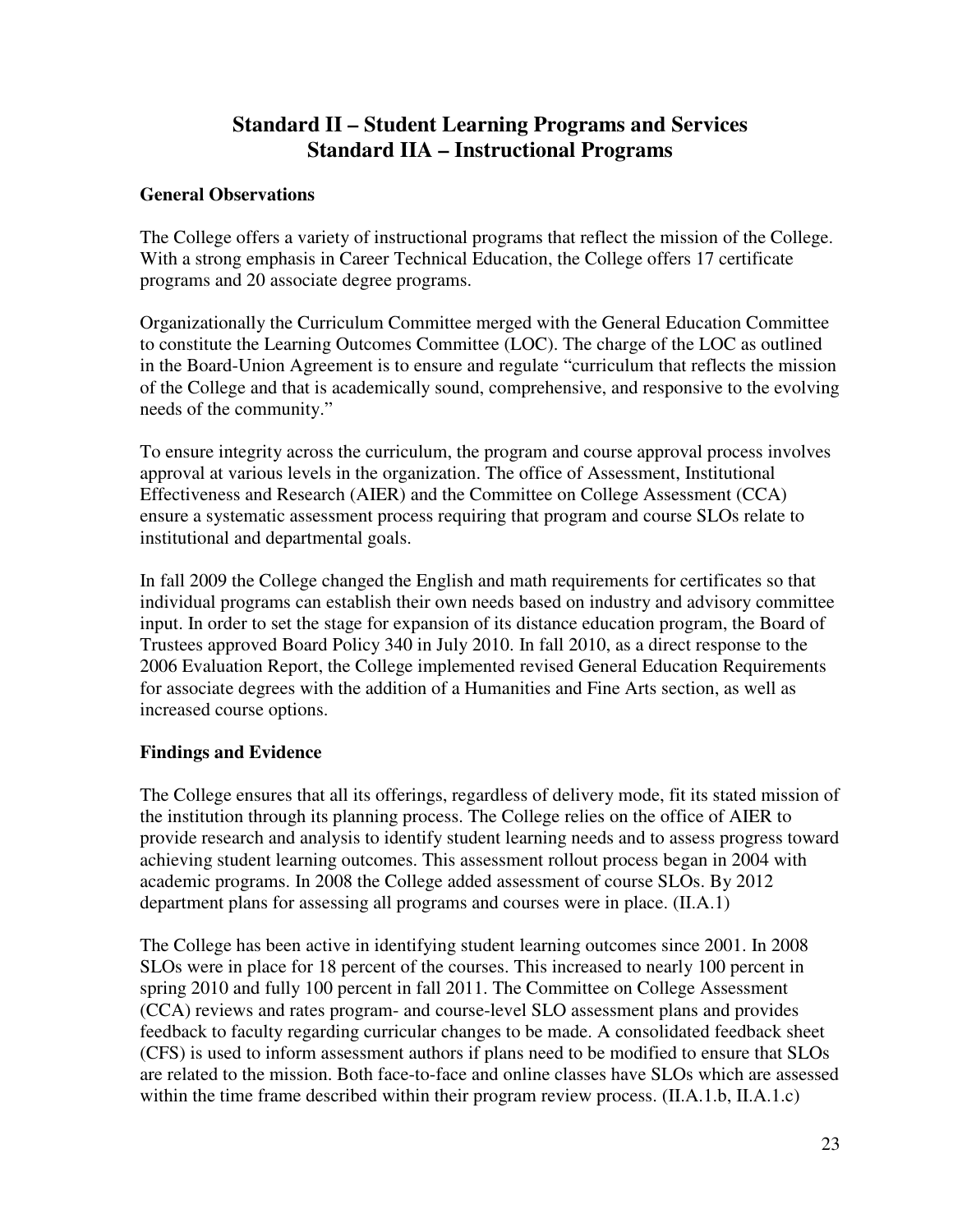The College ensures the integrity of its programs as evidenced by the list of signatories on the Course Approval Form Cover Sheet. The College catalog lists the SLOs for 100 percent of the instructional programs. The Curriculum Mapping Booklet provides evidence that course SLOs are mapped to programs. The SLO mapping process connects course level SLOs to program SLOs and institutional learning outcomes. From the beginning of the process to develop SLOs, the process has been faculty driven. Uniquely, the College has directly involved students in understanding the SLO process by creating ways to promote the importance of SLOs to students and the community (the SLO jingle, song, and music video contests carried out over the last year.) (II.A.1.c)

Each semester the department chairs and appropriate administrators review faculty syllabi to ensure that SLOs are properly identified in the course guides. Administrators also evaluate faculty on whether they provide a current syllabi to students at the start of the term. (II.A.1.a, II.A.1.b, II.A.1.c)

The College uses its curriculum development and approval process to assure the quality and improvement of courses and programs. The LOC process involves faculty peer review of curriculum. Reviewers make recommendations for changes or forward the new curriculum to the committee for approval. Currency of curriculum is a faculty duty, and accountability is linked to faculty evaluation and pay increase, which provides an added incentive to maintain current curriculum. (II.A.2, II.A.2.a)

The College requires all regular semester, special project, or Continuing Education credited distance education courses and programs to be approved through the Curriculum Approval Substantive Change Process. That process determines whether the course is at the collegiate or pre-collegiate level. As a result, all courses include multiple ways of assessing student learning. To assure that this is being done, course syllabi for all courses must be submitted to the respective dean for review. A subcommittee of the Curriculum Committee developed a Distance Education Policy for online courses. Using the College's participatory governance process, students, faculty, staff and administrators provided feedback to the policy in a variety of forums. An important provision in the policy is to ensure that distance education courses contain the same rigor as traditional courses. In order to ensure consistency and uniformity in course delivery and eventual assessment of these courses, all online courses use the same course management system. Advisory committees make recommendations to their respective departments regarding SLOs and student success. Career and technical education advisory committees are expected to meet twice a year. All but one program advisory committee met at least once in the past year. (II.A.2.b, II.A.2.d)

Student learning outcomes have been established for all of the College's courses and programs. They are regularly assessed on a two-year cycle and the results of those assessments are used to make changes to improve student learning. These changes are then assessed to determine if the changes affected student performance. The College is now in its second cycle of this assessment process. (II.A.2.c, II.A.2.g)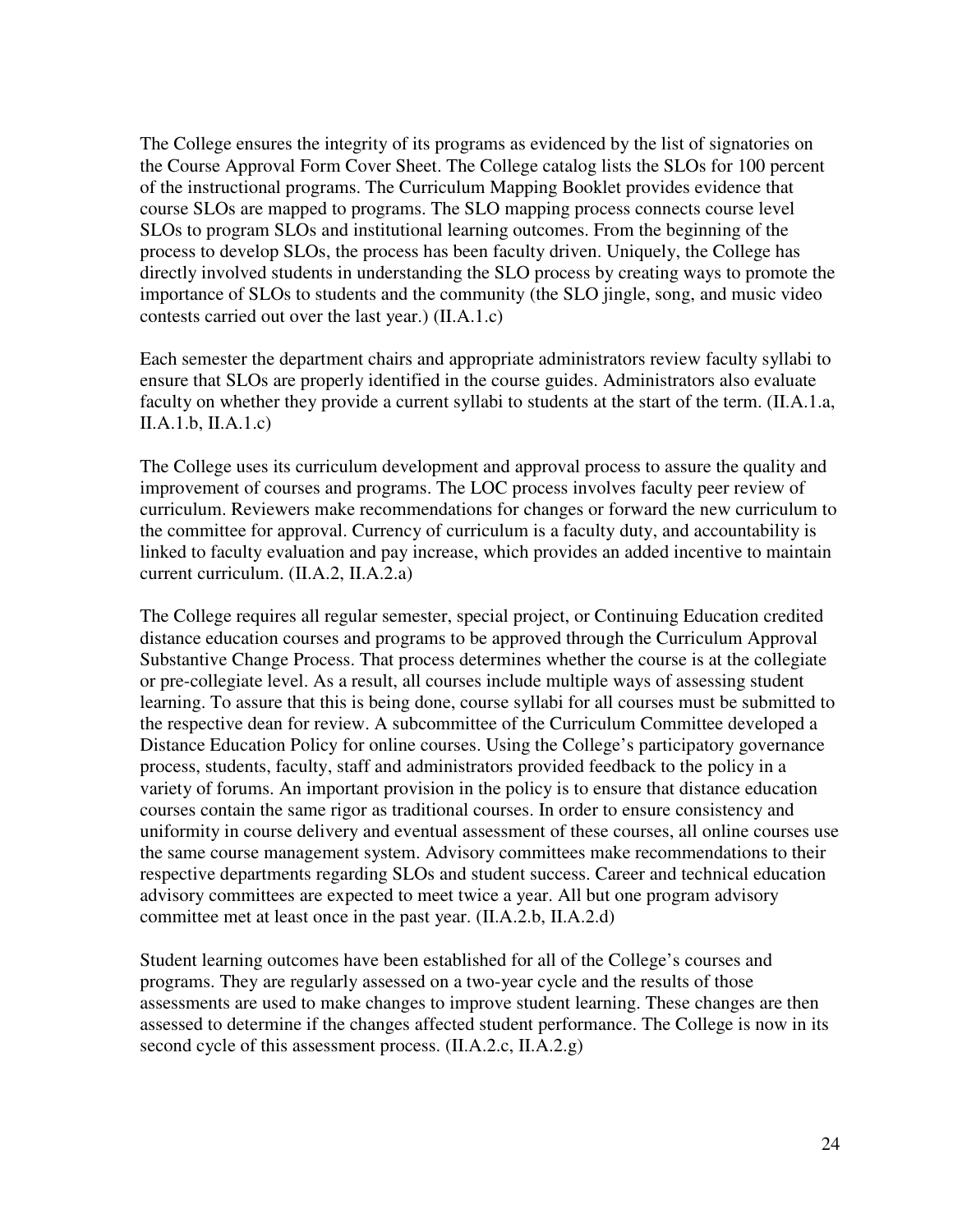Evaluation of all credit courses, regardless of delivery mode, includes faculty self-evaluation, evaluation of online instruction by students, student retention, student satisfaction and evaluation of the faculty member by the appropriate supervisor. There is no faculty peer review process. The College has a very small non-credit, workshop, or training sessions program and does not have a consistent process to ensure that these types of classes are evaluated for content and effectiveness. In December of 2008 the Office of Civil Rights cited the College for failure to provide academic adjustments and auxiliary aids to students with disabilities. As of fall 2011, the College has substantially complied with all terms of a resolution agreement. (II.A.2.d)

The most recent AIER report contains a section called "closing the loop" which explains how assessment data feeds back into course and program improvements, informing program review, planning, and budgeting; improving teaching and learning; promoting continuous improvement; strengthening programs; promoting collegiality; and enhancing retention and graduation rates. Items must be accounted for in planning documents as a condition for allocating resources to support instruction. The office of AIER produces reports to help with data analysis and interpretation for understanding by the College community. There is an awareness by the department chairs that there needs to be consistency among adjunct and full-time faculty when teaching different sections of the same course. (II.A.2.e, II.A.2.f)

As a result of new federal regulations, the Academic Vice President asked the LOC to address labs and credit hours. Specifically, the LOC was tasked with distinguishing lab hours. A subcommittee of the LOC was formed to review and analyze direct instruction versus facilitated instruction in the lab environment, and total hours and credit hours in each lab course. After completing this task, the subcommittee reported to the LOC. In the spirit of participatory governance, the report was forwarded to the Faculty Senate. After significant campus-wide dialog, the Faculty Senate voted to approve the proposal during the team visit. As a result of this process, the Faculty Senate has called for further dialog between faculty and the LOC to provide standards for creating and awarding course credit. (II.A.2.h)

The College ensures that achievement of stated program learning outcomes are the basis for awarding degrees and certificates. Program SLOs are listed in the curriculum guide and also mapped to ILOs. In addition, capstone courses, as well as practicum or internship experiences serve as indicators that students are making progress toward completion.  $(II.A.2.i)$ 

The College recently revised the general education (GE) requirements for the associate degree programs to include Humanities and Fine Arts so that the College covers the traditional areas of knowledge in general education. During interviews with faculty, a team member found that faculty generally support this change, which has enriched the general education experience for students. The College assessed its mathematics and English general education requirements. Changes were made as a result of those assessments. The College should now assess the effect of most recent changes. The LOC has engaged in dialog to develop a process for deleting or including courses under the new GE requirements. There are no GE courses offered online. (II.A.3)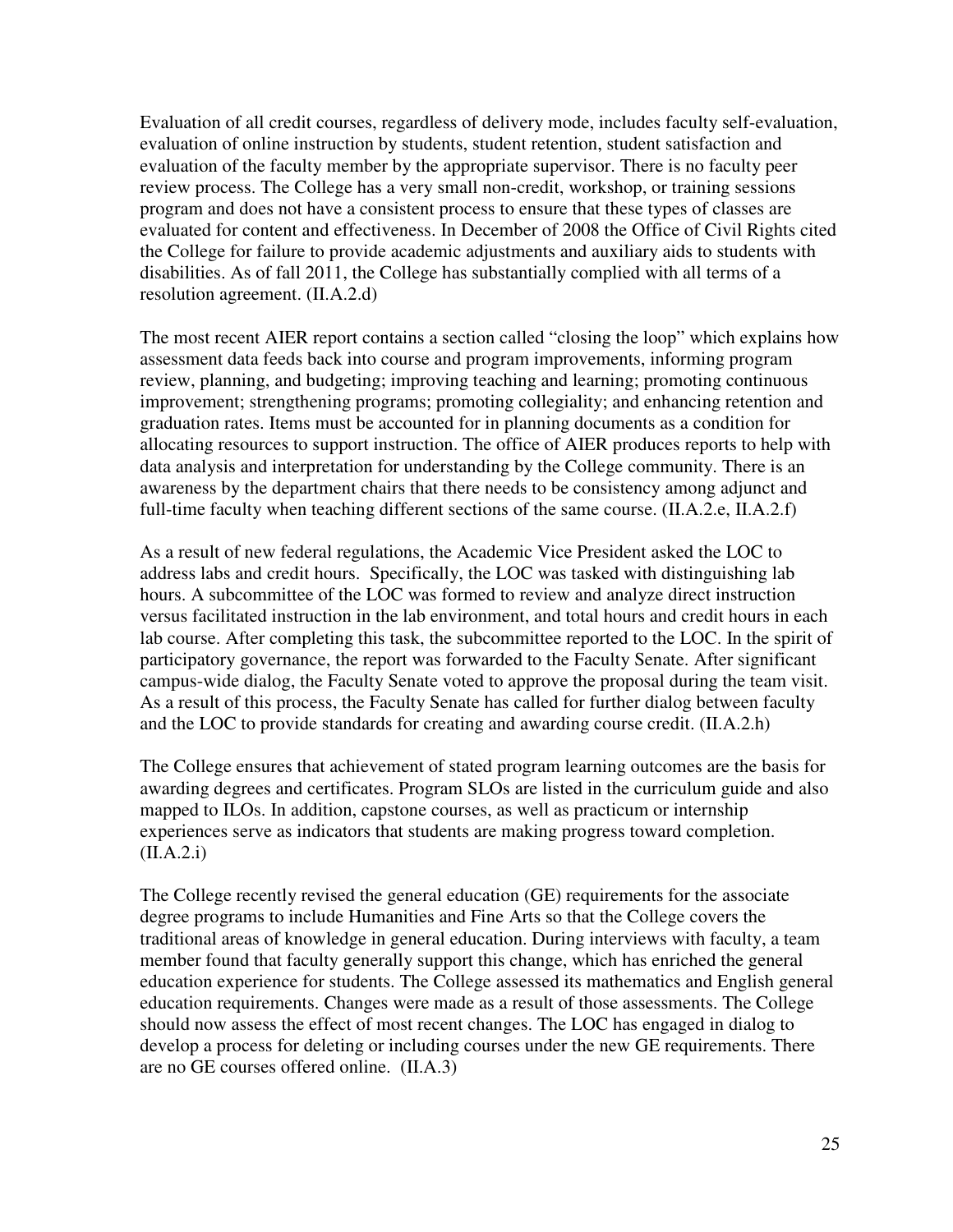Student learning outcomes for general education courses, which require students to understand the basic content and methodology in the major areas of knowledge, are determined within the course approval process. Upon completion of GE requirements, students are able to communicate orally and in writing, interpret information digitally and non-digitally, make quantitative and scientific decisions, and seek and grasp information. Student learning outcomes concerning ethics and effective citizenship are determined by departments and are evaluated by the LOC. (II.A.3.a, II.A.3.b, II.A.3.c)

The LOC assures that all degree programs include focused study in at least one area of inquiry or in an established interdisciplinary core. With respect to career and technical programs, the College acquires reliable information about its students' ability to meet employment competencies requirements through surveys of graduates to assess readiness and through reports from advisory committees. Each semester faculty department chairs and associate deans review syllabi to verify that SLOs have been listed accurately per the course guide. Also, providing each student with a syllabus is part of the faculty evaluation process. (II.A.5, II.A.6)

The College has clearly stated transfer-of-credit policies, which facilitate student transfer to the University of Guam. When accepting transfer credits from other institutions the Registrar's Office certifies that the expected learning outcomes for transferred courses are comparable to the learning outcomes of its own courses. The College assures that information about its distance education programs is clear and accurate by intentionally identifying online courses as such in the annually published College catalog and in the class schedule published every semester. Students enrolled in online courses receive information about the institution's degrees and certificates online. Regardless of the delivery mode, students receive a course syllabus that includes student learning outcomes and individual sections of courses adhere to the course objectives/learning outcomes. The College only accepts transfer of credit from other distance education programs if the school is recognized by either the Distance Education Training Council or by the accrediting body for the region in which it is physically located. (II.A.6, II.A.6.a, II.A.6.c)

The College has a process it uses when programs are eliminated or program requirements are significantly changed so students can complete their education in a timely manner with a minimum of disruption. The College adds instructional programs in response to input from industry and advisory committees and has a process for program discontinuance as well as a process for reconstituting previously archived programs as a result of a resurgence of need.  $(II.A.6.b)$ 

Catalogs, statements, and publications, whether in print or electronic formats, published by the College are clear, accurate, and consistent. The College regularly reviews its institutional policies, procedures, and publications to assure integrity in all representations about its mission, programs, and services. (II.A.6.c)

There is a College-wide policy that addresses academic honesty. Faculty and students are prohibited from using illegally copyrighted materials. Expectations on student academic honesty are published in the catalog and in the Student Handbook. Faculty have procedures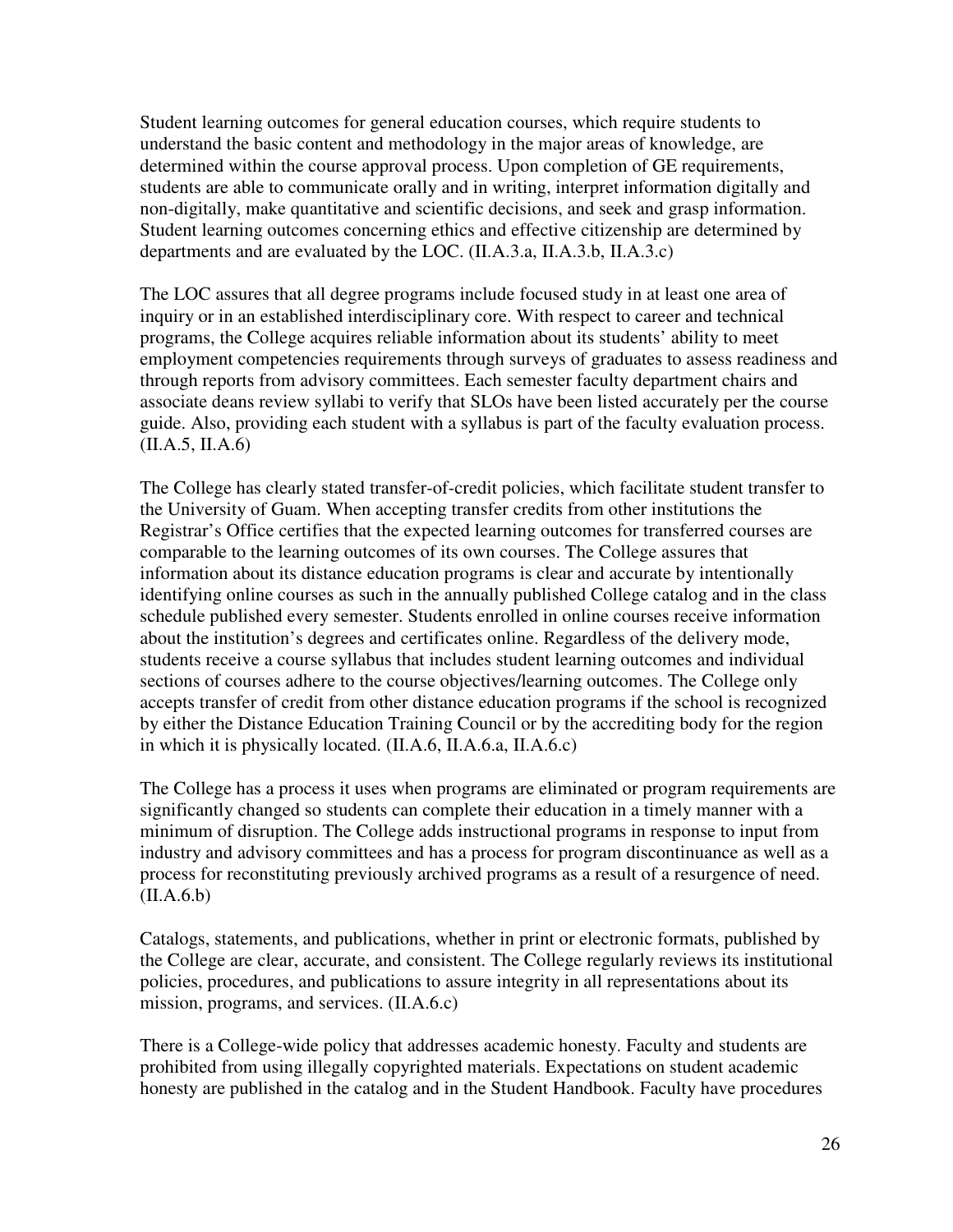for the reporting of ethics violations. Faculty have rights and responsibilities regarding academic freedom. Board Policy 460 on Academic Freedom states that the "faculty member is entitled to full freedom in research and in the publication of the results," but fails to stipulate that academic freedom extends to teaching and learning in the classroom environment. In the case of online students, there are specific mechanisms used to verify students enrolled in the College's online classes. These mechanisms include a secure login and password and students presenting photo identification during the orientation procedure. Only those enrolled students receive the enrollment key or password to enter the course. Students enrolled must agree, in writing, to be solely responsible for the completion of the course. (II.A.7.b)

## **Conclusion**

The College meets this standard. The College offers high-quality instructional programs that culminate in identified student outcomes leading to degrees, certificates, employment, or transfer to other higher education institutions or programs consistent with its mission. Instructional credit programs are systematically assessed in order to assure currency, improve teaching and learning strategies, and achieve stated student learning outcomes. The assessment of non-credit course offerings is necessary for complete compliance with this Standard.

## **Recommendation**

In order to improve, the team recommends that the College develop a process for systematically evaluating non-credit courses, workshops, and training sessions for content and effectiveness, in alignment with the assessment process that is in place for credit courses.  $(II.A.2)$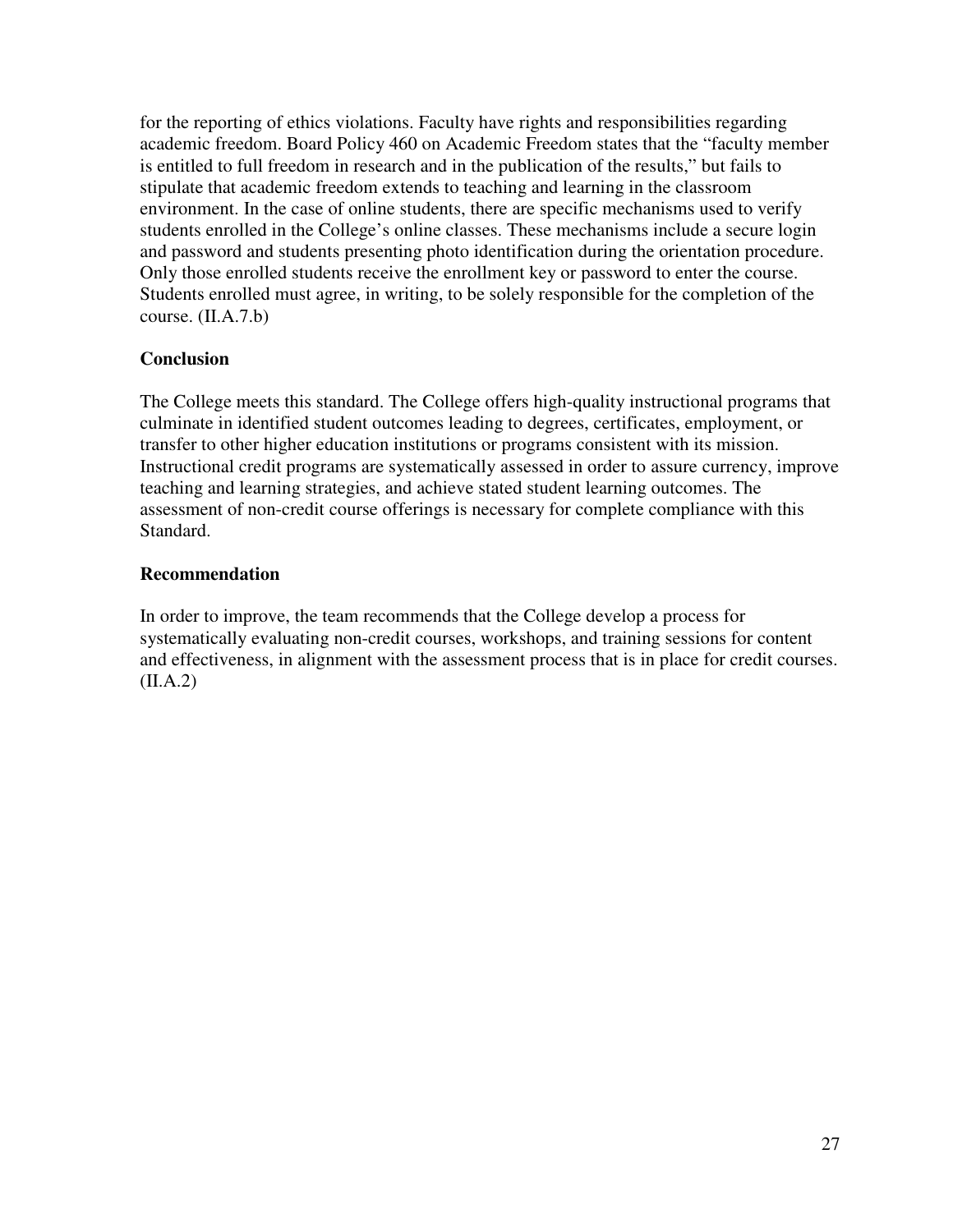## **Standard II – Student Learning Programs and Services Standard IIB – Student Support Services**

### **General Observations**

To support the learning and success of its students, Guam Community College (GCC), offers a comprehensive array of student services that are delivered through various programs and departments on campus. Student Services provides assistance to students, including those with special needs, with admissions and registration, placement testing, orientation, academic advising, personal and career counseling, financial aid, transfer assistance, project AIM (TRIO), health screening, bookstore, cultural and diversity opportunities, student activities, and other opportunities that develop student leadership potential. The primary goal of all programs and services is accessibility and responsiveness to a diverse student body to include: different language groups, diverse cultures, ethnicities, academic readiness, educational goals, socio-economic status, disabilities, gender, College preparedness, and learning styles in accordance with the College's mission statement. Most of the services are located in the new Student Center building. Assessment for course placement occurs on campus for math and English. (IIb.3.a)

Each program and service has an identified lead person for the purpose of coordinating a comprehensive group of quality services in a clear and consistent manner. The majority of student services report to the Dean of Technology and Student Services.

The College publishes a schedule of classes and College catalog that is accurate and current. Information includes requirements for admission, major policies affecting students, and locations or publications where other policies may be found. (II.B.2.a, II.B.2.b, II.B.2.c, II.B.2.d) The catalog is published annually and is available online. Free catalog CDs are available at the Admissions and Registration office. The class schedule is available in both print and web format. The printed schedule of classes contains course descriptions that are identical to those found in the catalog. Revisions are made when approved and are electronically posted online.

The College maintains copies of student records in the Registrar's office located in the Student Services and Administration Building. There is an expressed concern about the security of student records and personnel files. The team found evidence that the College is currently working toward a redundant network system for eventual permanent storage of all records. Records can only be accessed by College personnel with appropriate clearances and authorization for access based on criteria that is consistent with FERPA (Family Educational Rights and Privacy Act) regulations.

The College catalog outlines the educational and privacy rights of students, which adhere to the Family Educational Rights and Privacy Act of 1974. GCC faculty and staff are provided information about FERPA and the College's established procedures for accessing and releasing student records.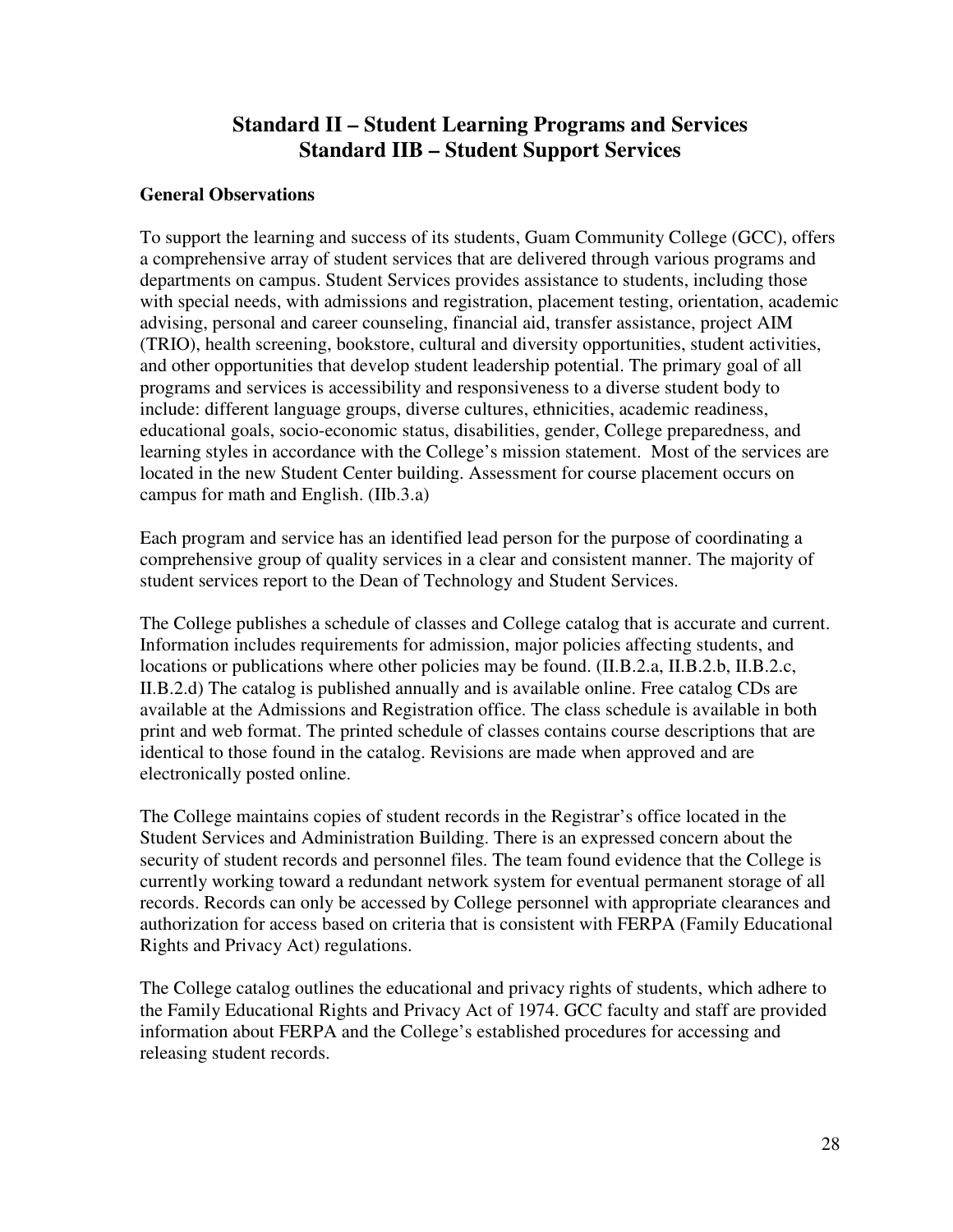In compliance with U.S. Department of Education Regulations, GCC has a Distance Education Policy. The policy originated from a subcommittee of the Curriculum Committee and was distributed for comments to students, faculty, staff, and administrators. On July 10, 2010 it was approved by the Board of Trustees as Policy-340. The policy addresses the need for basic student support services such as advising, counseling, computer access, tutoring and financial aid. The policy states that faculty should have ongoing pedagogy support to develop and improve teaching skills and methods for DE courses. It further states that technology support should be provided including training on the use of DE tools, applications and systems. The policy recognizes the need for DE assessment strategies. It specifically says AIER should evaluate the DE courses through an institutionally standardized evaluation procedure which includes faculty self-evaluation, evaluation of online instruction by students, student retention, student satisfaction and evaluation of faculty member by the appropriate supervisor. Policy-340 was not operationalized in either a faculty manual or a DE strategic plan.

The College is committed to providing students with an environment that supports personal and civic responsibility through their active participation in student governance, campus clubs, student activities, and College committees. Currently there are 16 registered student clubs.

## **Findings and Evidence**

Based on reviewing GCC catalog, class schedule, website and other College publications and brochures, interviewing students, and evidence provided by faculty and staff, the team confirmed that the College offers its students a wide array of student services that respond to diverse needs and support the College's mission. In addition, the College has a highly dedicated group of faculty and staff who deliver supportive services to students.

College wide forums, department meetings, regularly scheduled College committee meetings, student government meetings, and College council meetings have provided opportunities for on-going dialogs about student access, progress, learning, and success. The team found evidence that the College's program review framework for instructional programs, student support services, and administrative services provides a solid foundation for critical dialog on the adequacy, responsiveness, and effectiveness of student support programs and processes by collecting and analyzing quantitative and qualitative data. The team found a number of programmatic and procedural changes and improvements that have resulted from on-going research, data analyses, and program reviews. (II.B.1)

The team found evidence that the institution researches and identifies the learning support needs of its students and provides services that address those needs. The College evaluates information from a variety of sources such as external scans surveys, assessment instruments, College research, student focus groups, and program review to understand the support needs of students and to provide the basis for designing new programs and/or revamping existing programs. The allocation of significant financial resources to build the new Student Services building, which houses all student support services, is evidence of the College's commitment to more effectively serving the support needs of students. The new Student Services building consolidated most student service support programs in a central location to improve access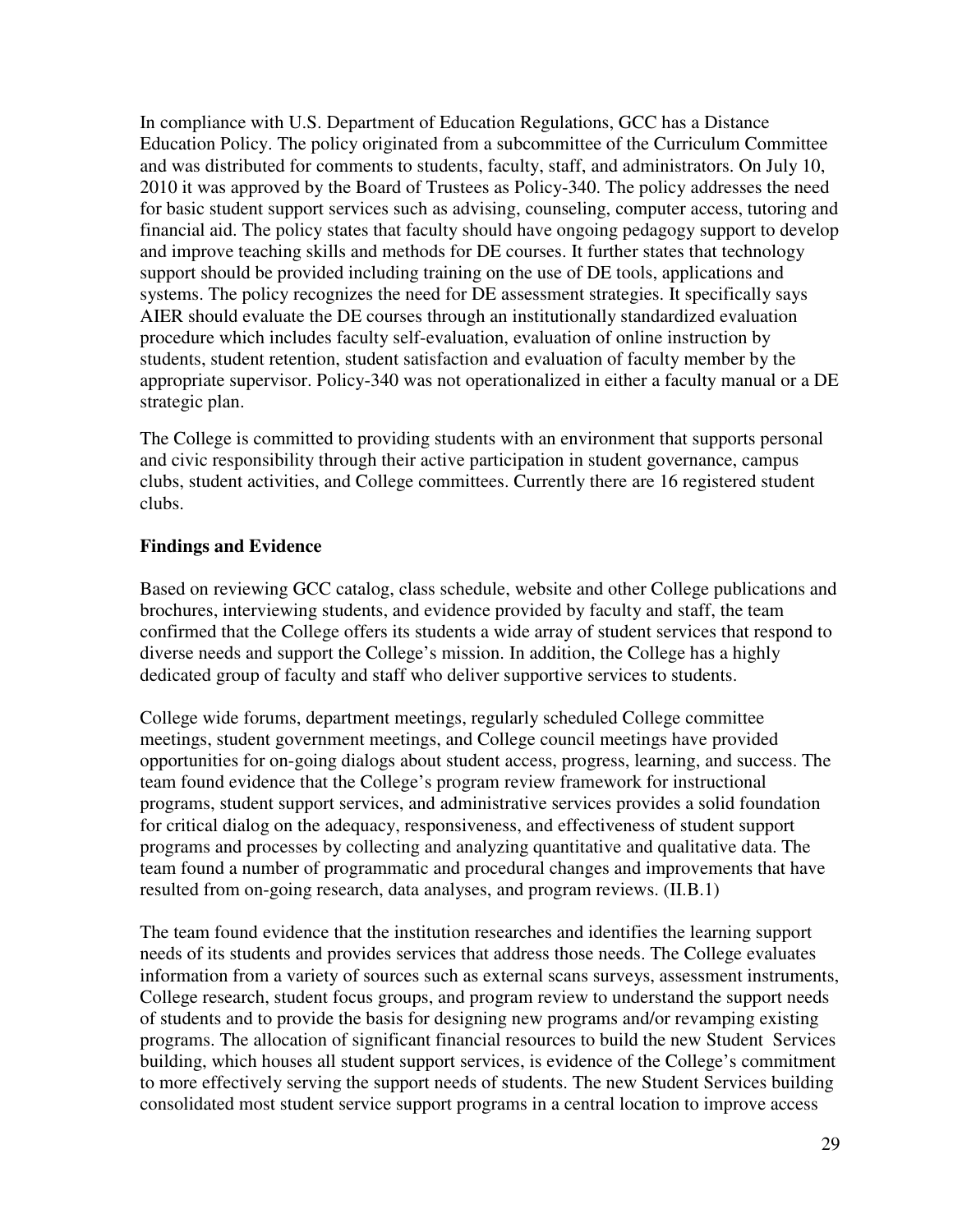for students. Since many students participate in more than one support service, the close proximity of all support services in the central location has been well received.

The team was impressed with the counseling staff's ability and willingness to respond to the counseling and advising needs of GCC students. The College's counseling staff members provide students with information related to admission procedures, assessment testing, academic advising, career counseling, financial aid, transfer, job placement, and community outreach. Counselors and full time faculty provide academic advising for all new students, including students with special needs, and also reach out to continuing students.

Advising, counseling, computer access, tutoring and financial aid are all well documented on the College website. Students can register and pay fees remotely through the Internet. There is a form page that includes downloadable versions of most forms students need. At this time, however, there is no e-advising. e-counseling, or e-tutoring available. Nor can students purchase their text books online. DE faculties have gone through the stipulated training to qualify for an online teaching. The College uses the Moodle as the delivery platform. The College offered at least one Professional Development seminar, "Bits & Bytes of ON-LINE Teaching from Moodle Teachers" in 2009, but ongoing training is initiated by the DE faculty themselves. The Moodle platform provider offers instruction and tutorials on managing a Moodle site or class. Moodle also has faculty forums that provide collegial support and professional exchanges. The ISER update of the Self Evaluation Reports that a program specialist was hired January 2012 to coordinate emergent technologies training including those for DE faculty. The IT infrastructure is able to accommodate the current low load of DE courses (three sections spring 2012). They are aware that if this area grows, a thorough assessment of bandwidth and other technical requirements will be needed.

There is no evidence that AIER has done any specific data collecting on DE courses or students although they are well aware that it is needed. The new faculty evaluation procedure does not include coverage of DE delivery nor does the College provide technical tools for doing so. The College is aware of this deficiency. The Distance Education Policy states that the DE courses should be of the same rigor and quality as the face-to-face courses. Courses currently taught in the distance mode include syllabi that show an equal rigor to those taught face-to-face. SLOs are included and so too are rubrics for assessment. There is, however, no formal process through the Learning Outcomes Committee to ensure quality and consistency in the Distance Education classes. In compliance with U.S. Department of Education Regulations students in all cases are verified with an ID and password.

The College catalog does not separately show online courses or services for DE students. Nor is "Distance Education," "online classes" or any other identifying phrase listed in the index or table of context. No DE terms are defined in Appendix F: Academic Definitions. (II.B2)

There is no DE strategic plan. The resolved DE manual in the Distance Education Policy has not been developed. Which classes get delivered in this mode is largely decided by individual faculty and departments. There does not appear to be a broad campus discussion on or interest in DE.

Continuing Education offers many classes and certificates in the distance mode. In all cases this training is provided by outside venders. They include: *ed2go* (including classes in but not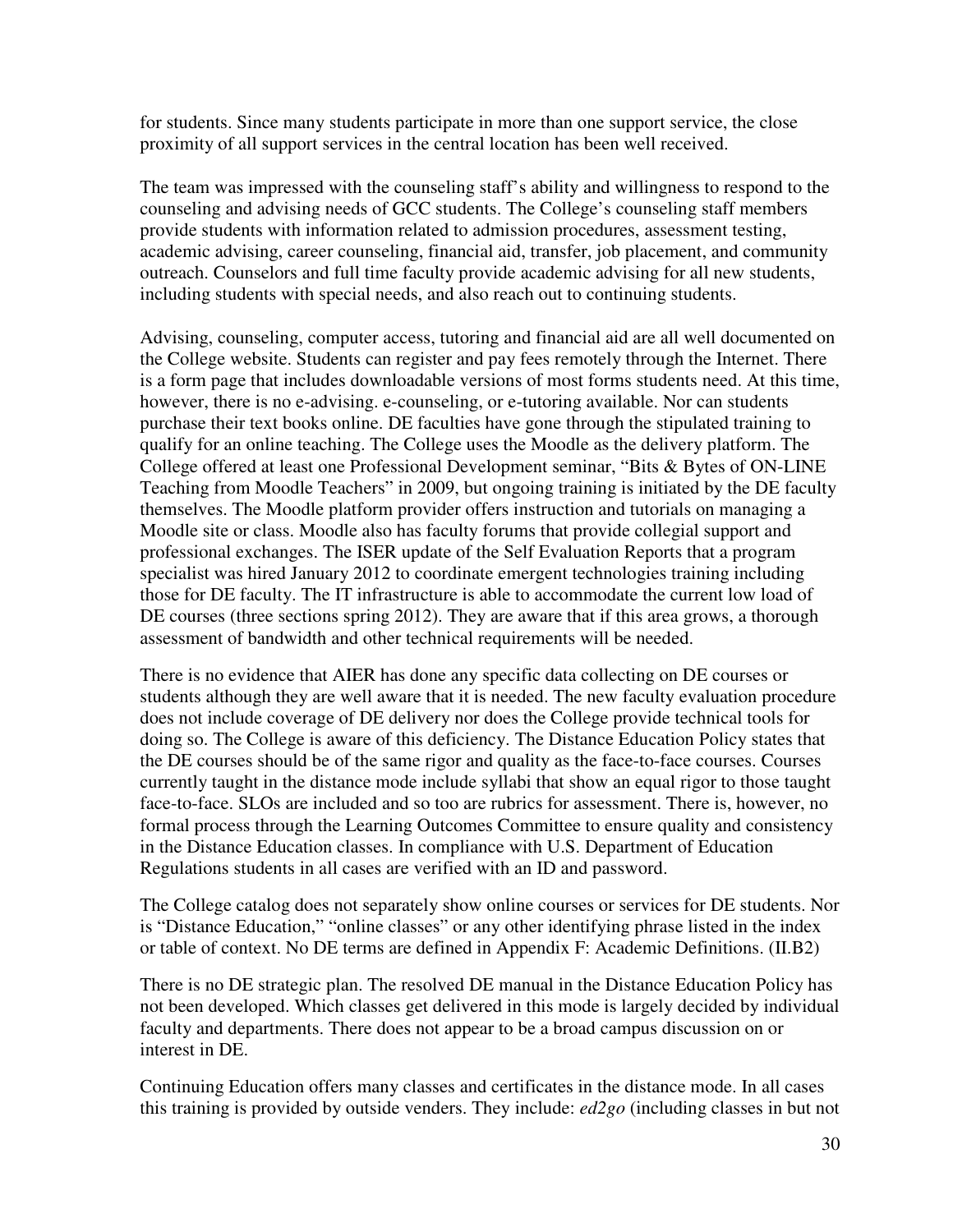limited to Accounting, Business, Computer, Grant Writing, and Test Prep), *650+* (including certificates and courses in but not limited to, Technical Support Training, Technical Writing, and Human Resource Management), *Gatlin* (including classes in but not limited to, Allied Health, Computer-Internet, Technical and Construction industries), and *UGotClass* (computer and technical "Skills for the  $21<sup>st</sup>$  Century"). All four venders used are held in high regard for the types of non-credit courses they provide. Technical help is provided by the platform vender, but at this time the College does not support, assess, or monitor the Continuing Education courses. As with credit-based online courses, the MIS department has expressed concern that the bandwidth may not support continued growth in DE and that there needs to be a thorough assessment of the College's technical infrastructure. At this time there are less than fifteen students taking Continuing Education online courses. (2.B.3.a)

Student Support Services does a good job in addressing issues of diversity and in promoting awareness and appreciation for the many different cultures represented on campus. With the support and guidance of full time faculty advisors, student clubs and student government are promoting a greater awareness and appreciation for different cultures. Workshops, field trips, presentations, social events, and other diversity related activities help with developing awareness and sensitivity of the different cultures represented on campus and in the community. (II.B.3.c)

## **Conclusion**

The College meets this standard. The College has a solid Distance Education Board policy, and many web-based documents, but does not have an overall campus supported strategic plan for Distance Education. Also missing are e-based services in advising, counseling, tutoring, and information literacy. There is no effective means to assess DE faculty, and little or no separate data is collected on DE students.

## **Recommendation**

In order to improve, the team recommends that the College develop a plan for distance education, including continuing education offered through distance education, and implement appropriate support services and procedures to deliver instruction online. (I.A.1, I.B.4, I.B.5, I.B.6, II.A.1, II.A.2, II.A.3, II.A.6, II.A.7, II, B.3.a, II.C.1.c, IIIC.)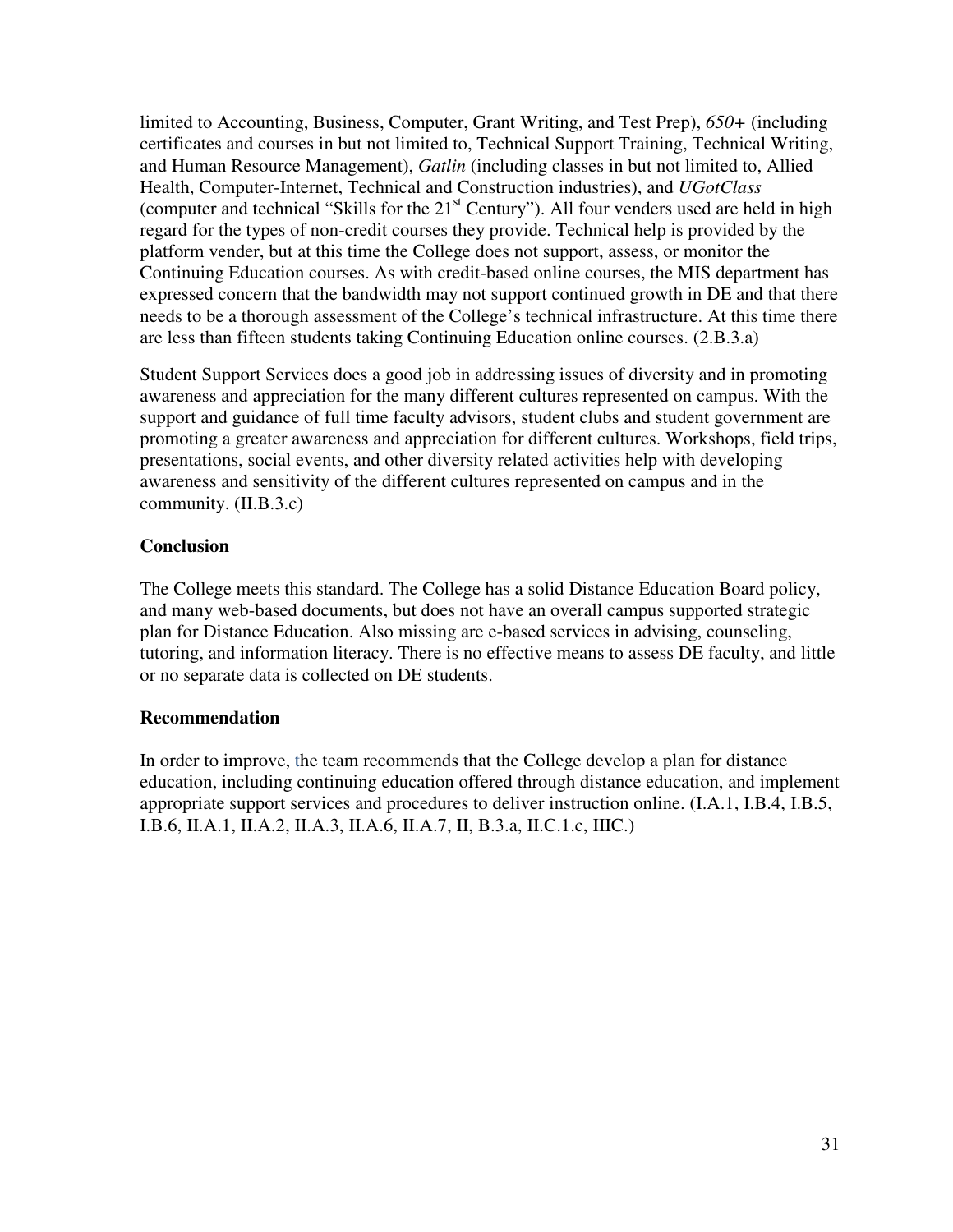# **Standard II – Student Learning Programs and Services Standard IIC – Library and Learning Support Services**

## **General Observations**

Students at Guam Community College are well served by the efforts of the staff and leadership who provide assistance in an informative and supportive atmosphere. This positive and welcoming environment is conducive to creating an engaged student population and a collaborative work setting for faculty and staff. The new 2-story LRC is a 22,000 square foot facility built in 2010, available for use by spring 2011. The LRC is located on the northwestern quadrant of the campus next to the Allied Health Building. It can accommodate 215 users, up by 80 users from the old facility. The new facility houses a number of conference rooms and two computer labs. The facility has 58 computer stations, both Mac and PC. The collection consists of 20,000 titles including books, periodicals, DVDs and approximately 1,000 videos. The LRC has requested an operating budget of \$37,461, of which \$10,700 is designated for contractual services for subscriptions and system security; \$8,500 for supplies and materials; \$18,261 for equipment. The LRC is open Monday/Tuesday 9:00 a.m. to 9:00 p.m.; Wednesday/Thursday 8:00 a.m. to 5:00 p.m.; Friday 9:00 a.m. to 4:00 p.m.; and a new timeslot on Saturday 9:00 a.m. to 12:00 p.m.

The full-time staff consists of two librarians, one of whom is an assistant professor, the other an associate professor; one library technician supervisor and three library technicians. According to the self evaluation, the LRC houses career information to assist students in making decisions about their future role in the workforce. The College is host to a number of grants that support student learning in a variety of ways. Additionally, the College is in compliance with U.S. Department of Education regulations, reflected in the Distance Education Policy, which originated from a subcommittee of the Curriculum Committee and was approved by the Board of Trustees as Policy-340 in 2010.The document acknowledges the need to provide distant education students with online library services including access to periodicals and the library catalog. (II.C.1.c)

## **Findings and Evidence**

The College is fortunate in that so many of its facilities are either recently developed or coming on-line in the next few years, providing GCC students with a number of learning support services in support of its instructional programs. A tour of the LRC, and a number of instructional buildings provided evidence of tutoring labs, student study areas, and programs dedicated to support the success of GCC students. Federal grants provide, for example, TRIO support services through Project AIM and tutoring throughout the island through the College Access Challenge Grant Program. The Health Center is staffed by two full-time nurses and a support staff that is dedicated to fostering a climate of wellness for all students enrolled at the College and has the potential to support the instructional program through the employment of work-study students, two of which are currently applicants to the College's nursing program.

The LRC appears to have a sufficient collection to support the diverse needs of its student learners. There appears to be an informal process for seeking the input of faculty to identify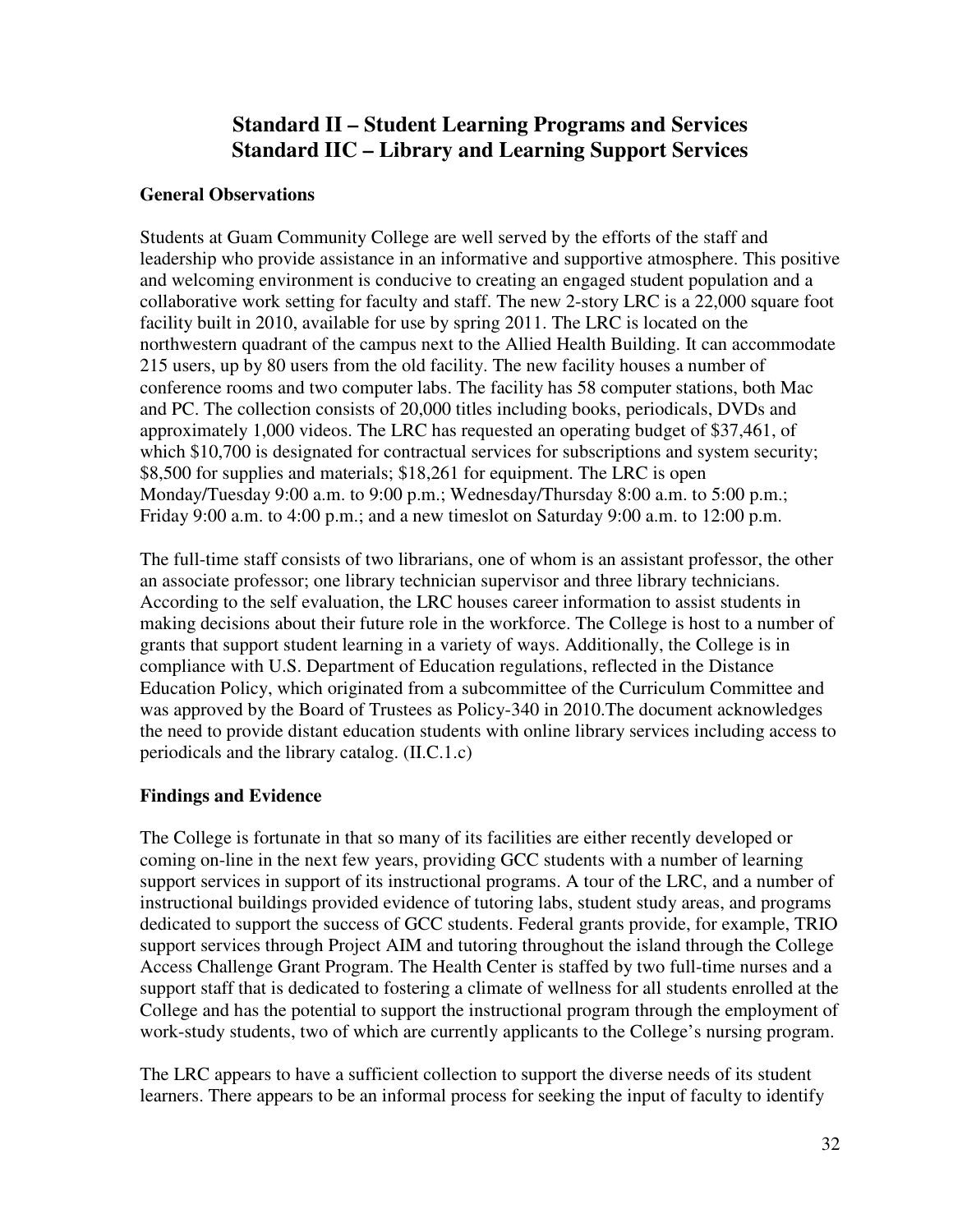additions to the collection, though the evaluation of the existing resources rests primarily with the librarians. At least one survey revealed that instructional faculty do not think there are sufficient resources regarding current trends and industry practices to support the instructional programs, despite efforts on the part of the librarian to seek that input from faculty by way of email and informal dialog. As a result of interviews with faculty it was noted that there is a strong interest to bridge communication between program development and the acquisition of resources to support the instructional programs through the amendment of course guides for new and revised curriculum. The annual budget request process, which is directly tied to performance indicators and proposed outcomes, provides the LRC staff and administrators an opportunity to request resources to support operations; however, it was noted that resources for newly enacted programs are borne out of the existing library resources, the costs for which can significantly affect the ongoing maintenance and replacement of existing resources. (II.C.1.a)

The College identifies a Reference and Bibliographic Instruction Librarian who provides training to faculty on an as-requested basis which according to the self evaluation totaled 20 presentations in 2009-2010. There are no instructional courses, workshop schedules, or research guides to help students develop information competency skills, despite an institutional learning outcome that would be supported by this: ability to access, assimilate and use information ethically and legally. Evidence provided in response to the question of how students are provided other forms of information on techniques to conduct research and become critical users of information was limited to two handouts (GCC Library Quick Facts and Using the EBSCO Electronic Database) which were kept behind the circulation desk and available to students upon request. (II.C.1.b)

The hours of the LRC were recently expanded to respond to student input. Through regularly administered surveys, students requested evening and weekend hours. Access is provided to students with disabilities as needed, which includes closed captioned media, an adjustable study carrel, large display monitors, and specialized software for magnifying text. Students have access to an open computer lab and tutoring is provided in accounting at the LRC and for other disciplines throughout the campus. In total there are nearly 60 labs, inclusive of high school locations, that provide students access to computers. The iLibrary provides access to all the digital and online services of the library including EBSCO databases and Knowledge Portal which, among other things, provides students with Pathfinders, a repository of book and electronic resources in support of each academic area at the College. The tutoring support provided through the College Access Challenge Grant provides further evidence that the College is committed to serving students regardless of location. A Reserves section houses a collection of books on Micronesian history, but is rarely used by faculty to reserve textbooks for students unable to purchase their own textbook. Although students can go through the library staff to request books from the public library and the University of Guam Library, due to a reduction in public libraries across the island, and limited access to the library at the University of Guam, the LRC serves as the sole point of access for many Guam residents for computer access and research to support instruction for its students. The opportunities to develop collaborations with these and other entities should be explored to strengthen the academic support needs of GCC students and faculty and position this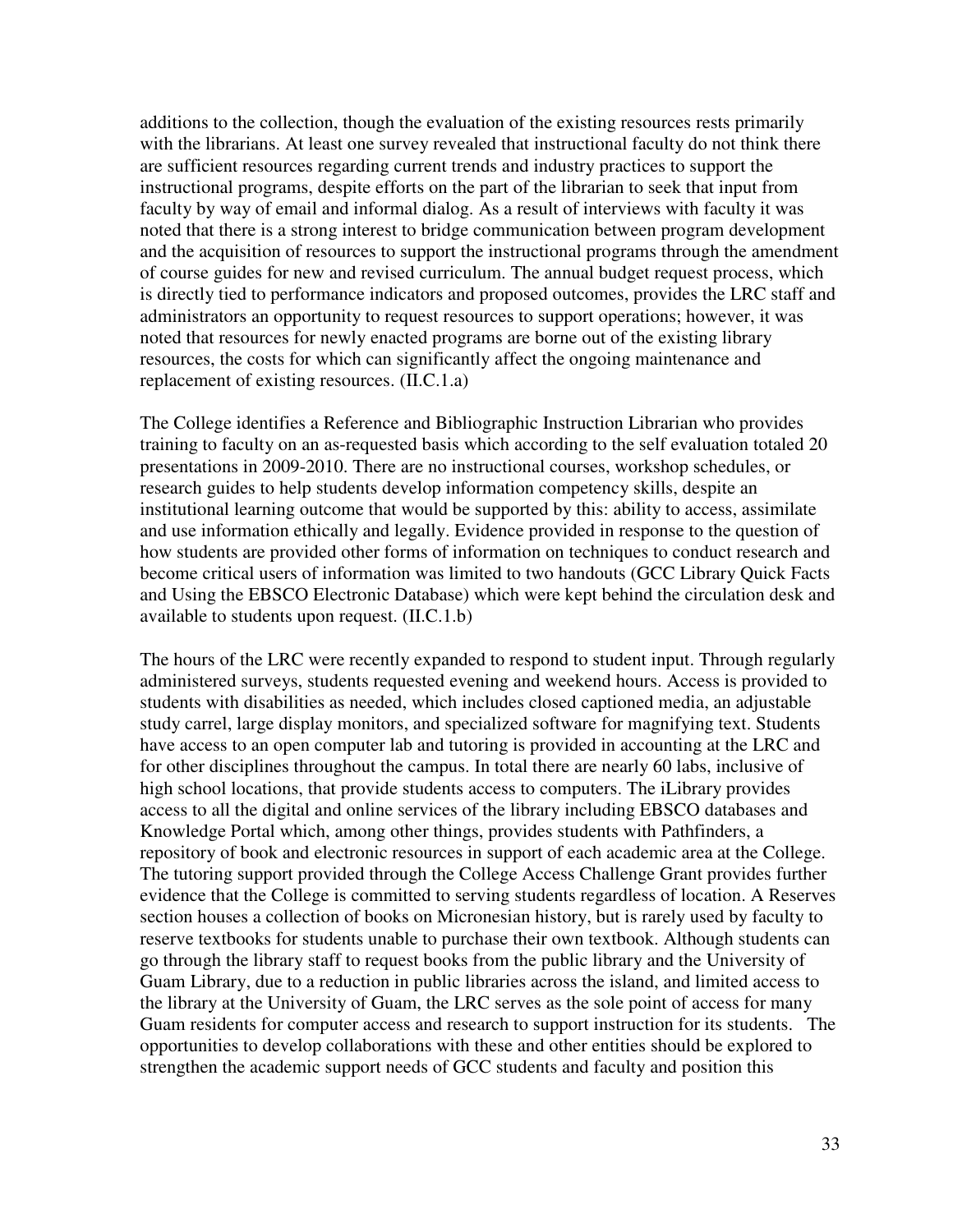wonderful facility to serve as the hub of information literacy for the citizens of Guam.  $(II.C.1.c)$ 

It was clearly evident that the College takes pride in its facilities; and maintenance of the LRC and other areas appears to be sufficient with noted comments from team members about the cleanliness of the grounds and buildings. While security in the LRC is limited to gated entrances, with no security cameras or motion detectors in place, personnel did not report concern about theft or vandalism of equipment, books or personal property. Inventory control in its current form appears to be sufficient. Log-on procedures appear to be consistent with industry security standards and the College is exploring remote password recovery options so that students do not have to be on campus to have their password reset. The maintenance of the computers, printers, hardware, software, and the network falls under the purview of MIS and is part of a regular review cycle. Book and material maintenance is managed by the librarian and processed by the technicians, while replacement of items removed from circulation rests primarily with the librarian who reviews the collection annually and sends discards to Materials Management. (II.C.1.d)

The LRC is regularly reviewed as part of the two-year assessment cycle. Personnel are very clear on the importance of data collection and the acquisition of resources to support service delivery. (II.C.2)

## **Conclusion**

The College meets this standard. The information needs of students are changing rapidly. As the amount of information increases, there is a pressing need to provide students and College employees with the skills to navigate through and critically evaluate its use. Library services can serve as the leader in building information competency at the College and throughout the region. Through the LRC and a number of instructional support services, GCC provides its students with a learning environment that supports the institution's mission through intellectual, aesthetic and cultural activities.

Going forward, the LRC should strengthen their efforts in the integration of their services with the instructional program and in the curriculum development process. The LRC staff and faculty need to take an active role in assisting the College in the intentional development of information competency skills instruction. Finally, as the collection grows, attention needs to be given to the security of the facility as well as to the materials and equipment therein.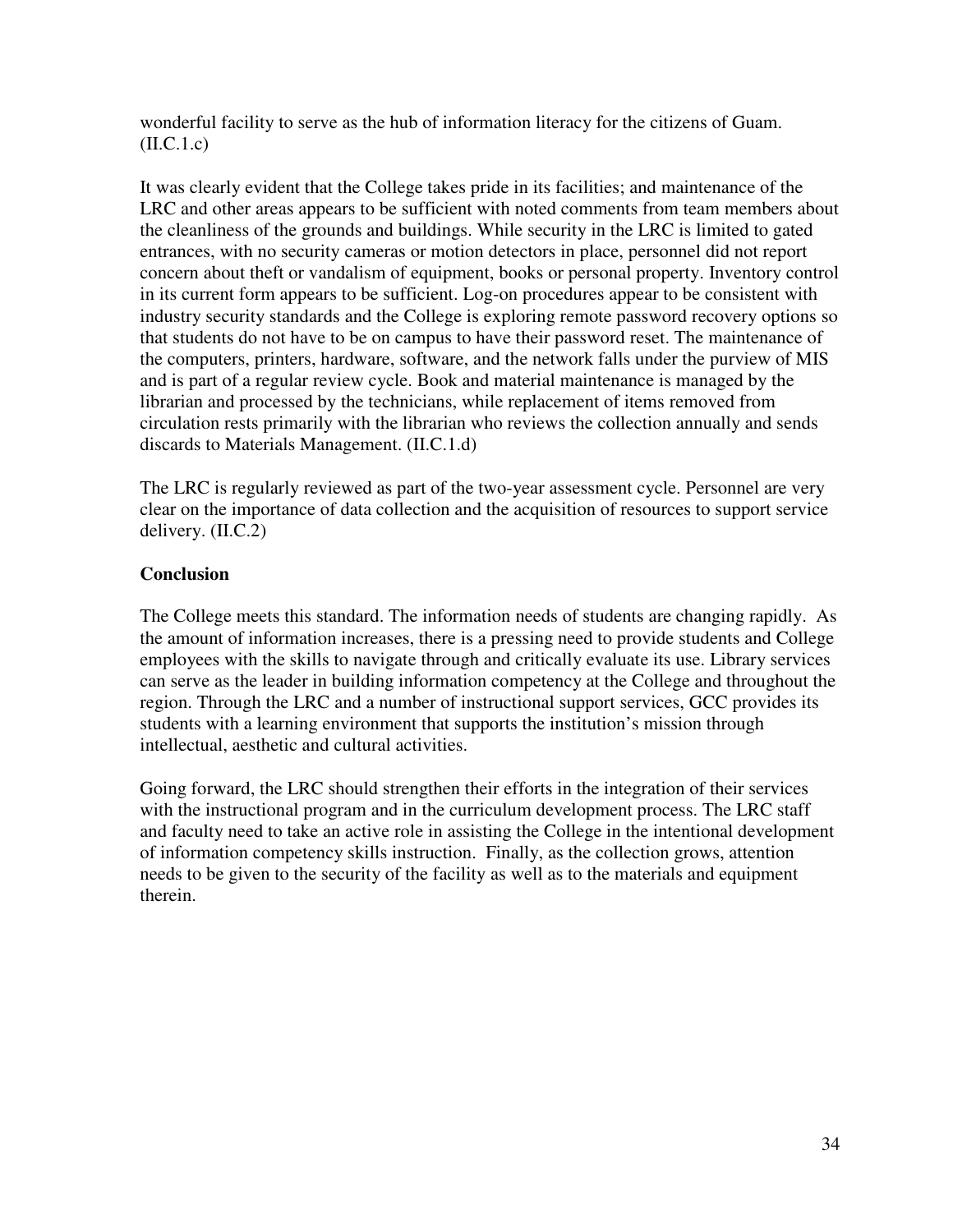# **Standard III – Resources Standard IIIA – Human Resources**

### **General Observations**

The College has a systematic and organized human resources policies and procedures. The self evaluation cites and documents policies outlining practices and documents outlining eligibility for employment, systematic evaluations, ethical professional conduct, equitable treatment of all personnel, systematic evaluations and diversity in hiring of personnel. Human resource planning is integrated with institutional planning through its planning, performance budgeting, assessment process and program review. The Board of Trustees recognizes the importance of continued growth and retention of employees through support of professional development funding. The self evaluation has four actionable improvement plans for the human resources area that relate to changing processes.

### **Findings and Evidence**

The human resources office is responsible for determining the eligibility of employment of all applicants including determining acceptable qualifying experience and academic credentials. All job announcements are publicly posted in Guam newspapers, through the College website and in professional publications when appropriate. The hiring eligibility criteria for staff positions are established by the Government of Guam's merit system. Hiring criteria for faculty is based upon the Faculty Classification Procedures established in Article XI of the collective bargaining agreement. The human resources staff initially screens the applications to determine if the applicant meets the stated eligibility criteria then the applicant's packet is referred to an odd numbered interview committee. The human resources staff is required to determine if the credentials claimed are acceptable to WASC and the Accrediting Commission for Community and Junior Colleges (ACCJC), and the Council for Higher Education Accreditation (CHEA). Degrees and transcripts from non-U.S. institutions are evaluated by the National Association of Credential Evaluation Services. The committee makes recommendation to the president for final review and selection. (III.A.1, III.A.1a.)

It does not appear that the College advertises specifically for personnel with expertise and experience in distance education. Thus, the College doesn't seem to look for candidates with distance education experience in the recruitment of new faculty. Distance education faculty are evaluated in the following way: faculty self-evaluation, online student evaluation of instruction, student retention, student satisfaction and supervisor evaluation. These procedures are similar to how on-campus faculty are evaluated. Staff development emphasizes pedagogy. (III.A.1.a, III.A.1.b, III.A.1.c)

By Board Policy, in addition to the ethical standards applied to faculty who teach in a faceto-face environment, faculty who teach online courses are expected to comply with specific professional ethical standards:

1. Adherence to the U.S. Family Education Rights and Privacy Act of 1974 (FERPA), which protects the privacy of all faculty and students enrolled in distance education courses.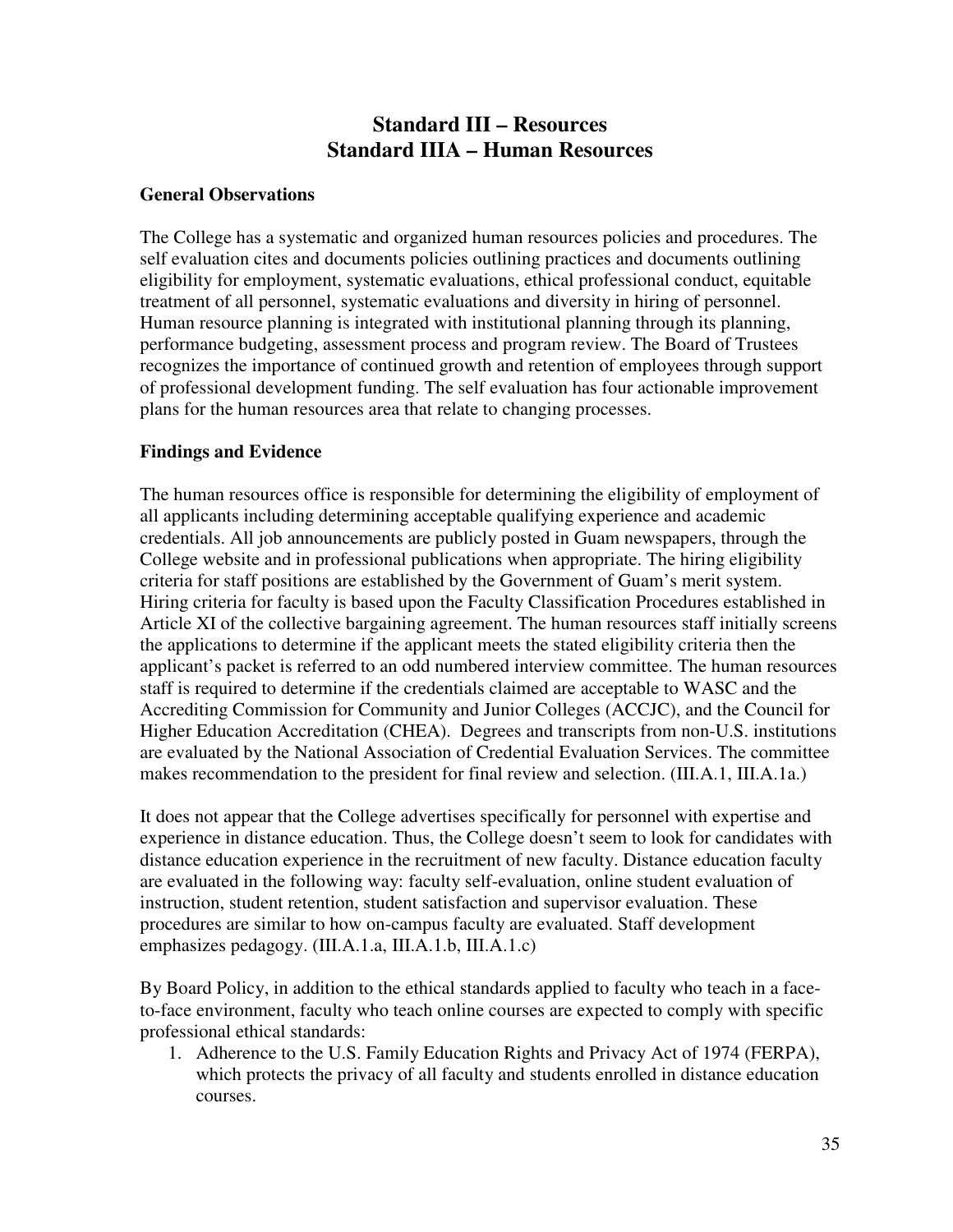- 2. Distance education faculty members must deliver accurate and current information.
- 3. Faculty shall not include in the content or delivery of a course any information which he or she knows to constitute libel, invasion of privacy, of copyright infringement or other literary rights, or otherwise violate the legal rights of others.
- 4. Instructors must demonstrate how student work is monitored to assure integrity. (III.A.1.d)

The College recognizes that in order to expand its online offerings it will have to provide professional development opportunities to empower the faculty in the design and delivery of online courses and the development and production of online materials. (III.A.5.a, III.A.5.b)

The self evaluation describes three distinct evaluation processes for academic administrators, faculty, and staff. The full-time faculty are evaluated based upon the guidelines established in Article X – Performance Appraisal of the GCCFU/BOT Agreement. Adjunct faculty evaluation is based upon formal and informal classroom observation by the adjunct associate dean. The evaluation process for administrators and staff is based upon the performance evaluation instrument where effective execution of duties and responsibilities are listed on the job description for the position, which is aligned with the College's mission, vision, policies and procedures. Administrators and staff are evaluated by their respective supervisors and faculty are evaluated by their respective deans.

A new evaluation process has been instituted for academic administrators effective January 2012, patterned after a pay-for-performance model. The evaluation process for staff and administrators utilizes a formal instrument which covers specific performance factors such as quality, productivity and reliability to assess areas of performance and effectiveness. The process has an established time table depending on length of service and pay step.

The faculty job specifications identify duties and responsibilities unique to full-time faculty to include expectations of performance. The self evaluation details the evaluation process for adjunct faculty and for full-time faculty, the evaluation is formalized in the collective bargaining agreement.

While the College self evaluation describes all evaluation processes as designed to encourage improvement by giving faculty, staff, and administrators meaningful feedback on the established criteria of positions they hold, there is lack of evidence to link evaluations to improved job performance. (III.A.1.b)

The self evaluation describes the process in which faculty are observed in the classroom to see if they use a sufficient number and variety of methods to assess learning and whether the assessments mirror the goals that are stated in the learning outcomes and classroom activities. The descriptive summary further says as part of the classroom observation process, formal observation reports and discussions are provided to faculty members to make appropriate adjustments and improvements in their teaching methods. There is no identification in the descriptive summary on the role of academic support personnel or student services personnel who may also be responsible for student progress toward achieving student learning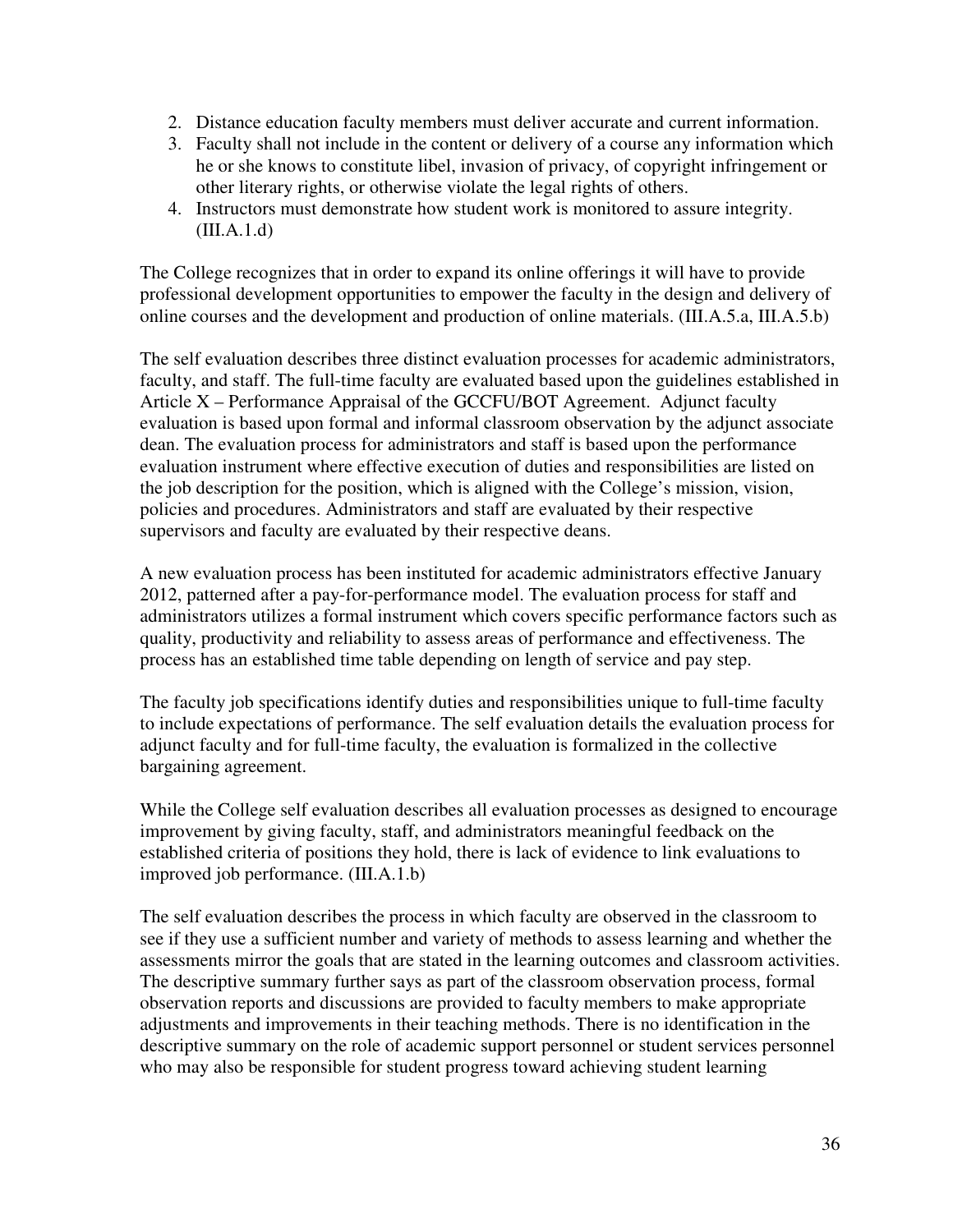outcomes. Further there is no indication how student learning outcomes are a component of faculty and staff evaluations. (III.A.1.c.)

The College had relied on Government of Guam policies and procedures to guide the code of conduct of employees in the past. Those policies and procedures have been deemed both outdated and obsolete. The Professional Ethics Committee of the Faculty Senate created a new Code of Ethics Policy. The new policy was adopted by the Board of Trustees on March 6, 2008. The Board of Trustees created its own Code of Trustees Ethics and Conduct Policy.  $(III.A.1.d)$ 

The College reports a total of 238 full-time employees in the fall of 2010. Forty-seven percent (112) were faculty, 43 percent (103) were staff and 10 percent (23) were administrators; adjunct faculty number 74. Sixty percent of the faculty are full time and 40 percent are adjunct. The faculty teach both in secondary and postsecondary programs. The self evaluation indicates the College has encountered difficulty hiring instructors in the professional and technical fields, specifically teaching positions in nursing and carpentry. The College continuously evaluates the effectiveness of the number and organization of its faculty, administrators and staff to support its programs and services via its institutional assessment process and program review. The hiring of faculty, administrators, and staff continues to be in direct response to program review and the continuous growth in enrollment. (III.A.2)

The College has developed a wide range of policies, rules and procedures which provide a clear set of guidelines for the fair and impartial treatment of faculty, administrators and staff. Many of the policies are set forth in collective bargaining agreements and the College's personnel rules and regulations for staff and administrators. The policies ensure fair treatment of employees in disciplinary action, grievance, performance evaluation, advancement in rank/promotion and leave policies. The College systematically develops personnel policies and procedures that are reviewed and approved by the Board. The College community is provided the opportunity for comment and feedback in print and electronic formats. (III.A.3)

The College is committed to comply with all Guam and federal statutes, rules and regulations which prohibit discrimination. The College conducts EEO (Equal Employment Opportunity) training for all its employees on an annual basis. The College assesses its employment record on equity and diversity on a regular basis and submits its report to governing agencies such as the Guam Department of Administration.

The College fills vacancies from the best qualified candidates without regard to race, color, religion, national origin, ancestry, sex, age, medical condition, mental disability, physical disability, marital status, sexual orientation or veteran status. The panel that interviews job candidates includes a certified EEO representative to ensure that the interview process is conducted in a non-discriminatory manner. (III.A.3.a)

The human resource office of the College ensures that all personnel records are kept confidential and locked in a secure environment. Only authorized personnel have access to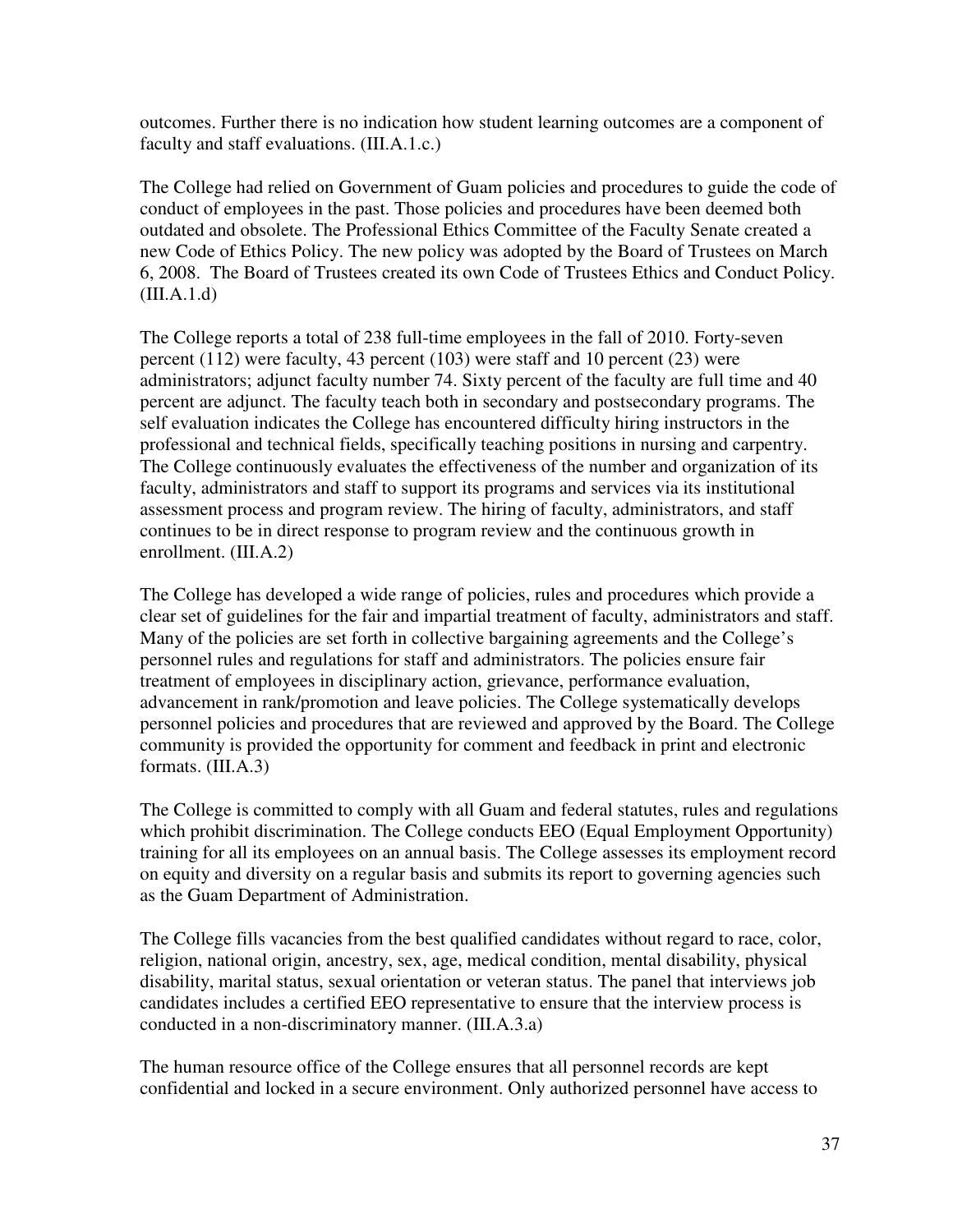the personnel records. All employees have the right to review their employee record. An authorized staff member of the human resource office must be present during the review to ensure that the security of the records is not compromised. The College is considering, as an actionable improvement plan, backing up all employee records electronically and storing records off-campus for additional security. (III.A.3.b)

The College demonstrates a concern and understanding of issues of equity and diversity through a number of policies, practices, and initiatives. The College is committed to employing qualified administrators, faculty, and staff who are dedicated to student success and reflect the diverse multi-cultural student population. The College's EEO related policies reiterate the College's zero tolerance with regard to discriminatory or harassing behavior towards employees or students. (III.A.4)

 The College promotes and supports the diversity of the campus community including students, faculty, administrators, and staff. The campus supports and sponsors a number of activities such as health, professional development and social events for its diverse personnel. The College sponsors social events to enhance the morale and welfare of its employees. The College believes that these events reflect the College's deep concern for the social, professional, mental and physical well-being of its employees. (III.A.4.a)

The College's human resource office annually assess its record in employment equity and diversity for all personnel when submitting its report the Guam Department of Labor as required by law. The report includes both a workforce utilization and analysis as mandated by local and federal regulations. The College points out that the College has an approximate 10 percent Micronesian student population yet no faculty members of Micronesian descent. The College has an action improvement plan to advertise in Micronesia to recruit teachers of Micronesian descent. (III.A.4.b)

The College is committed to treating its members fairly in accordance with its mission statement and Board approved policies and procedures such as Affirmative Action Policy 160, and Discrimination-Sexual Harassment Policy 185. Policies and procedures governing student rights and responsibility are clearly communicated in the College catalog. The College demonstrates integrity in the treatment of administrators, faculty, staff, and students by abiding with its policies and procedures covering fair treatment of its members and students. Complaints or grievances are investigated thoroughly. The College demonstrates fair treatment of its employees by advocating and promoting a respectful work environment.  $(III.A.4.c)$ 

Professional development is fully institutionalized and supported by the College. The Board of Trustees recognizes the importance of a well-trained faculty, administrator, and staff to effectively carry out the mission of the College. The Board also is committed to providing the resources to support professional development activities. The goal is to retain a competent workforce within the College by encouraging and facilitating the training and education of its employees. The College's professional development program allows fulltime staff and administrators to pursue their studies at Guam Community College, the University of Guam or other approved educational and/or training programs. Both faculty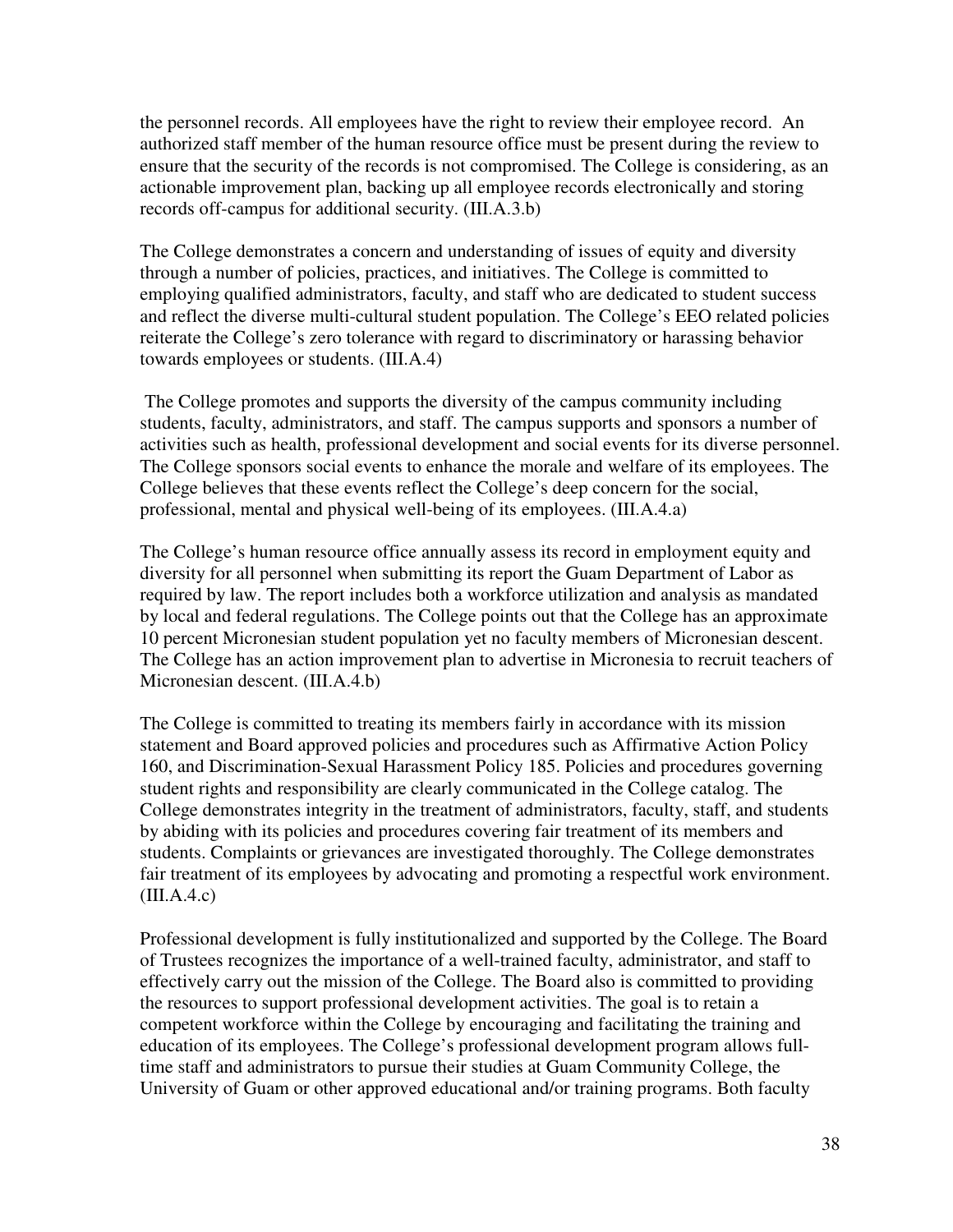and staff have their own professional development committee with its own policies and procedures governing professional development of its members.

The College's staff/ administrator development procedure sets priority in approving staff requests for professional development support. Priority is given to employees who have not obtained a credential, but may possess valued industry experience. Financial assistance is provided for training and educational costs such as registration, tuition, textbooks, airfare, per diem and other required fees. Tuition assistance is limited to three courses and limit staff/administrator off-island development activity to one approved request per year. (III.A.5)

All personnel are provided appropriate opportunities for continued professional development consistent with the institutional mission and based upon teaching and learning needs. All employees identify professional development goals through the performance evaluation process. The College's Professional Development Review Committee is instrumental in bringing in new ideas and topics that enhance the College's professional development program. (III.A.5.a)

The College assesses its professional development activities through its institutional assessment and program review process to ensure that the needs of faculty staff and administrators are met. The College recognizes the value of a workforce committed to lifelong learning and is committed to the professional growth of all employees through staff development training, in-service training and workshops. The professional development committees of both faculty and staff/administration require their members to submit an evaluation report regarding the professional activities they attended so their feedback can be used for planning purposes. Evaluation is made part of the trip report to capture the feedback of all employees attending off-island conferences and workshops as well. Trip reports have been compiled and are used as an important data source for program assessment purposes.  $(III.A.5.b)$ 

The College assesses the use of its human resources through its planning, performance, budgeting, assessment process and program review. Human resource planning is systematically assessed for continuous improvement through each unit/department assessment plan and report. Additional staffing needs are discussed in management team meetings attended by the College president, vice president for academic affairs, vice president for finance and administration, deans and administrators of the different departments. (III.A.6)

## **Conclusion**

The College meets this standard. The four actionable items identified in the self evaluation: (1) to revise the performance evaluation tool for staff to improve and enhance the performance evaluation process, (2) to evaluate and amend the Code of Ethics, (3) to electronically back up all employee records, and (4) to recruit faculty of Micronesian descent, are admirable and are in response to improving and sustaining the College's human resources. As with any enterprise, human resources are the most important asset of the organization. Although the College puts high priority on professional development and has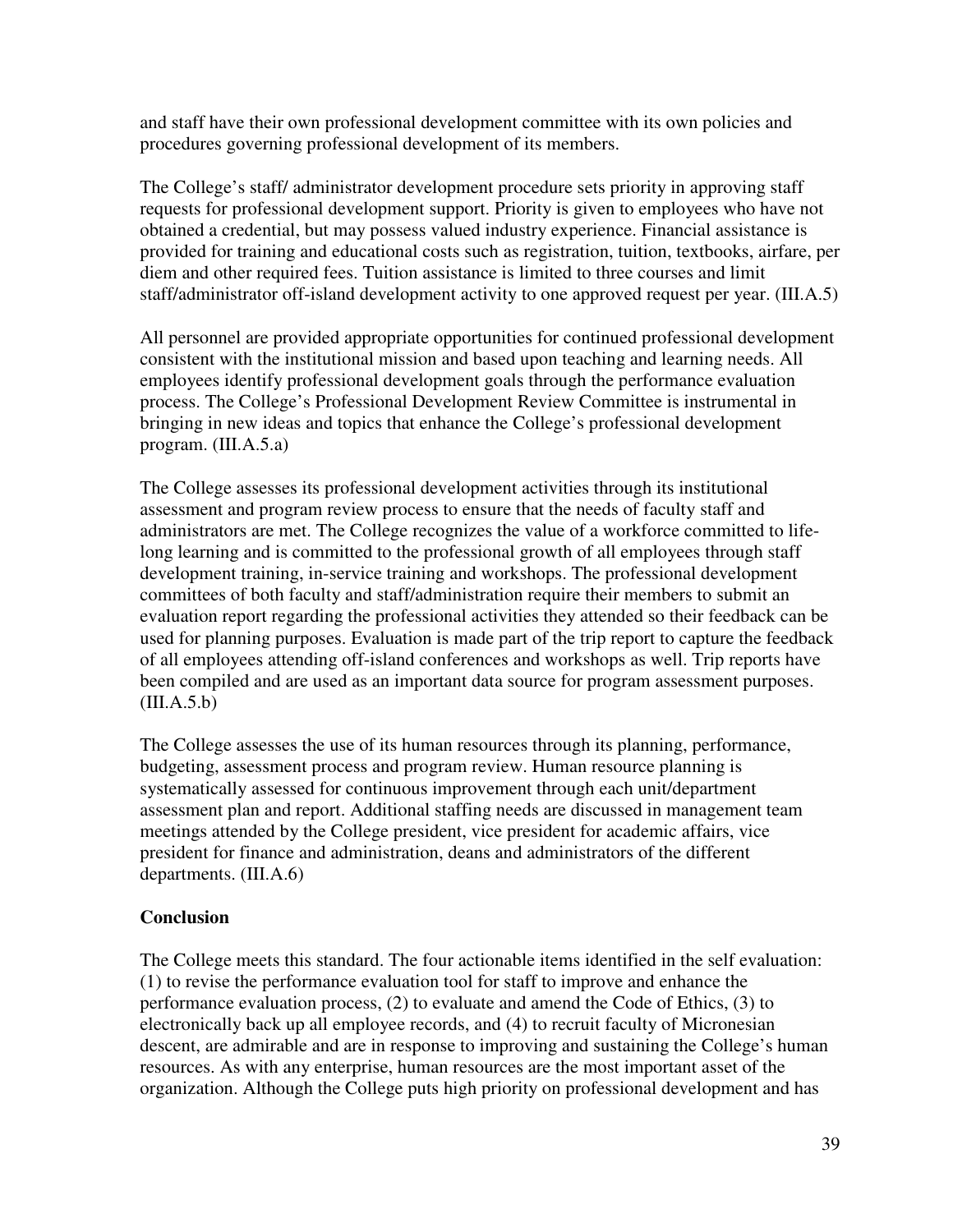identifiable activities, it is uncertain how effective these professional development activities are in relation to teaching and learning.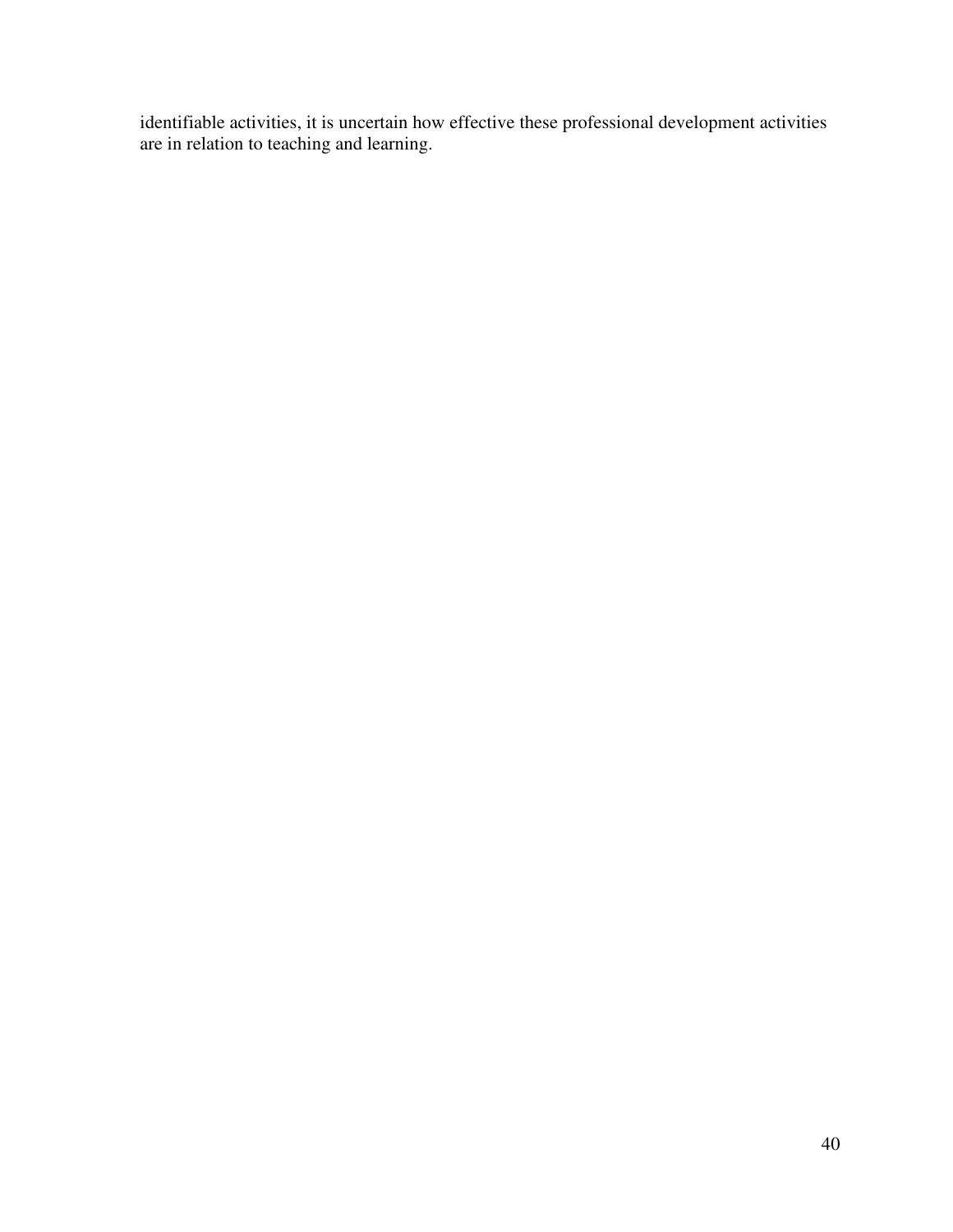# **Standard III – Resources Standard IIIB– Physical Resources**

#### **General Observations**

Guam Community College is located in the village of Mangilao, one of the 19 villages of Guam. The Guam Community College and the University of Guam are located adjacent to each other in Mangilao to create a higher education hub of the island. Guam Community College was created by the Community College Act of 1977 (Public law 14-77) with four purposes: First to consolidate and strengthen many of the existing manpower training programs administered by the government of Guam under one governing Board; second to expand and strengthen career education within the territory; third to expand and strengthen short-term and extension programs in skill training; fourth to strengthen the formal secondary and post-secondary education program in the vocational-technical fields. In addition to delivering its programs on the Mangilao campus, career and technical program instruction is delivered to five public high schools.

Fifteen permanent buildings sit on the College's 29-acre campus in Mangilao. Three new buildings have been constructed in the last three years: the Anthony A. Leon Guerrero Allied Health Building was completed in December 2009, the Learning Resource Center was completed in December 2010, and the Student Center opened in December 2011.

The development of physical facilities is guided by its integrated 2005 Physical Master Plan and the Guam Community College Institutional Strategic Master Plan (ISMP) which serves as the link between institutional planning and physical facilities. The College ensures that physical resources are planned and constructed to support educational programs.

The College has been aggressive and persistent in securing available federal and local funding to proceed with its capital improvement program and the build-out of the Mangilao campus. The College has used the planning process to maintain the highest level of grant eligibility to receive the maximum amount of funds.

## **Findings and Evidence**

The College has been able to effectively maintain its current physical resources while planning for the future needs of its educational programs and services. The College's Physical Master Plan completed in 2005 maps out the general growth of the campus facilities necessary to accommodate the College's anticipated needs over the next 15 years. The plan has been instrumental in the College's strategic package when applying for federal grants and other funding sources. The College's Institutional Strategic Master Plan (ISMP) serves as the institutional planning document upon which the physical master is based. Completion of key projects in the master plan will increase building area of the campus by 75 percent and allow the College to accommodate the anticipated 15 percent increase in student enrollment through 2020. The College is anticipating the enrollment growth in direct correlation with the impending military relocation of troops from Okinawa to Guam. The College has exhibited responsible and responsive leadership in identifying and securing resources for construction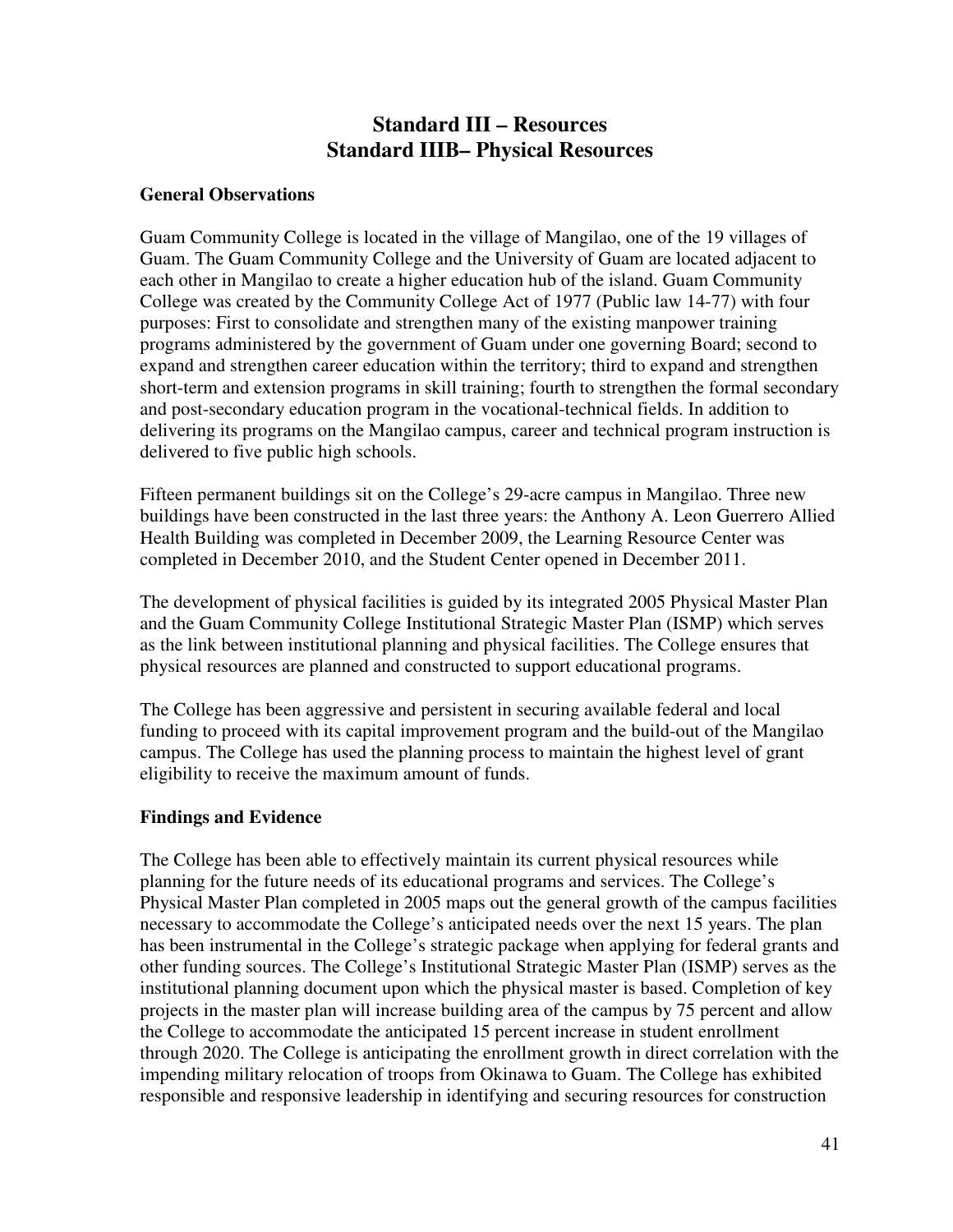of facilities, yet adhering to fundamental planning assumptions established in the ISMP. (III.B, III.B.1.a)

The College employs numerous safeguards to ensure that adequate access, safety, security and a healthful learning and working environment are being achieved on both on-site and offsite facilities. The College adheres to all federal and local building codes. All new and remodeled facilities are fully accessible and meet all Americans with Disabilities Act (ADA) standards. All on campus facilities are constructed and maintained by the Planning and Development Office, which oversees the Facilities Department. Through a memorandum of agreement, the Guam Department of Education, maintains all off-site facilities (four public high school career and technical programs) in the same manner and level of priority as onsite facilities of the campus. The self evaluation does not reflect on the campus preparedness for natural disasters that intermittently occur on the islands. (III.B.1.b)

The College evaluates the feasibility and effectiveness of physical resources through its institutional assessment and program review process. The results from these two evaluation mechanisms are utilized to plan budget for equipment replacement and facilities upgrades. The College also evaluates facilities and equipment on a regular basis in order to consider utilization, depreciation, and other relevant data. Requests for funding for equipment are made during the annual budget process, as supported by assessment data. (III.B.2)

The College relies upon the integration of its ISMP and Physical Master Plan to identify long-range capital needs. The College has been aggressive and persistent in securing available federal and local funding to proceed with its capital improvement program and the build out of the Mangilao campus. The plan is flexible enough to accomplish the build out without having to wait in sequence for the completion of the previous phase of the plan. Individual projects will progress as funding sources are identified and secured. The plan supports the goal of ensuring adequate planning based upon enrollment and facilities build out. The total cost of ownership analysis includes as assessment of the total project cost that ascertains that the initial building design and specified equipment will be more efficient, last longer, and be more easily maintained than any other alternative. The life cycle costs of any improvement are, therefore, given highest priority when making final determination on any capital improvement project. (III.B.2.a)

In March 2009, the College introduced the ISMP to key community stakeholders, including members of the Guam Legislature, government agency directors, consuls general, and current and potential business partners. The ISMP has four major initiatives: Pioneering, Educational Excellence, Community Interaction, and Dedicated Planning. As envisioned, these initiatives will be accomplished through measures such as curriculum expansion, physical plant improvements, community outreach, and self assessment reports. (III.B.2.b)

## **Conclusion**

The College meets this standard. Guam Community College has appropriate facilities to support its programs and services and meets the needs of its students. The College has been able to make substantial improvements by utilizing federal and private funds to fund capital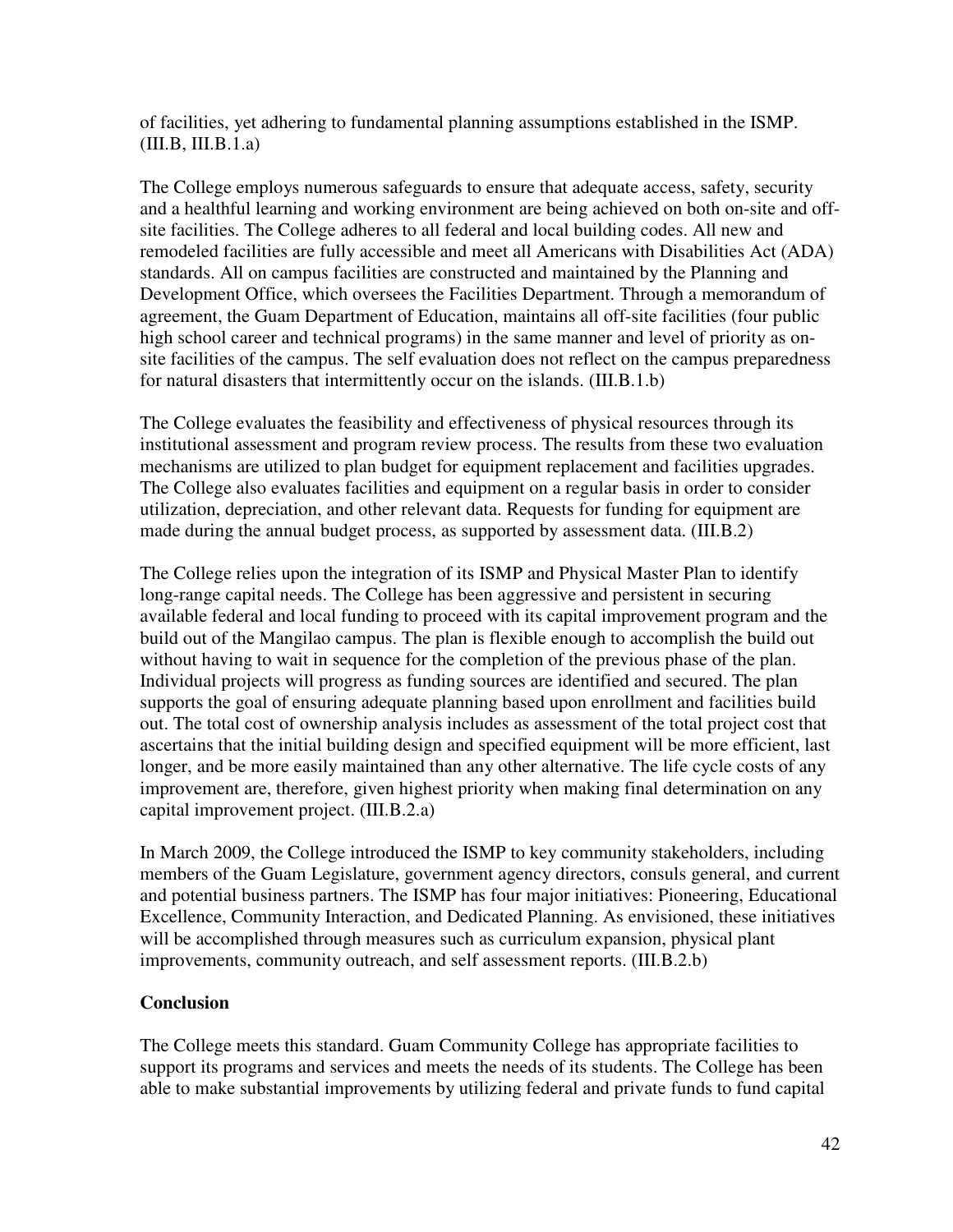construction and infrastructure improvements. Physical resource requests are integrated in the College planning process through the Campus Physical Master Plan that identifies and prioritizes facility needs.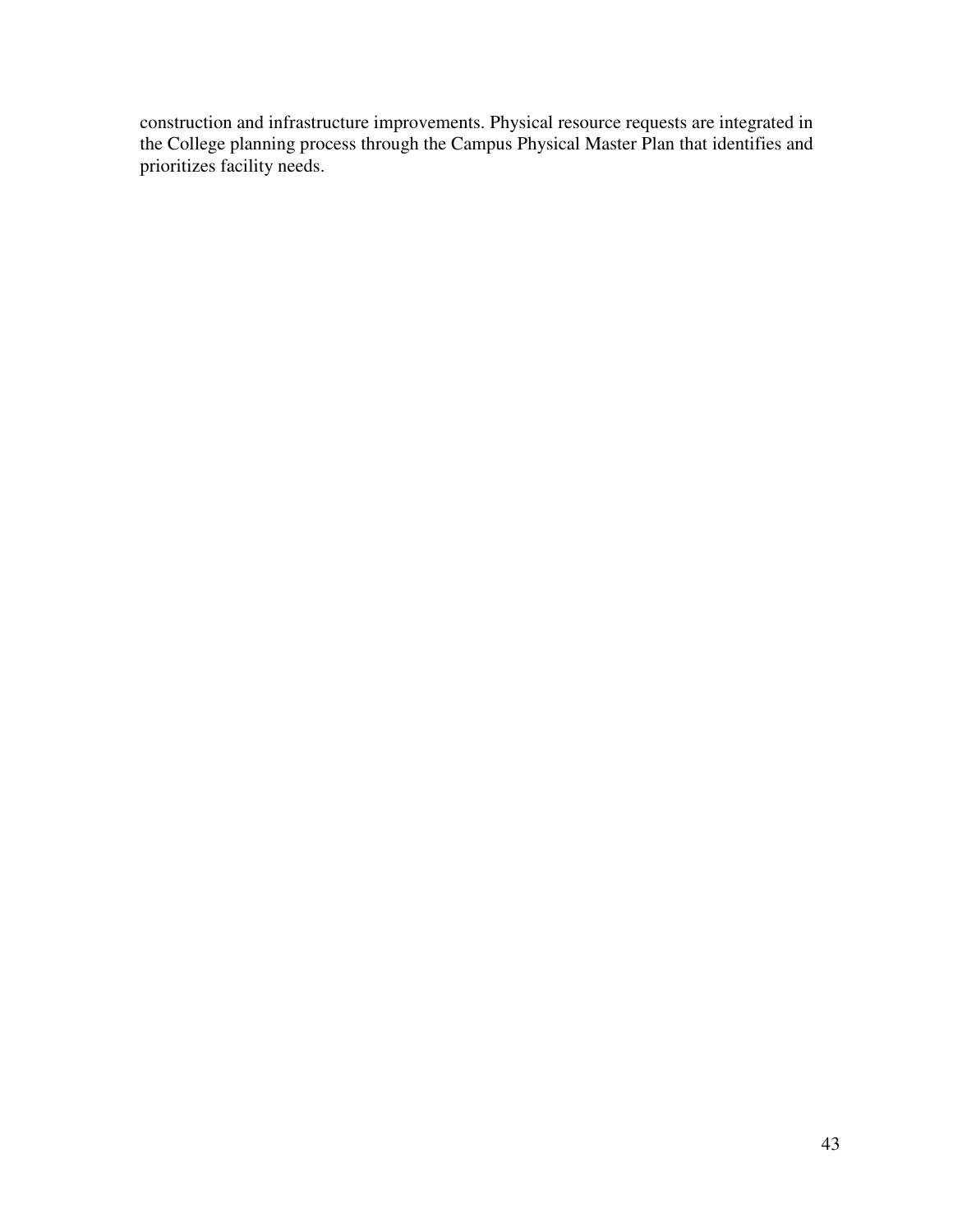# **Standard III – Resources Standard IIIC – Technology Resources**

### **General Observations**

The College created the Information Technology Strategic Plan (ITSP) in 2009 to guide the institution for the next five to ten years. The plan was developed after a technology audit was performed and enterprise architecture was agreed upon. The ITSP ensures compatibility of software applications and minimize labor to maintain, track and share data between departments. The ITSP is a top down, enterprise wide strategic plan created to achieve the College's strategic educational and business goals. Prior to the establishment of the ITSP the College was using a wide array of software applications to operate its major functions. The increasing costs associated with training, maintenance and support and limited available funds drove the College to establish a foundation to guide the future development of the information technology (IT) infrastructure.

### **Findings and Evidence**

The College has established an Enterprise Architecture (EA) and Information Technology Strategic Plan (ITSP) to evaluate and guide the investment of funds in technology resources. Prior to the development of these standards and plans, the management information systems unit was tasked with overseeing pockets of technology and was often incapable of satisfying the various needs of departments, administrators and faculty who procured and maintained their IT systems necessary for their own needs. Although this method satisfied the needs of the departments, it posed a significant problem due to the lack of integration of the College's technology infrastructure as a whole. The ITSP and the EA are not intended to limit or constrain creativity among the College community users, but to provide a stable, robust and modern infrastructure. The EA will create a future IT environment that will allow for communication, inter-operability, and data sharing while reducing costs associated with training, maintenance and support. The College recognizes that in order to fully implement the EA and the ITSP training of IT personnel is a priority as evidenced in the actionable improvement plan. (III.C, III.C.1)

The College's MIS department is in charge of operations related to information technology services, computing and communications facilities and information technology hardware and software. The College Technology Committee (CTC) serves as the College's main recommending body insofar as technology implementation is concerned. Technology support staff, facilities and equipment are adequate to meet the needs of the institution. The College has increased the number of computer labs on campus in response to the need for additional computing space and the growth in the student population. There are a limited number of distance education courses being offered. Although the Board of Trustees has recently adopted a policy that would allow the College to expand its distance education offerings, the College recognizes the current limitations with respect to trained faculty and technological limitations with respect to bandwidth. (III.C.1.a)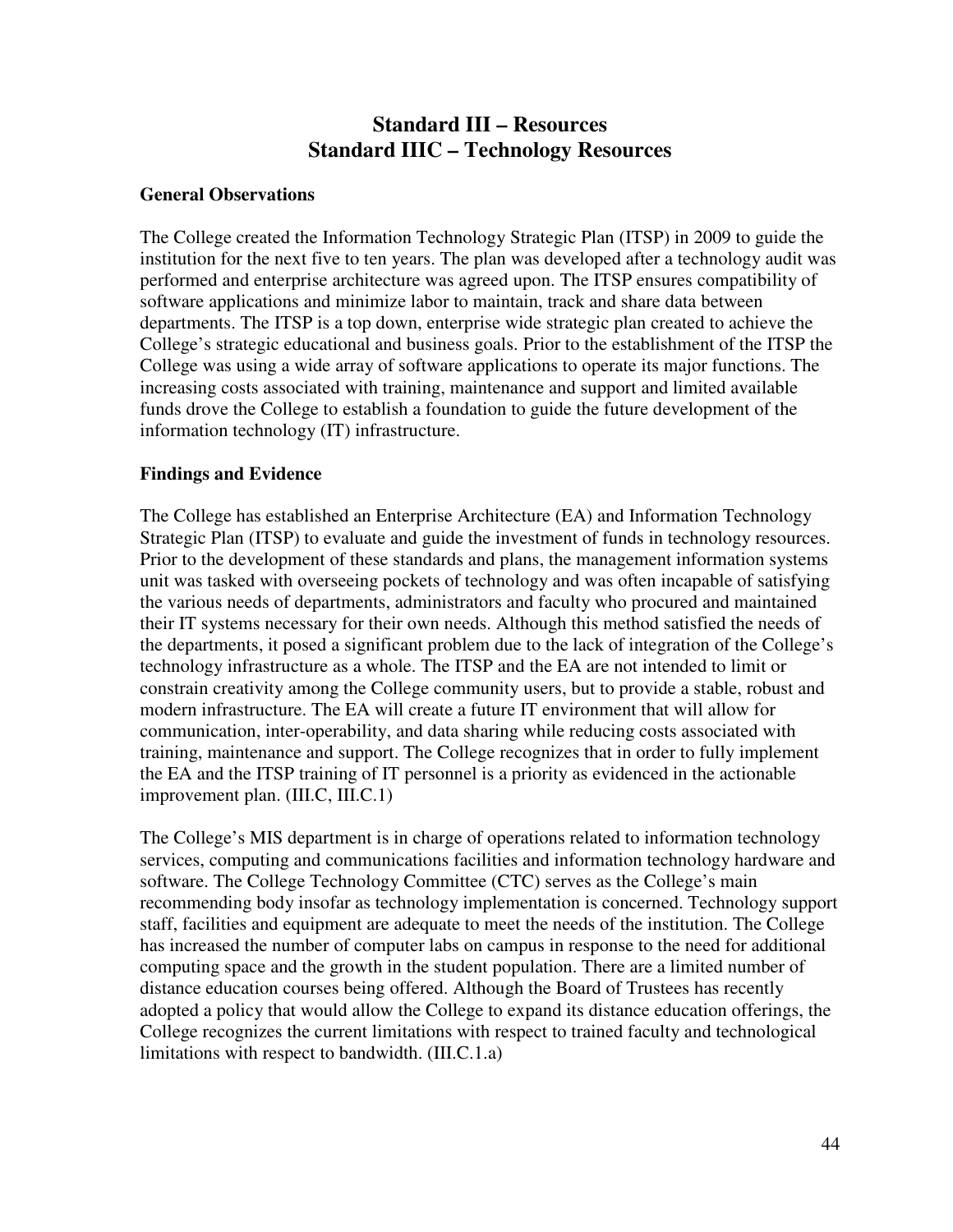The College recognizes that its faculty are at widely varying levels with regard to use of technology in the educational process. Some instructors are adept at using technology in the classroom, while others are afraid of technology and do not use it at all. The self evaluation does not address the staff or student competency levels with respect to technology nor is there recognition of what training is available for those constituencies. There is no evidence of student requirements of the IT infrastructure as it relates to instruction except that it appears to be dependent on the competency of the faculty. Hence there is no clear assessment of the needs from the student perspective and what resources would be needed to meet any deficiency. The College's actionable plan is to increase technology training for all College constituents so that they become familiar in the latest instructional technologies that would gradually lead toward an expanded distance education program. This actionable item would appear to be limited in terms of measurable improvement. (III.C.1.b)

The College has plans to maintain and upgrade its technology infrastructure as evidenced by the EA and ITSP documents. However due to the economic slowdown and severe restricted cash flow situation, the College has not received expected appropriated budget in its entirety. The College is finding alternative sources of revenue to upgrade its technology infrastructure. The GCC MIS department is responsible to provide maintenance support to all campus users.  $(III.C.1.c)$ 

The College's decisions about the distribution of technology resources are made by the CTC committee and MIS. Office computer replacement, software installation and procurement are determined by the faculty and administrators in each department according to the needs of their instructors or staff. The MIS department and the CTC establish standards and the departments are allowed to make procurement decisions within the standards. The ITSP and the EA provide a focus for the College and its departments and come to agreement on the application of information technology to address the College's needs. These two documents serve as the framework for budgeting, planning, and managing the College's IT resources. The self evaluation describes the modernization of its infrastructure as evidenced by the increase in bandwidth and the number of network routers. However, the self evaluation is lacking in description and evidence as to service to students. (III.C.1.d)

The College relies on the ITSP to implement the EA and achieve GCC's vision for its IT future. By following the plans in the ITSP, the College is expecting to develop the technical environment its needs, the human resource skills necessary to manage the new environment, and the oversight and leadership mechanisms required for fulfilling its strategic goals. Although the College has established the technological guidelines, goals and needs within the ITSP, funding to implement the plan has, understandably, been lacking. Thus any reflection or expectation for measurable progress or improvement on the plans is premature. (III.C.2)

#### **Conclusion**

The College substantially meets this standard. The College is forward looking in terms of establishing the ITSP and EA for the institution. Lack of trained staff and finances are limiting factors. As the technology on campus has increased, the staffing levels for the MIS department has remained relatively flat and is often stretched to meet the needs of faculty,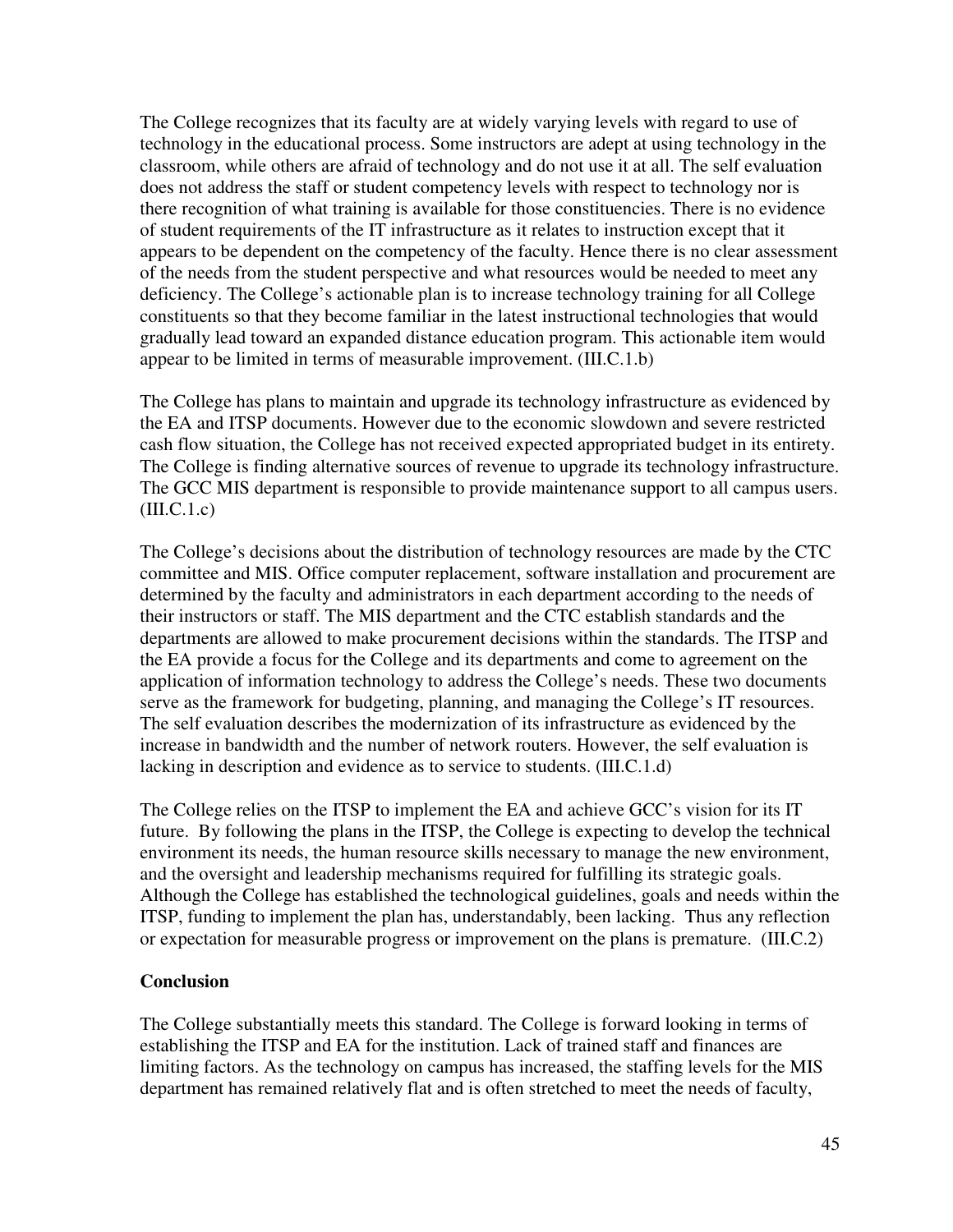staff and students. Lack of funding has impacted the training of the MIS staff and the faculty. The self evaluation focuses on how technology plans affect the administrative and instructional infrastructure. There appears to be little linkage between the ITSP and student learning.

Technology planning is ongoing and continues to be developed and improved. The lack of funding to implement the plans is a concern especially if the College expands it distance education offerings.

## **Recommendation**

In order to improve, the team recommends that the College review its resource allocation to the MIS area to ensure that there are sufficient funds to provide training, maintenance, equipment and software support and to implement its technology plan. (I.A.1, I.B.1, II.A.1.a, II.A.1.b, II.A.1.c, I.B.3, II.C.1.b, II.C.1.c, II.A.1.c, III.C.1.a, III.C.1.b)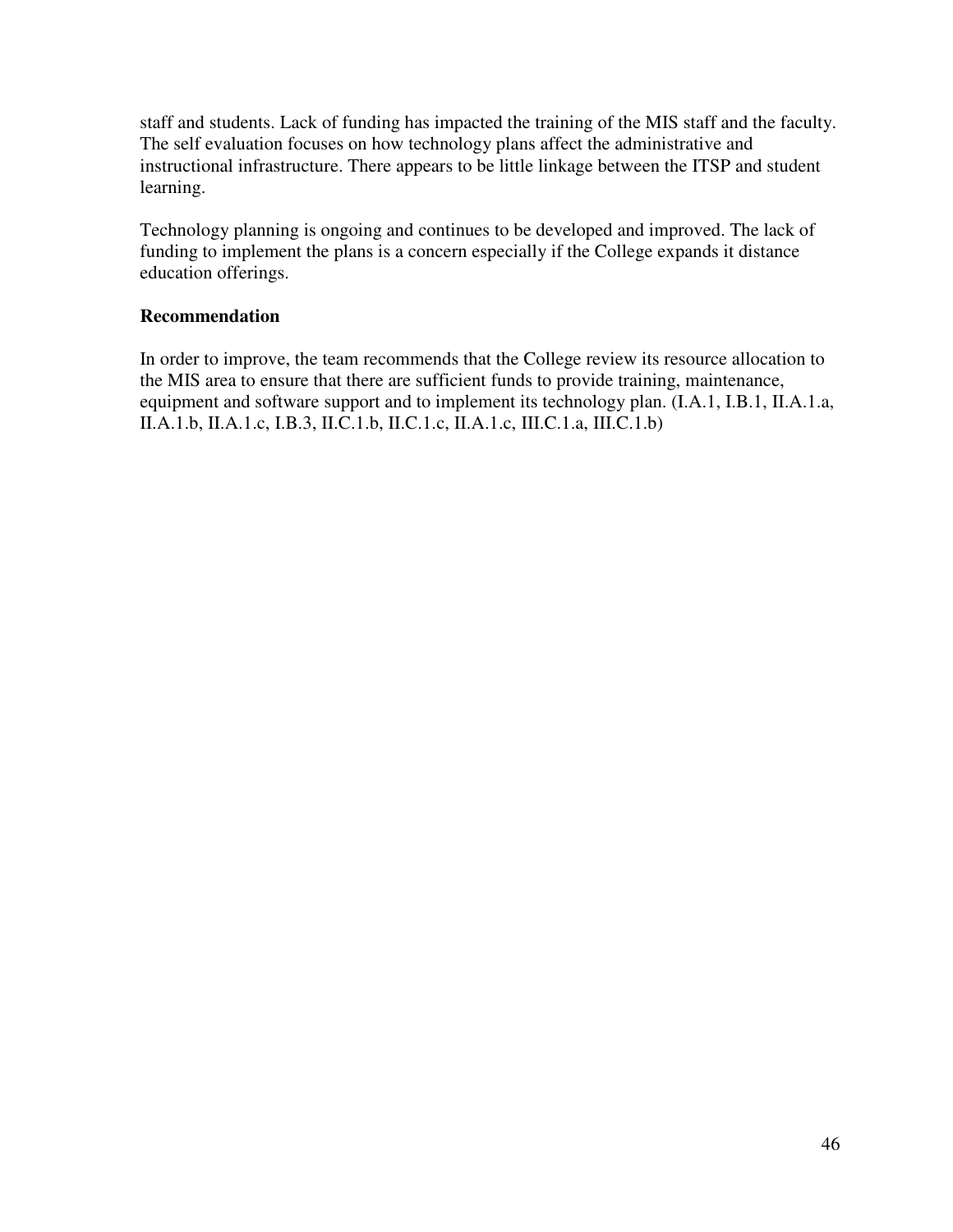# **Standard III – Resources Standard IIID – Financial Resources**

#### **General Observations**

The College has been recognized as one of the most well-managed and fiscally responsible entities within the Government of Guam. The College has been able to meet the needs of the students and the community through diligent planning and management of both federal and local funds. The College reports that it received ten consecutive years of clean audits. Total revenues for the College have risen 58.7 percent from \$24.0 million in AY 2006 to \$38.1 million in AY 2010. Comparably, total expenditures have increased 33 percent from \$22.8 million in AY 2006 to \$30.3 million in AY 2010. Revenue from tuition and fees increased 87 percent and federal grants and contracts increased 70 percent during the same period. Government of Guam appropriations increased 49 percent from \$11.1 million to \$16.5 million. The College continues to take appropriate steps to plan for the unpredictability of its funding sources to ensure that institutional priorities are addressed.

### **Findings and Evidence**

The College manages and allocates its financial resources to meet the goals and objectives of its Institutional Strategic Master Plan. Resource allocation is based upon and prioritized in accordance with each department's assessment and program review results. Financial planning is based upon student enrollment projections and anticipated growth and capital improvement reflected in the Campus Master Plan.

Budget input is initiated at the department level, reviewed by the department's dean then by the Faculty Senate's Resource and Budget Committee. The President's management team serves as an additional tier of review; the Board of Trustees has final review and approval of the overall financial needs of the College. For AY 10-11 the College's operating budget as appropriated by the Guam Legislature was \$16.5 million to cover payroll expenses, benefits and contractual services. Combined with other sources of revenue, the College's operating revenue was approximately \$38.8 million. Total expenditures for the academic year were approximately \$30.4 million leaving a positive operating balance of approximately \$7.8 million or 25.6 percent reserve over expenditures. (III.D.1)

The College's budget development and financial planning processes are guided by its fiveyear Institutional Strategic Master Plan (ISMP), which incorporates the College's Physical Master Plan and Technology Plan. These institutional planning documents are the planning tools utilized to develop the College's annual budget requirements and establish priorities of resource allocation. The College's biannual program review and assessment process are used to assess the effective use of financial resources that lead to institutional improvement.

As part of the financial planning strategy, the College continues to invest prior-surpluses into capital improvements outlined in the Physical Master Plan. A majority of the funding for the College's capital improvements come from federal grants and private contributions. A fiveyear Strategic Resource Plan has also been developed to display the integration of the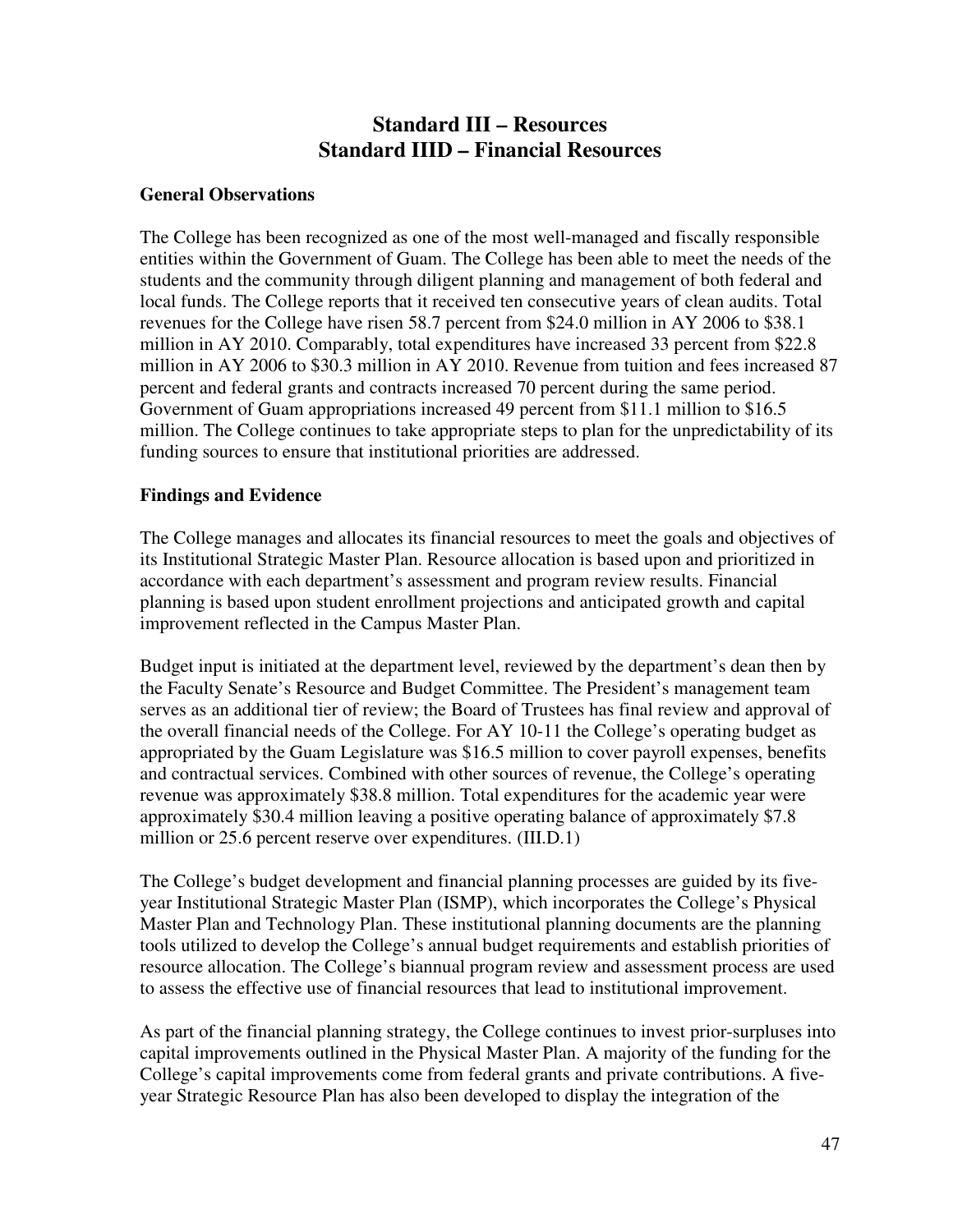College's financial planning with institutional planning, the mission and goals and its considerations of short and long-term planning. (III.D.1.a)

Members of the Board of Trustees, the president's management team and members of the Resource and Budget Committee of the Faculty Senate have responsibility to ensure the financial integrity of the College and ensure that resources are available to operate efficiently and accommodate growth. Institutional planning and budgetary reports are accessible to the public and stakeholders through the College's main website under Public Report. *TracDat* is an assessment data management software that allows faculty and staff to conduct continuous assessment of student learning outcomes. The information from *TracDat* is used to justify resources for the enhancement or execution of student learning outcomes. The College ensures that no expenses are encumbered or expended unless funding is available and the source of funds is identified within the College's financial resources. (III.D.1.b)

The College's annual expenditure plans, as with any other government agency of Guam, are influenced by the appropriations made by the Guam Legislature. The island's fragile and volatile economy affects all government agencies. The College has been able to minimize the impact of shortfalls through justified tuition increases, increase in federal funds through successful grant applications and diversification in other sources of funding. The College takes into account its long-term financial priorities before committing to short-term financial plans and obligations to assure financial stability. The College recognizes the uncertainty with respect to its largest source of revenue, Guam government appropriations, and has properly planned for that uncertainty both for the short and long term. (III.D.1.c)

The College's financial planning is clearly defined and driven by its institutional plans. The self evaluation identifies the stakeholders of the Resource, Planning and Facilities Committee that play an active role in the College's planning and budget development process. Before financial plans and budget documents are finalized, they are reviewed by the governance structure. The College's Institutional Strategic Master Plan is the primary planning document referenced for program and facilities development. All documents relating to the College's plans and budgets are accessible via the College website. The president keeps the campus community up-to-date on the status of the College's finances during regularly scheduled meetings with students and employees. (III.D.1.d)

The expenditure of funds at the College is controlled by a multi-layer review and approval process. Expenditures under \$1,000 are approved by the department or division manager, commitments over \$1,000 must be approved by the appropriate vice president and commitments over \$5,000 are reviewed and approved by the Vice President for Finance and Administration. Purchases and contracts over \$250,000 must be approved by the Board of Trustees. The College has achieved the goal of assuring financial integrity and responsible use of financial resources by making sure the financial management system has appropriate control mechanisms and by instituting procedures with fiscal, purchasing, payroll, and budget department staff to disseminate dependable and timely information for sound financial decision making. (III.D.2)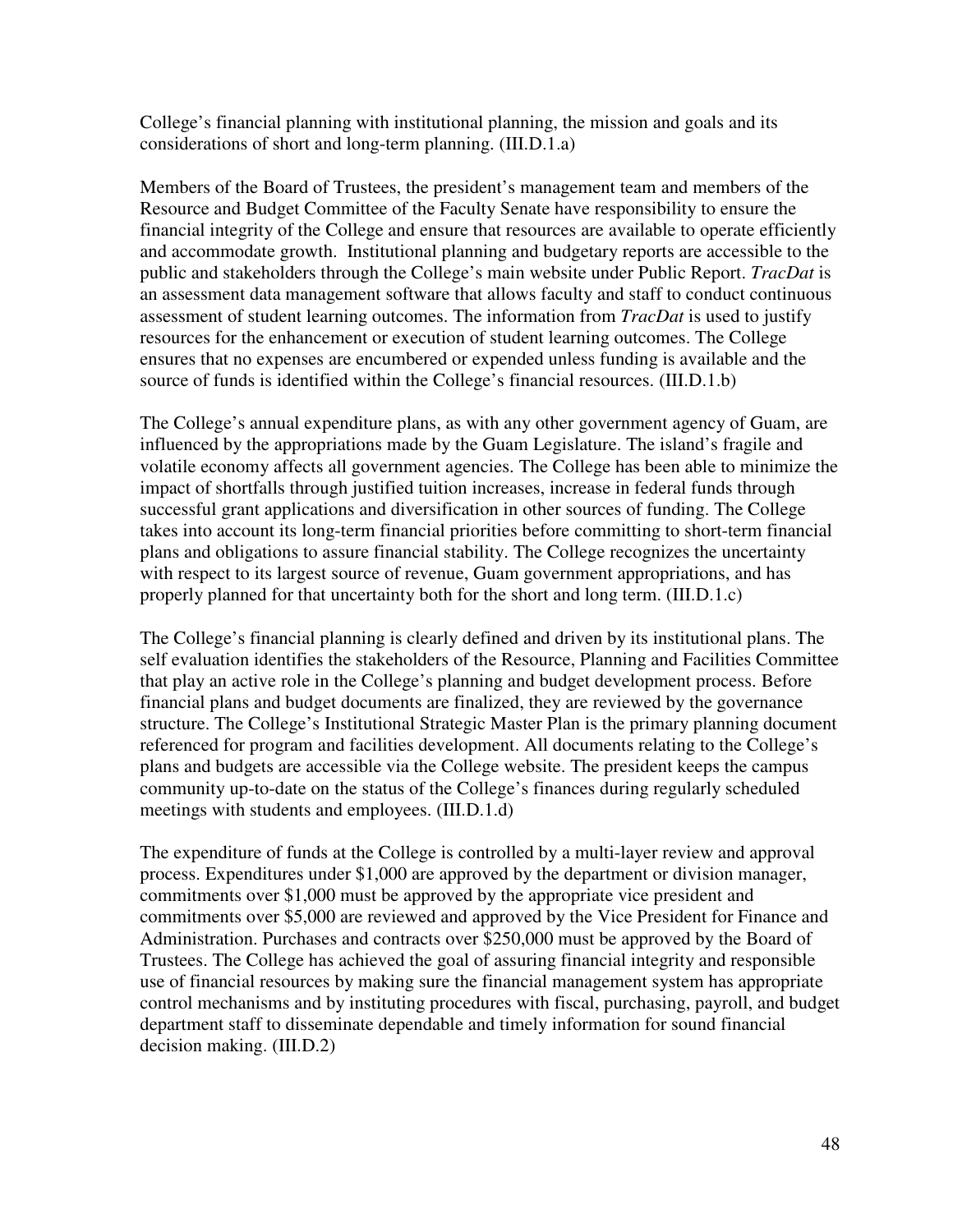The College's financial documents reflect the appropriate use of financial resources to support student learning programs and services. The College's annual audit reports have been submitted with unqualified opinions for the last ten years. Any audit findings have been corrected. The College has maintained its fiscally responsible status through systematic planning and control of local and federal funds. The College follows strict local and federal procurement procedures. Appropriate use of financial resources is documented throughout the budget development process and assessed through regular program review. (III.D.2.a)

The College's financial information is provided throughout the institution via its website. The Board of Trustees is given regular updates with regard to changes to the current budget and reports on the projected impact of legislation that might affect the appropriations to the College and the consequence to its overall budget. The president, through various meetings with students and employees, shares information about the financial status of the institution and about expansion plans and capital improvement projects. The president holds open meetings at least four times a year for faculty and staff to provide information about the current goals and accomplishments of the College. In addition to meetings, the College's financial information is published in the College's annual report. Expenditures are posted against budget allocations and distributed to departments and units by the business office.  $(III.D.2.b)$ 

The College has maintained or exceeded the five percent cash reserve requirement over the past three years. The College has maintained an average year-end unrestricted fund balance of approximately \$9.6 million over the three-year period. The Government of Guam has experienced a budget deficit during the same period. Although operating costs have continued to increase, the Government of Guam appropriations have remained level since FY 09. The College recognizes that, although appropriations have remained the same, actual allocation of funds from the Guam government are uncertain and subject to the changing economic environment. The self evaluation points out the year-to-year inconsistencies in the release of appropriations. The business office staff monitors cash flow on a weekly basis and takes steps to restrain expenditures temporarily when appropriate. The College continues to take steps to plan for the unpredictability of funding sources and yet still be able to address institutional priorities. For the past four years (FYs 08, 09, 10, 11) the College has not received its full allotment of appropriations. Emergencies are covered by the five percent reserve. (III.D.2.c)

The President and the Vice President of Finance and Administration ensure that budget planning is tied with the mission, goals and Strategic Master Plan of the College. The College's budget is approved by the Board of Trustees. Appropriations are approved by the Guam Legislature. Non-appropriated funds and federal grants are administered and monitored by the business office. Revenues from student tuition and fees and auxiliary operations are held in a non-appropriated fund. College budgetary needs that are not met by the Government of Guam allocation are prioritized and brought to the Board of Trustees for expenditure approval. An increase in tuition and student fees was implemented in fall 2011 to assist in funding capital projects. (III.D.2.d)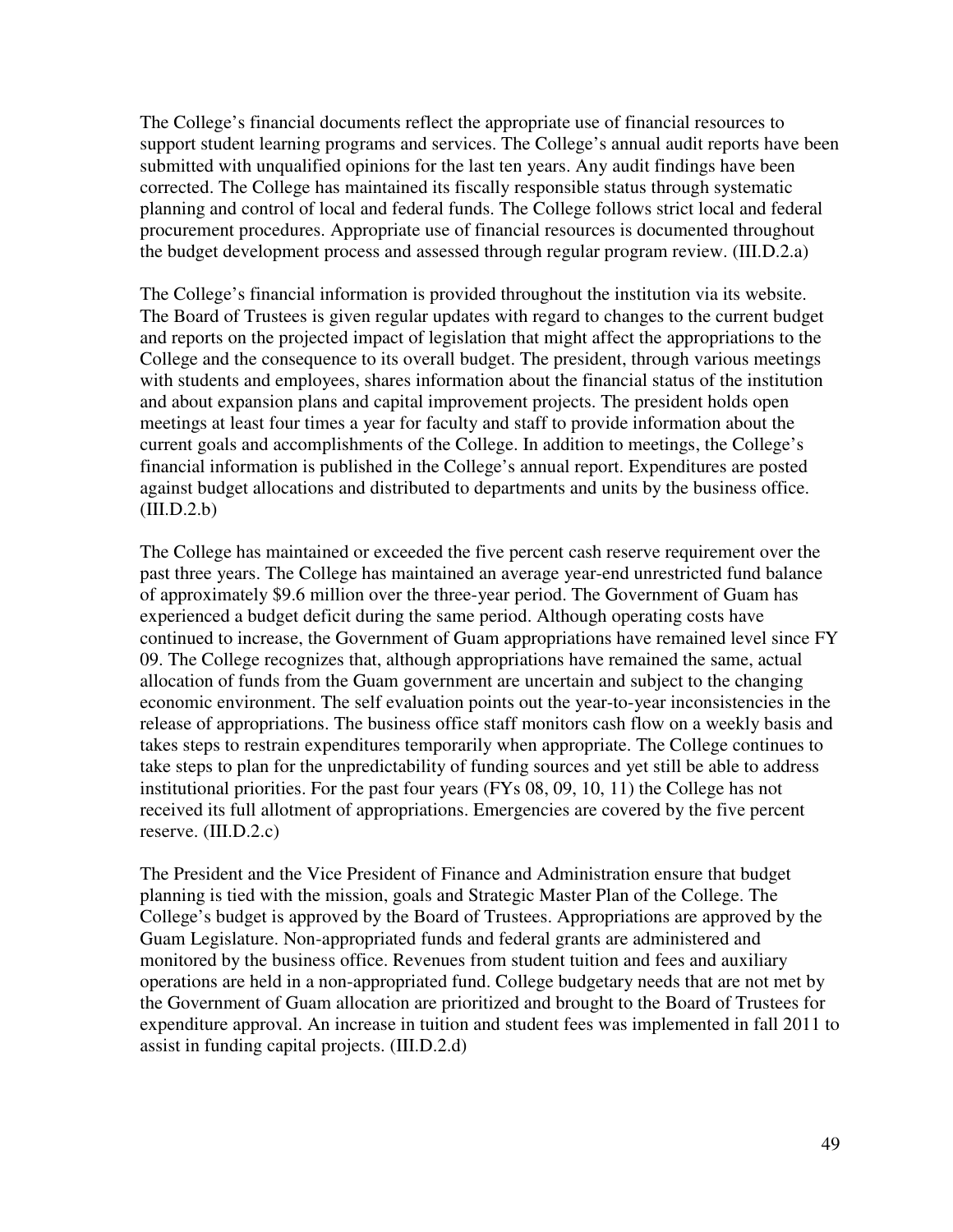All auxiliary activities to raise funds for the College fall under the auspices of the Guam Community College Foundation. The Foundation is considered a non-profit, public benefit corporation and operates under a separate Board of Governors from that of the College. The Foundation provides financial support for the objectives, purposes and programs of the College. The Foundation Board of Governors has oversight of all revenues generated from fundraising activities and donations. The Board of Governors also has oversight and approval authority over how foundation monies are allocated and utilized for the benefit of the College. This oversight includes the assurance that financial resources are being utilized in a manner that is consistent with the mission and goals of the College. The President and the Vice President of Finance and Administration are ex-officio voting members on the Foundation Board of Governors. The Foundation is annually audited. (III.D.2.e)

The College has a variety of contractual agreements ranging from purchase orders, construction contracts, consultant contracts, service contracts, and lease purchase agreements. Contracts with external agencies follow a specific format established by the Government of Guam's Central Services Agency. The President and Vice President of Finance and Administration with the assistance of legal counsel, review all contractual language to ensure that the language in the contract conforms with established procurement laws and regulations and consistent with the mission and goals of the institution. The President can approve contracts up to \$250,000 and the Board approval is required for contracts exceeding \$250,000. The self evaluation includes an actionable plan to consider developing a standard operating procedure for writing and executing contractual agreements. The College's contract instrument and review process are to be re-evaluated. (III.D.2.f)

The College's financial management is assessed regularly through independent audits and through department/unit program reviews. These two evaluation processes provide the College with the guidance and tools to effectively and efficiently manage its financial resources. The College's investment in *Banner* has created an environment in which systems, individuals and respective College communities interact seamlessly. The *Banner* software allowed the College's financial information to be integrated across programs and functions.  $(III.D.2.g)$ 

The assessment of the effective use of financial resources occurs at many levels and happens at regular intervals. The College's *TracDat* website provides evidence of the College's financial integrity in meeting the needs of students and the community workforce. *TracDat* allows faculty to conduct annual assessments of student learning outcomes and express tangible evidence of needed resources for the enhancement or execution of SLOs to maintain the vision and mission of the College. *TracDat* assessment and the budget process allows the institution to review the effectiveness of fiscal planning by establishing a system for identifying goals, conducting assessment measures, and a re-evaluating process to close the loop for financial planning and review. The College provides regular updates to its various committees and constituents as a method of assessing the effective use of financial resources. The feedback is incorporated into its planning processes to evaluate the use of resources and the impact of planning. (III.D.3)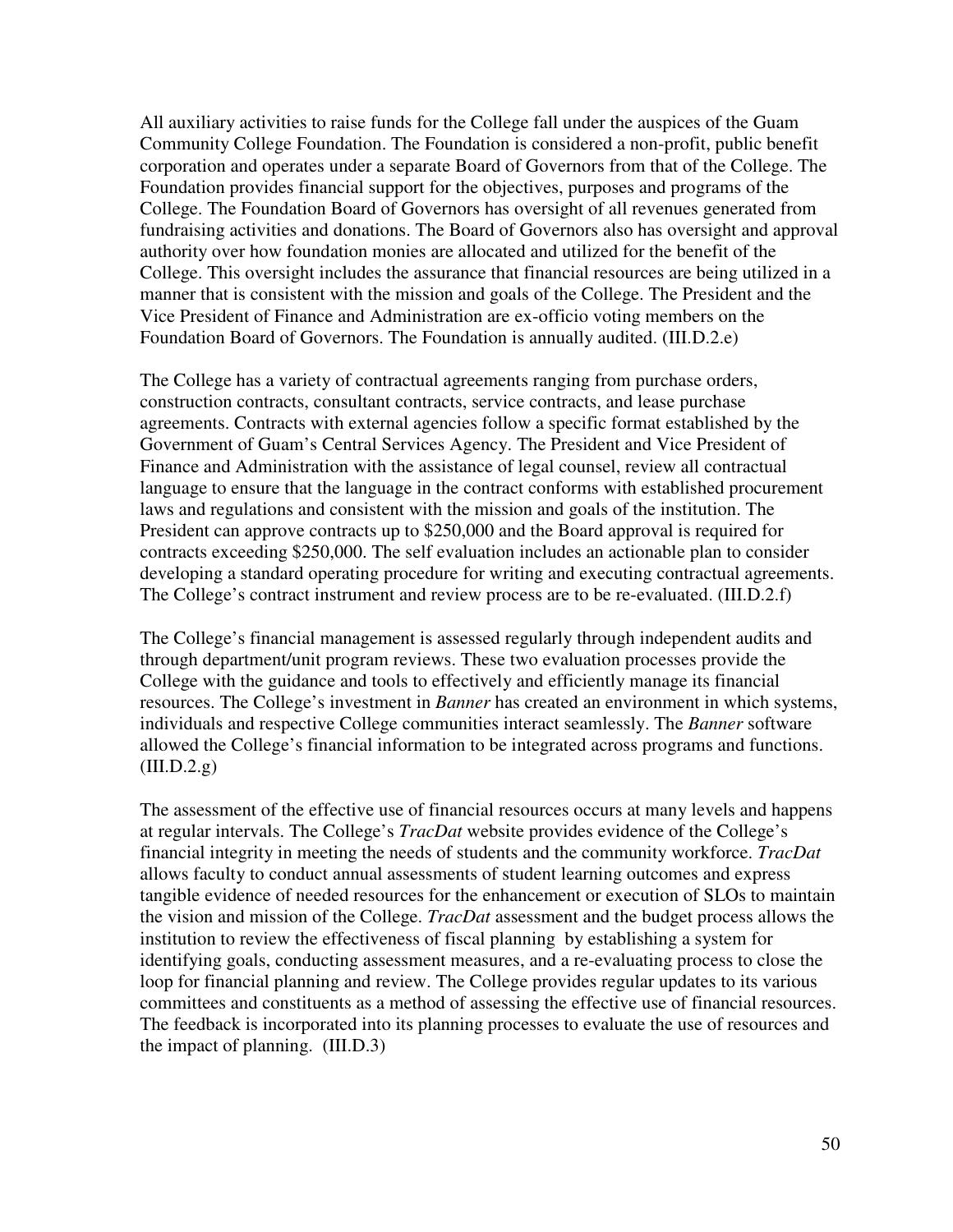In response to the Commission's memo October 6, 2011, the College has provided the required evidentiary documents for financial review. All of the documents were provided in supplement to the self evaluation.

## **Conclusion**

The College meets this standard. The College is commended for managing its financial resources well. The team found numerous examples of exemplary decisions and actions by the administration to meet anticipated cash flow interruptions. The College has prepared for uncertainties in the appropriation process as well as interruptions in allotments during the budget execution process. The College has been able to offset the uncertainties of the Government of Guam funding through increase in the revenues from tuition and fees and federal funds.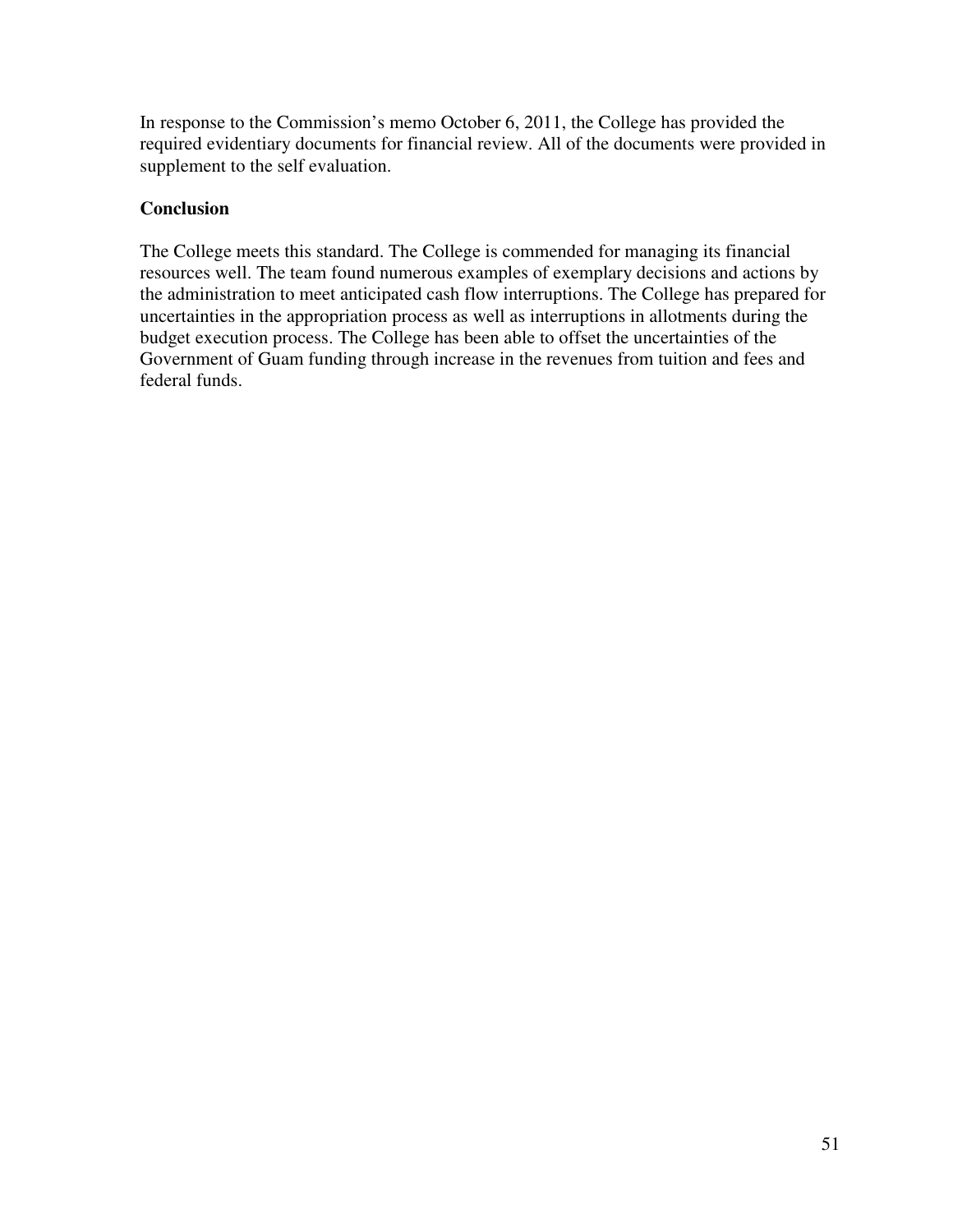# **Standard IV – Leadership and Governance Standard IVA – Decision-Making Roles and Processes**

### **General Observations**

In response to the 2006 accreditation report, there have been significant changes in the participatory governance structure. Suggestions for improved effectiveness in implementing and using this structure to help the College move forward appear in the following sections. The Faculty Senate was created in fall 2006 and a new participatory governance article in the Board-Union contract was ratified in October 2008. No corresponding formal structure has been developed for staff participation in governance and there is no action plan to achieve this. In general, with additional time and participation by a greater range of faculty, the Faculty Senate should continue to grow as an integral part of governance to convey the academic and professional opinion of the faculty in a positive manner and to provide input prior to decisions being made. Student participation occurs using the Council on Postsecondary Student Affairs (COPSA). Staff have no governance structure of their own but participate at College Governance Council (CGC) and Board of Trustees (as do faculty and students).

### **Findings and Evidence**

The College cites the Institutional Strategic Master Plan and annual Effectiveness Surveys as evidence, along with participation in the production of reports, presentation of information and open invitations to events such as town hall meetings with the president. The Self Evaluation Report mentions that "attendance was poor despite continuous invitations" to these ad-hoc opportunities. Team members heard comments that the governance mechanism often failed to provide input to the initial creation of such planning documents, relying instead on the ability to comment after the fact.

The Self Evaluation Report states that the leadership of the College consists of several bodies: Board of Trustees, President, College Governing Council (CGC), Faculty Senate, Council on Postsecondary Student Affairs (COPSA). Each of these bodies has a regular meeting schedule (Board: monthly, Senate: weekly, COPSA: bi-weekly, CGC: monthly.) There are also regular meetings of the Council of Department Chairs (CDC).

With additional experience in the future, the participatory governance mechanism should grow into a more effective ongoing mechanism for producing regular systematic input that reflects the considered opinion of faculty, staff and students prior to the production of a document or to a decision.

Staff participation seems to be of particular concern. Staff members participate in College Governance Council and have a representative on the Board of Trustees but they lack a structure of their own to discuss issues and produce recommendations for their representatives. There is also the common issue of ability to participate in governance activities without disrupting normal work flow. Although there is a statement in the self evaluation that "the mechanism for staff governance or participation, however, still needs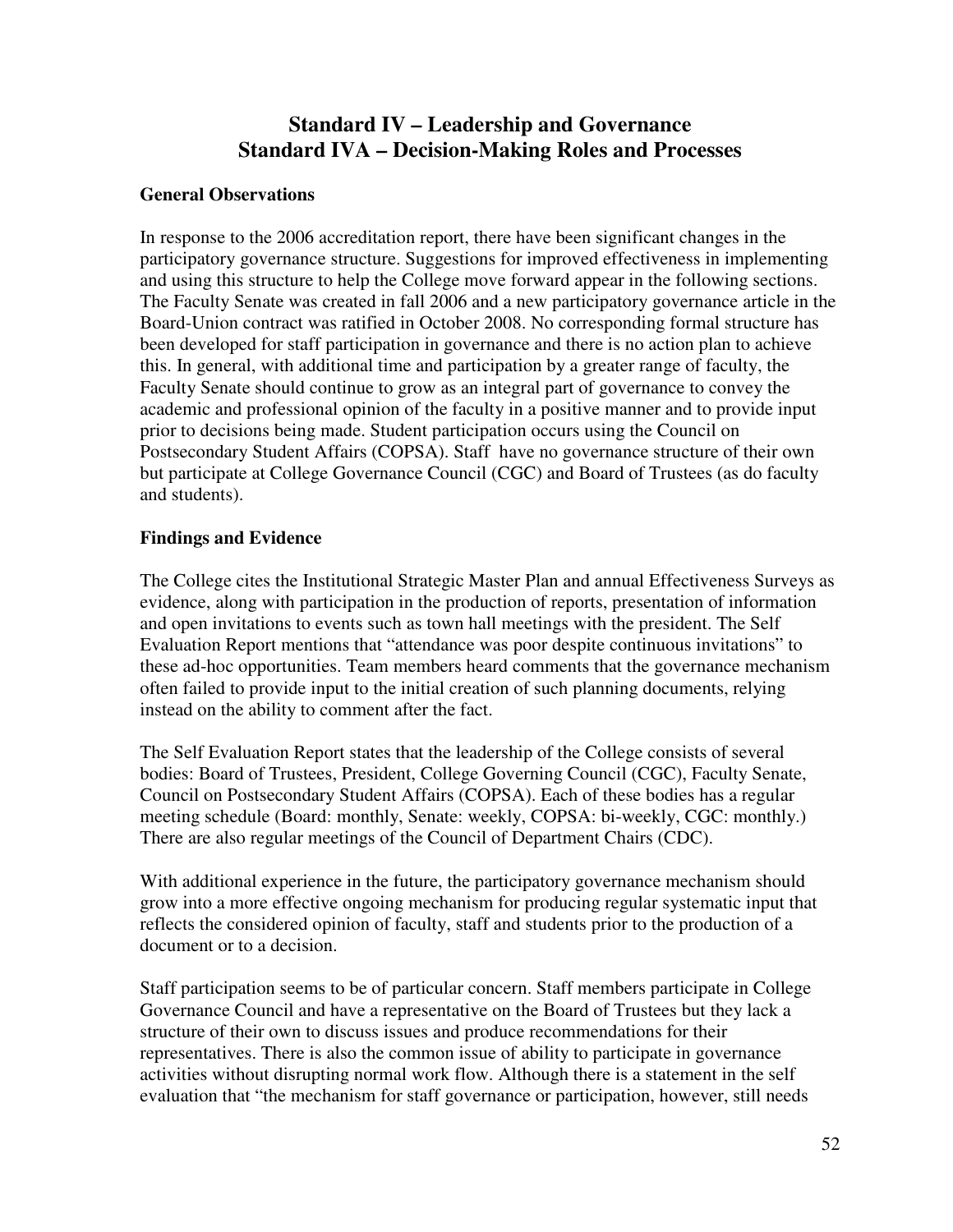development," there is no action item in this area or suggestion of how staff participation will be achieved in the future. (IV.A.1)

 The Board of Trustees includes a voting student trustee elected annually by the students and one advisory member each for faculty and staff, appointed by those groups. Faculty, staff, students and administrators all participate in the regular meetings of the College Governance Council and regular minutes are published. Faculty Senate minutes are available to faculty on the College website. COPSA minutes contain reports from the student Board representative and from CGC. However, those minutes are not distributed to students and communication of issues waits for the once a semester forum. Although not identified to the team by students, this appears to result in the same inability to give input prior to decisions being made that was identified by the Council of Department Chairs. Students at large can only use their governance participation mechanism to comment after the fact.

The self evaluation again states that there is no mechanism established for staff participation in governance. However, the action plan does not address this deficiency.

Adjunct faculty do not participate in either the Faculty Senate or the faculty union. It is unclear whether either the adjunct faculty or the College thinks that opportunities for increased participation would be beneficial. At present their only avenue for input is through the department chairs. Team members heard several comments that improved communication might result from occasional attendance by the College President at governance meetings, and regular meetings between the College President and the presidents of the faculty, student, and (future) staff participatory organizations. (IV.A.2)

The self evaluation contains the statement here that the Board solicits input from stakeholders when needed. Increasing experience and comfort with the participatory governance system should result in the provision of input from faculty, staff, administrators and students in a systematic, consistent, ongoing process. While faculty, staff and student representatives are present at Board meetings it's not clear that their input is the result of any close connection with the participatory governance process.

The self evaluation describes "budgetary constraints" as "beyond the control of faculty." This should not prevent faculty (and staff and students) participation in the discussion of budget issues in the assessment, planning and budget cycle. The self evaluation response to Standard III.D.2.b talks about occasional public budget reports, but ongoing access to budget detail suitable for ongoing assessment and planning seems to be available at the faculty Senate and College Governance Council meetings.

The earlier controversy over "shared governance" appears to have been largely semantics, and to have been resolved satisfactorily.

Team members heard several examples where administrative decisions were apparently made at management meetings and transmitted downwards for implementation via the management/department chair structure. Chairs commented that the governance mechanism then allowed them to comment after the fact using the CDC /Senate / CGC pathway, but that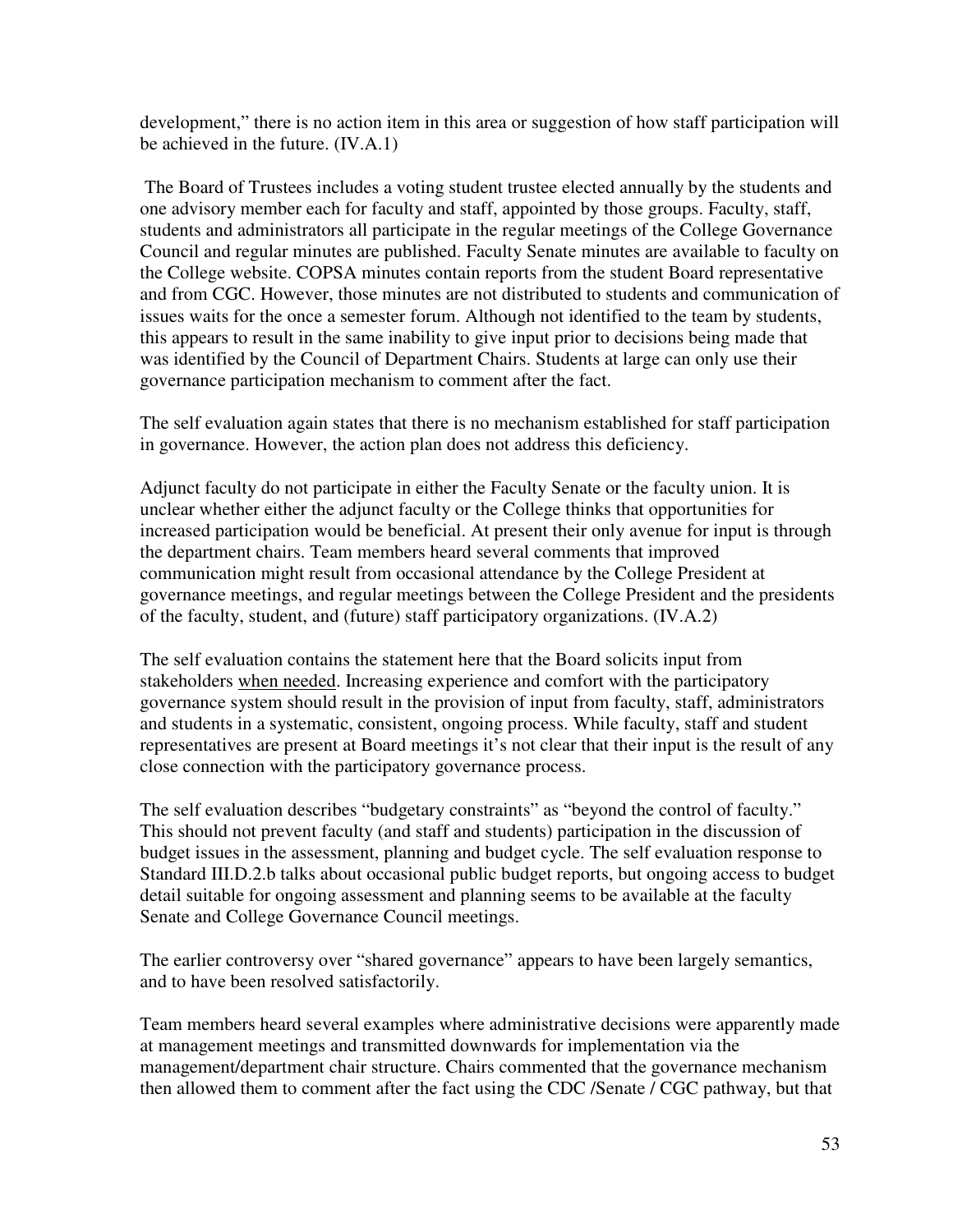it had not been used in the first place to solicit their input prior to the original decision. (IV.A.2.a)

Under the new participatory governance structure, curriculum recommendations originate with the department faculty and flow through the Senate committee structure for integration and coordination. The previous Curriculum Committee and General Education Committees have been replaced by the Learning Outcomes Committee which is a committee of the Faculty Senate. The Council of Department Chairs is also a committee of the Faculty Senate.

The self evaluation contains a substantial list of curriculum documents. There does not appear to be any default position that the Senate's recommendation on curriculum issues would carry any greater weight than that of other participants in the governance process. However, discussions with faculty union leaders, College administrators and members of the Board of Trustees indicated that in practice the Senate's recommendation would prevail, or unresolved issues would return to the Senate and College Governance Council for further discussions. (IV.A.2.b)

The self evaluation describes an assortment of mechanisms for disseminating information. Team members heard the comment that it is still difficult to locate important information items, such as agendas and minutes because they appear in different formats and different locations.

The participatory governance structure provides an avenue for regular input that is perhaps most effective for faculty and least effective for staff. Conversations with individual faculty suggest that a desired improvement would be the participation of a greater number and range of faculty in Senate activities. In particular it was suggested that new, young faculty members should be actively encouraged to join this leadership arena. Team members also received suggestions that both faculty and student organizations would appreciate opportunities to meet directly with the President since she is not a participant in College Governance Council.

The removal of Professional Development Day is cited as a problem in the self evaluation here and elsewhere. It was not cited as a problem to team members during the visit. There are no action plans to revive it or find a replacement mechanism.

Team members also heard concerns about insufficient input to facilities planning and seemed to feel that they were often presented with a completed document rather than asked for initial planning input.

In the self evaluation Appendix F, the language on participatory governance leans heavily towards faculty commitment to make it successful but appears to have no similar expectation from administration or other constituencies. Appendix D has a very detailed effectiveness survey for the Senate but there does not seem to be comparable evaluation for other governance groups.

The self evaluation does not specify whether the participatory governance processes explicitly include opportunities for students enrolled in distance education. All written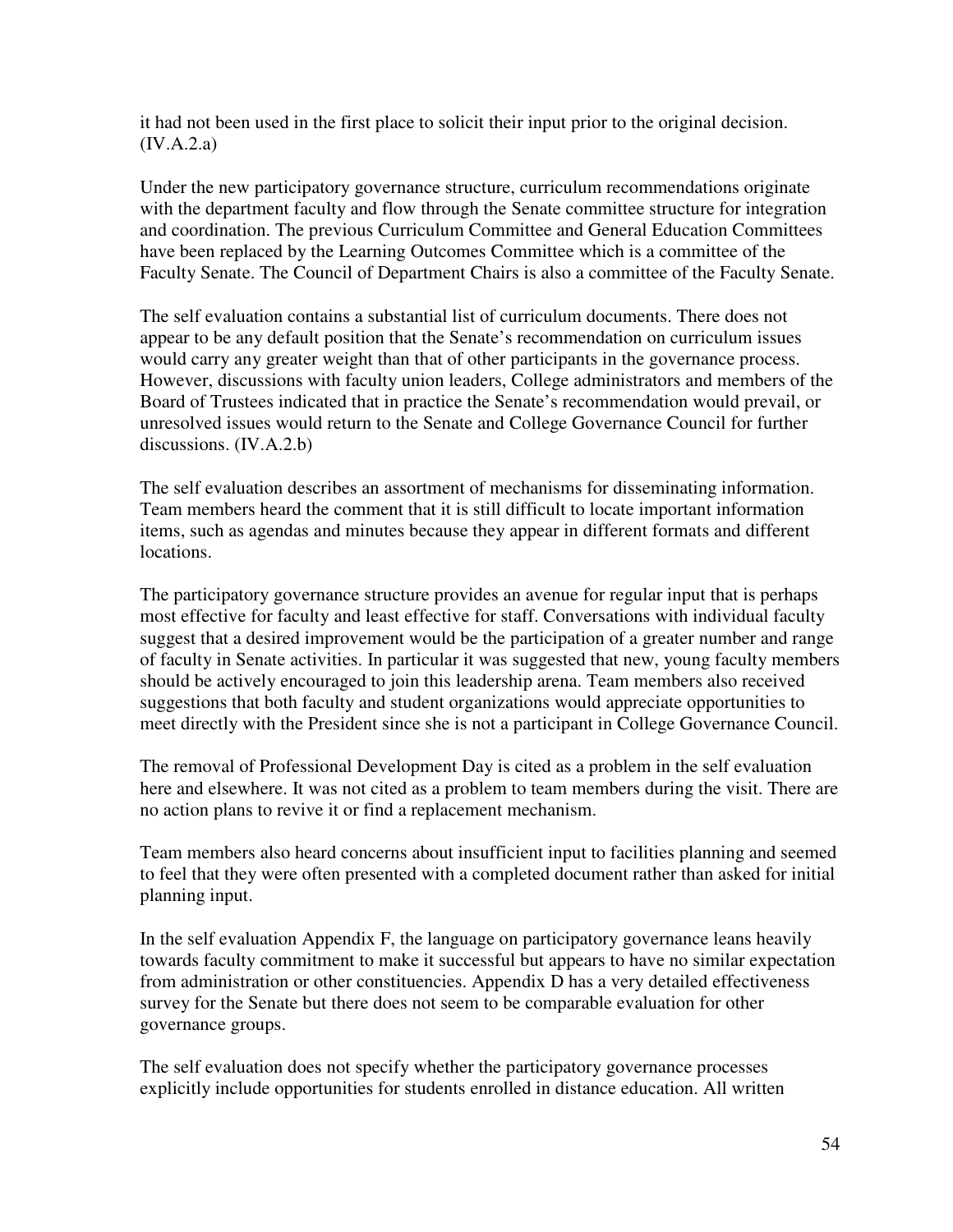governance communications are available digitally and therefore accessible to distance education students. The College has a Distance Education Policy that grew out of the curriculum committee. It was vetted through the normal College process and approved by the Board on July 10, 2010. (IV.A.3)

The self evaluation states that the four recommendations from the previous visiting team have been addressed. In the governance area, a structure has been put in place for faculty participation but ongoing encouragement of participation by more people on more issues would be helpful. There is no structure for formal staff participation, except on the College Governing Council, Resource, Planning, and Facilities Committee, College Committee on Assessment, and the Board of Trustees.

The self evaluation also mentions many examples and vehicles for public cooperation and disclosure ranging from the public website to a wide range of interactions with other agencies. (IV.A.4)

There is no mechanism in place to evaluate the overall integration and effectiveness of the new participatory governance structure. The new Faculty Senate component has been recently evaluated. There is no staff component to evaluate. Cited documentation only shows assessment of the administrative component prior to 2009. Apparently a new administrative evaluation process is about to be implemented but has not yet produced results. (IV.A.5)

## **Conclusion**

The College substantially meets this standard. Since 2006, considerable work has been done to create a participatory governance structure, most notably with the Faculty Senate representing faculty opinion and the Council on Postsecondary Student Affairs (COPSA) representing students. Recommendations from both of these groups flow through the College Governing Council (CGC) for implementation, or if need be, to the Board of Trustees for policy changes. Staff still lack a formal structure comparable to the Faculty Senate or COPSA in which to discuss and formulate their recommendations. They do participate in College Governing Council. All three groups have representatives at the Board of Trustees – advisory in the case of faculty and staff, and an elected voting member in the case of students. Both the College President and the Chair of the Board of Trustees indicated that in the case of disputed or altered recommendations an issue would be referred back to the originating group for further discussion and amendment. The changes since 2006 have, with the possible exception of staff, created a structure suitable for sustained participation in College governance. Active and earlier participation by a wider range of faculty and staff on a wider range of issues would be beneficial.

## **Recommendation**

In order to improve the effectiveness of participatory governance, the team recommends that the College evaluate existing governance policies and practices for faculty and students to ensure their opportunity for appropriate and ongoing participation in decision making. Additionally, the College should create and implement a corresponding formal structure for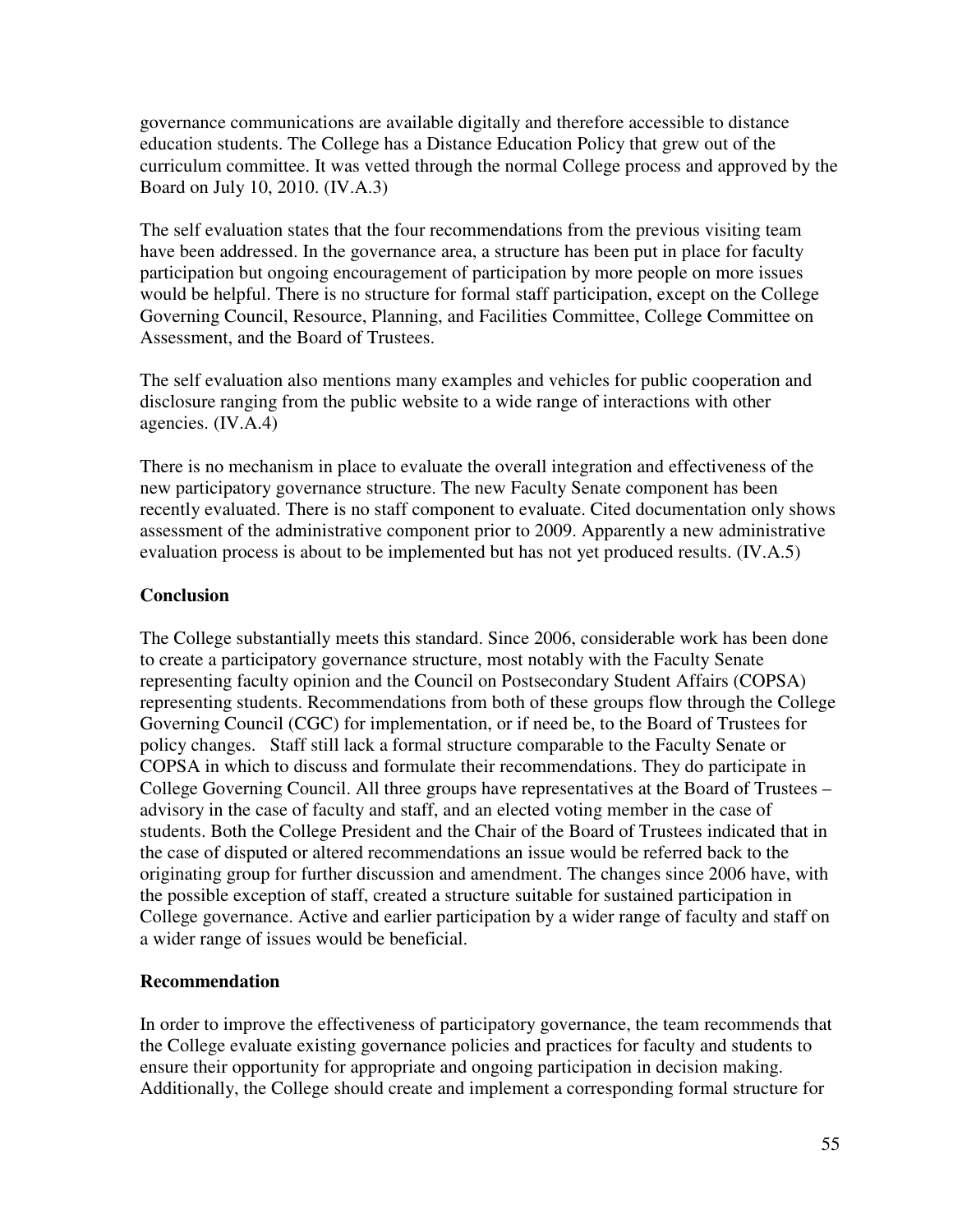staff input and participation. The College should create and implement an evaluation process to examine the overall effectiveness of participatory governance policies and processes. (Standard IV.A.1, IV.A.2, IV.A.2.a, IV.A.3, IV.A.5)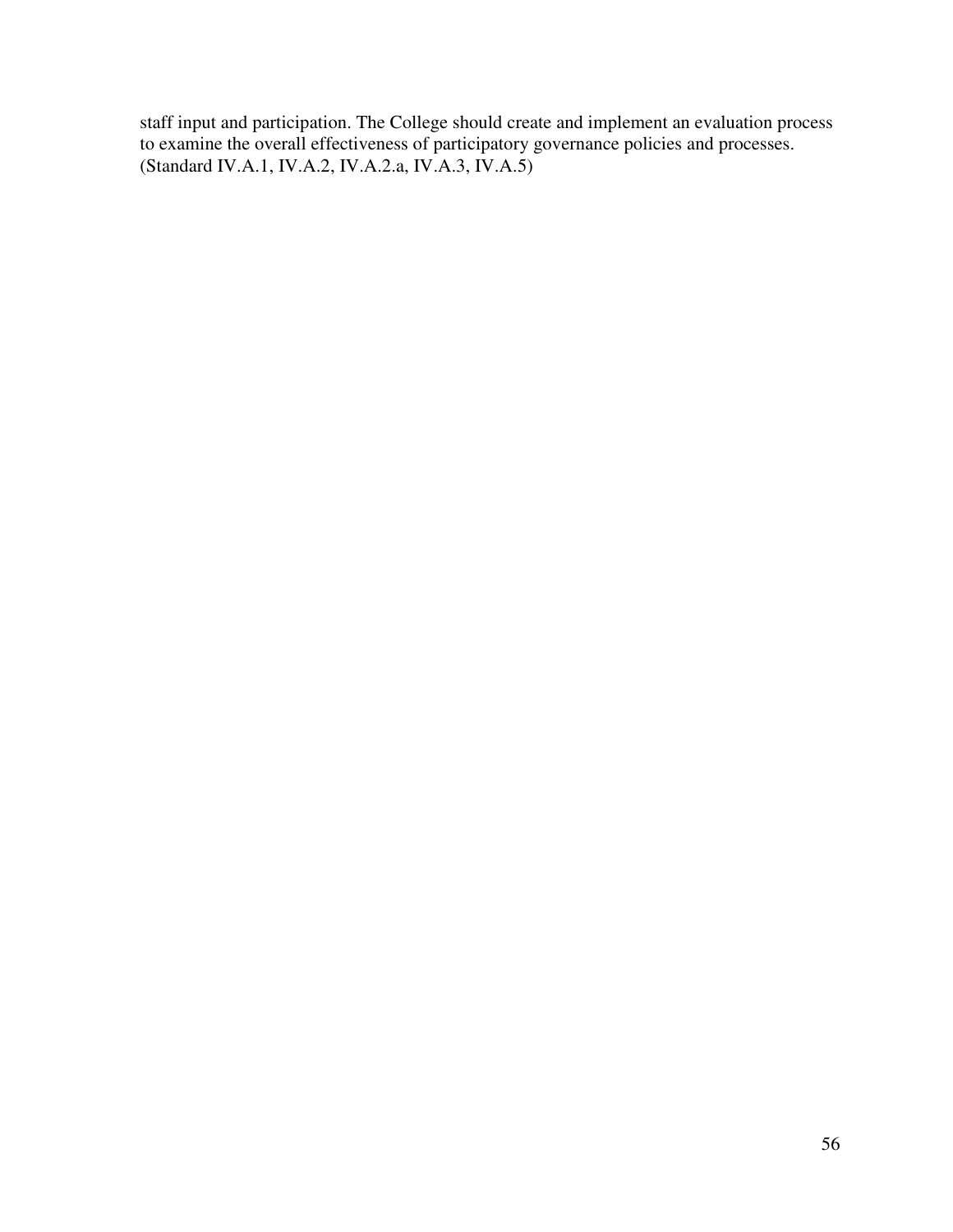# **Standard IV – Leadership and Governance Standard IVB – Board and Administrative Organization**

### **General Observations**

The Board of Trustees appears to be engaged with the College, specifically, the College President, as evidenced by regularly scheduled meeting minutes and observations. When asked about the College's mission, members of the Board of Trustees confirmed that they recite the new mission at the start of every Board meeting. Board members interviewed also indicated that they understood the importance of student learning outcomes in the success of students, and were aware of the substantial work the College has done in meeting the standards in program review, planning, outcomes and assessment. They were also aware of their role, and stated that "…the only employee we have is the President." (IV.B.1.a)

The Board has adopted several policies that uphold the standards of quality and integrity, while reinforcing the College's commitment to improved student learning. Board Policy 100 approved the College's new mission. And the Board has actively been involved in adopting policies that support institutional and program effectiveness, examples include BOT Policy 306, approval of the updated ACCJC Standards of 2002 and BOT Policy 105 – "Reaffirmation of Autonomy of the Board" as cited in Public Law 14-77 (now PL 31-99). (IV.B.1.a.) The Board should be recognized for its adoption and revision of policies that uphold the standards and support the College's effort towards fulfilling its mission and ensuring institutional effectiveness as it relates to completion of course and program SLOs, institutional learning outcomes, and improved student. (IV.B.1.b)

The Board, comprised of six appointed officials and one elected student trustee, is charged with the responsibility of compliance and the mandates of Public Law 14-77 (now PL 31-99) which created the Guam Community College. The Board functions independently and is ultimately responsible for the educational quality, legal matters, and financial integrity of the College. (IV.B.1.c)

Public Law 14-77, the College's enabling legislation, identifies the eligibility requirements for Board service while the duties and responsibilities of the Board members are clearly outlined in GCCs "Board of Trustees' Membership Handbook" adopted in 2008. The Board provides oversight of the College's operations, and monitors the budget and implementation of expenditures. Also, the Board is kept appraised in its regularly scheduled monthly meetings on funding opportunities the College may seek to augment its operational budget.  $(IV.B.1.d)$ 

The re-write of Board Policies is referenced numerous times in the self evaluation and was corroborated. The Board regularly reviews and updates Board Policies as evidenced by Board minutes, agendas, interviews and observations. Board retreats are used to develop goals and provide training to Board members. Board Policy 110 establishes the guidelines for policy review to assure quality and effectiveness in support of the College's operations; however, not every policy is reviewed during the two-year cycle as outlined in policy.  $(IV.B.1.e)$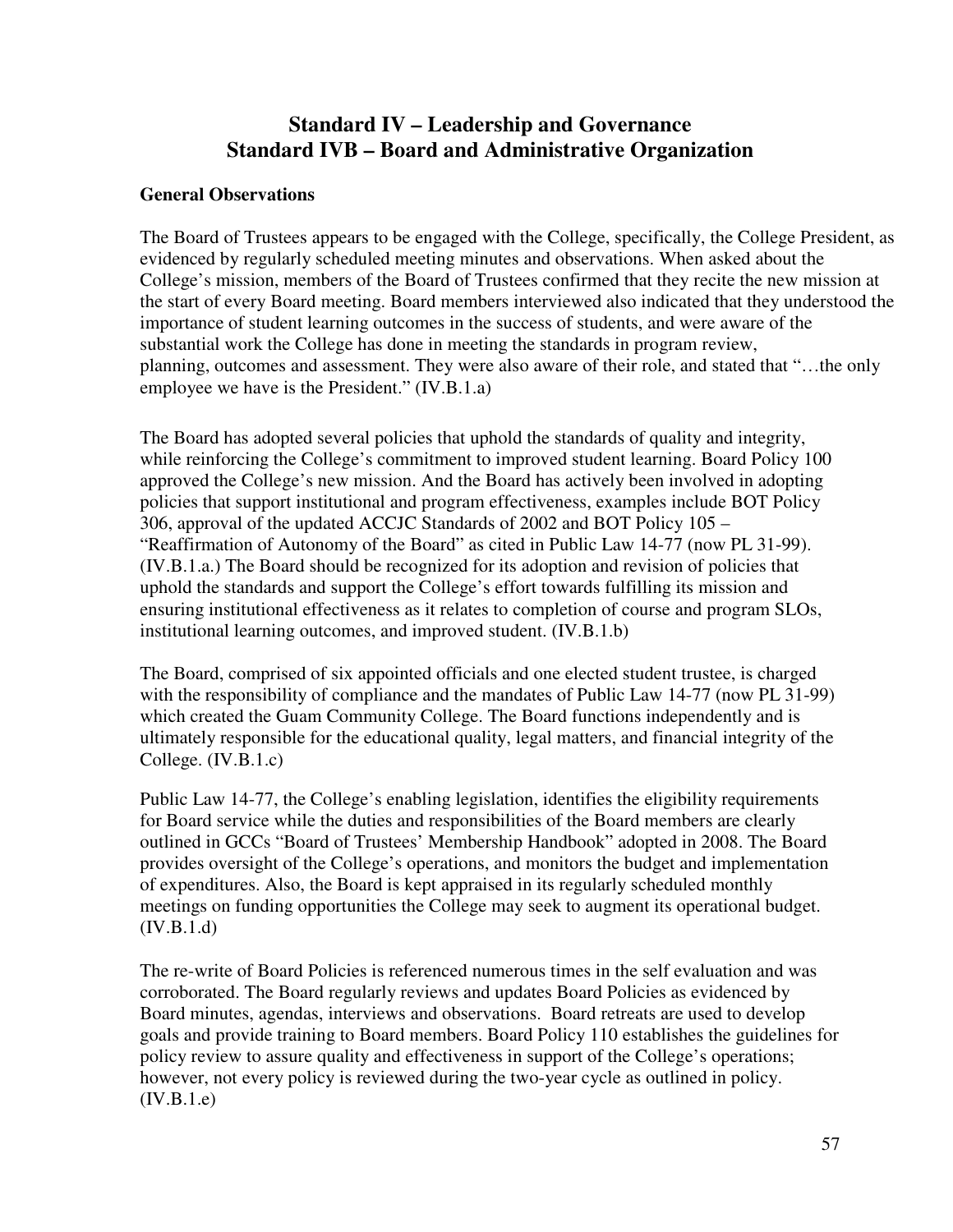Newly elected/appointed Board members are provided a Board orientation that includes a tour of the campus, and in the case of the governor's appointment, a required Government Ethics workshop, which is spelled out in Board Policy 120 and Public Law 14-77(now PL 31-99)**.** Upon closer review, it appeared that the most prevalent method of orienting new members was primarily experiential learning acquired through more informal participation as a member of the Board, although the Board has adopted a five year training schedule (2009-15). The College may want to expand and develop more formal in-house orientations, that would better prepare new members, especially students and appointed members from the community, with a more holistic view of the community college system, College-specific operations and the College's organizational structure, as well as Robert's Rules of Order as they relate to the functions/roles and responsibilities of members of the Board of Trustees. (IV.B.1.f)

Board Policy 306, "Comprehensive Assessment of Instructional Programs, Student Services, Administrative Units and Board of Trustees" was adopted September 4, 2002, and amended in November, 17, 2008. This policy provides a top to bottom assessment plan for the College. Board Policy 306 superseded BOT 305 adopted in 1994 which provided a five year cycle to:

- Assess program quality, productivity, and need and demand;
- Improve the quality of academic offerings and vocational training;
- Ensure wise allocation of resources; and
- Determine the program's effectiveness and to implement program improvement strategies.

At the time of its adoption, BOT 306 also included the Board's sub-group, the Foundation. Since its revision, the Board has gone through the following:

- GCC Board of Trustees' Third Assessment Report (AY 2007-2008)
- GCC Board of Trustees' Fourth Assessment Report (AY 2010-2011)
- GCC Foundation Board's Second Assessment Report (AY 2007-2008)
- GCC Foundation Board's Third Assessment Report (AY 2010-2011)

The AIER conducts Board assessment studies which consist of self- surveys (Board Self Evaluation Questionnaire) and a survey from various constituency groups who complete the Governing Board Assessment Questionnaire (GBAQ). (IV.B.1.g)

Public Law 28-76**,** which requires all appointed Board members to attend training entitled, "Ethics in Government Program" are required to submit a workshop attendance certification within the first six months of their appointment and every two years thereafter. Board Policy 115, "Code of Trustee Ethics and Conduct", clearly identifies a Board code of ethics and provides policy for dealing with behavior which violates the code. There were no reported instances wherein there was a need to invoke the code. (IV.B.1.h)

There is evidence of periodic reports to the Board in regard to the accreditation process and indeed, in the last year the College provided a report on the status of the self evaluation and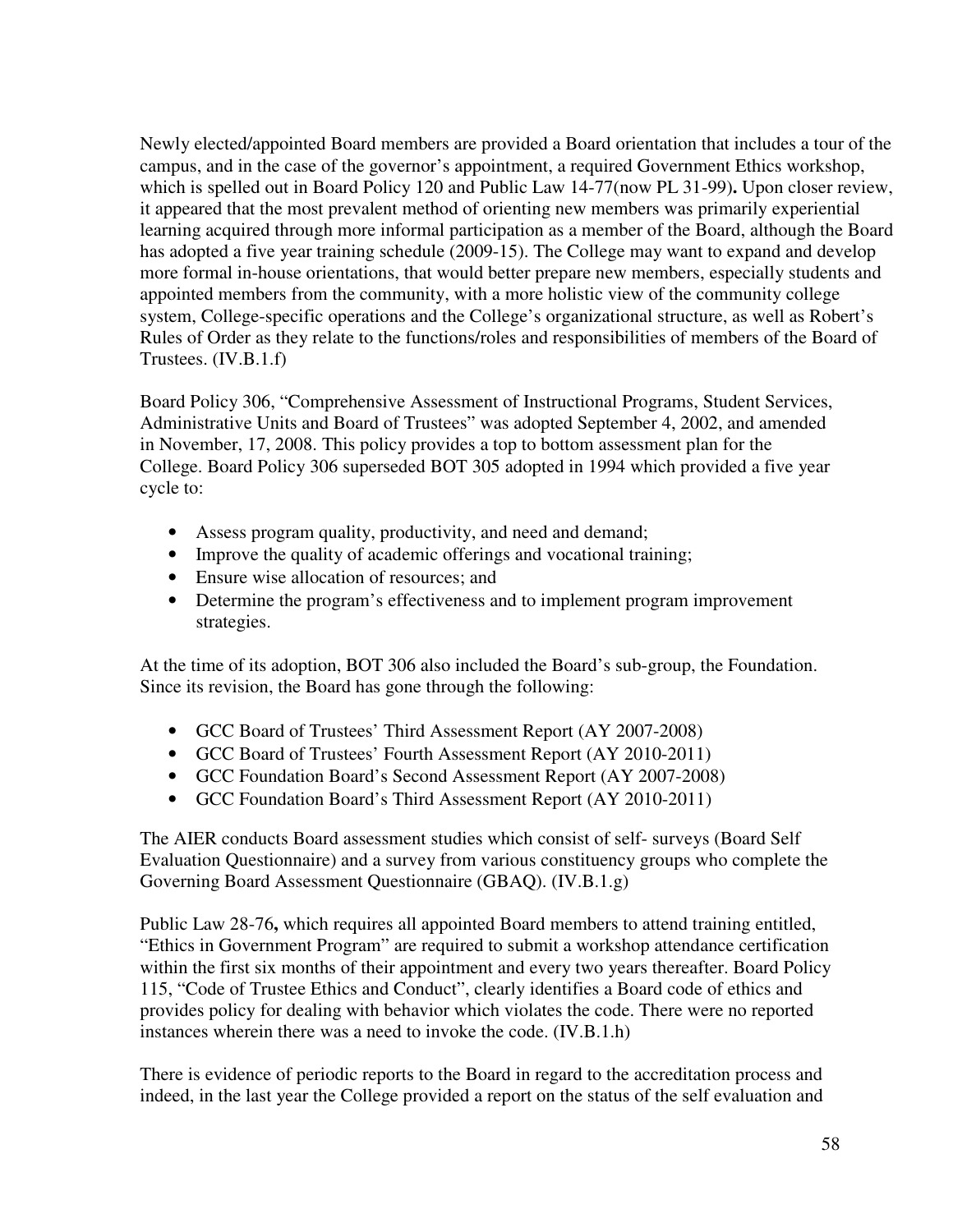the accreditation process at every meeting, as part of the President's report. The Board indicated that it is *very* involved in the accreditation process as it too, goes through an assessment and evaluation process as well as the Foundation. To ensure continuity and collaboration, two members of the Board of Trustees also sit on the Foundation Board. In addition, the Board President was an active participant in the activities of the steering committee for accreditation on Standard IV. (IV.B.1.i)

As noted previously, the College president was hired in June 2007. The process by which the College president was appointed was in direct keeping with Board Policy 455 and said policy was, upon review, found to be participatory, thorough and inclusive. Board Policy 455 further describes the process by which the president is reviewed in regard to progress towards meeting agreed upon goals and performance requirements. The Board last performed a comprehensive evaluation of the president May 2011 and involved the various employee groups in so doing. (IV.B.1.j)

The President has been very adept at managing the institution, including implementing administrative evaluations and an effective institutional organizational structure. According to the Institutional Strategic Master Plan (ISMP), assessment of administrative units, including the Office of the President, focuses on four themes: support for institutional programs, quality of service, interaction with other departments/units and planning/budgeting processes. These themes align throughout the evaluation and assessment reports of the Boards of Trustees and GCC Foundation, the Office of the President, and the management staff. The administrative structure, reorganized in October 2010, allows for appropriate delegation of authority consistent with each managers respective areas of responsibility. Each managerial unit has functioned effectively to carry out the mission of the College, and has provided guidance and instruction to facilitate the completion of 100 percent of the institutional and program/course learning outcomes while maintaining a culture of data-based decision making grounded in assessment. The administrative leadership should be commended for its resilience and flexibility in managing the institution's fiscal resources and promoting continuous improvement for the betterment of student success. (IV.2.B.1.a,  $IV.2.B.2.b)$ 

As noted previously, the Board of Trustees exercises the rights and responsibilities granted them by Board policy and public law. The Board of Trustees members are cognizant of their roles as evidenced by meeting minutes and interviews. They have oversight of the College by approving expenditures, curriculum and budget, and insuring organizational job descriptions to meet the human resources requirements. (IV.B.2.c)

An Annual Fiscal Year Calendar is presented and adopted by the Board of Trustees each year. The last calendar was adopted on September 7, 2011. The fiscal calendar is used to establish deadlines and communicates to the Board, and the community at large, the cycle of budget reports and approval processes in place at the College. When asked about the interface between the budget and the College's planning and assessment processes, it was widely validated amongst various stakeholders that the policy is "no plan -- no budget." Requests for resources (human, physical, technology or fiscal) are linked to the planning and assessment documentation on *TracDat*. The effectiveness of ongoing planning and resource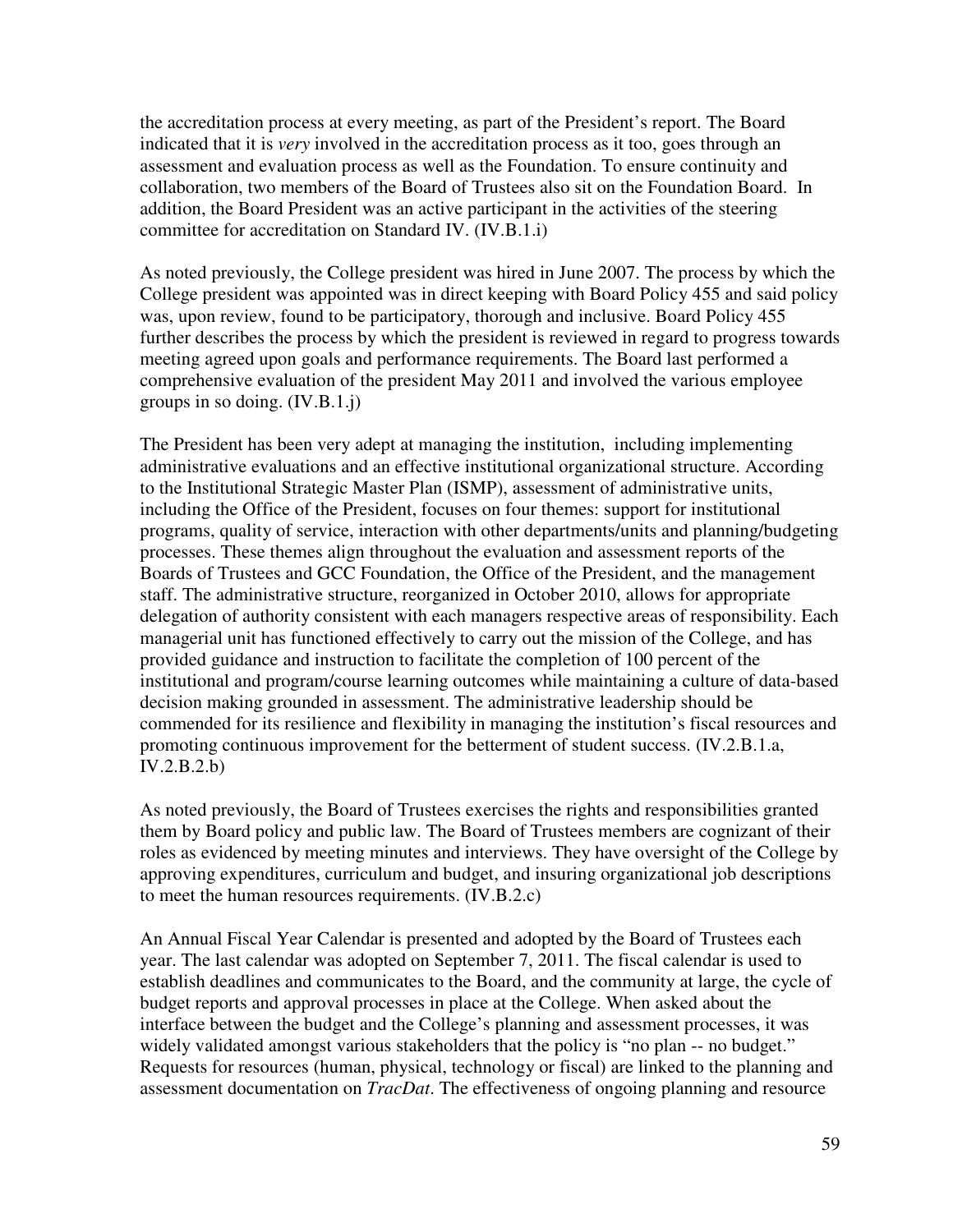allocation is systematically reviewed by the Assessment, Institutional Effectiveness and Research (AIER) office. (I.B.6, IV.B.2.d)

The President is thoroughly involved in numerous committees within the community (Chamber of Commerce, Rotary, other service clubs and involvement with local K-12 schools). In an effort to increase communication and visibility on campus, the President holds a "Meet the President" time with students on a regular basis. According to interviews with student leaders, the President is visible at College activities and is supportive of their concerns and takes appropriate action when necessary. An example, cited by GCC students, was the lack of student parking; based upon this issue, funds were allocated to lay asphalt over a vacant grassy area; the paving of this area effectively increased the number of student parking stalls. Additionally, improvements to buildings and facilities on campus, in most cases, acquired through external funds and leveraging resources, allowed the President to maintain and/or increase the level of services to students. These examples were cited as evidence of the President working with the community and with her internal constituency groups - students, staff, faculty and administrators. (IV.B.2.e)

## **Conclusion**

The College meets this standard. The College appears to have very sound governance structures from the Board level to the unit level. The last visiting team had one major recommendation, and the College seems to have addressed this recommendation since that last visit.

The current team validated the documentation within the area of Board and administrative organization through observations, review of documentation, and interviews with faculty, staff, Board of Trustee members and senior administrative managers. The team feels that the College substantially met the standards.

Still, there are some issues that bear further scrutiny. Documentary evidence in the form of reports, studies, memoranda and committee minutes support the claim that the College has taken an aggressive approach to address recommendations cited in the 2006 visiting team's report on governance. The Board has effectively reviewed and updated its policies. However, as was reported in the 2006 report, a review of the Board policies did not clearly indicate that procedures exist to ensure compliance. The visiting team found upon further review that contained within some Board policies were administrative procedures that operationalize the policy or in other instances administrative procedures are articulated through committees, memoranda, electronic means and/or through committee minutes.

While the Commission Standard IV as well as Eligibility Requirement 3, clearly outline a separation of the Board's role and administrative operations; it does not prohibit the practice of combining Board polices with administrative procedures. However, if the College continues to include administrative procedures within the context of Board policy, as procedural changes become necessary, it will require Board action before these changes can be implemented. The College may want to separate the procedural portion of the policies into a companion document of administrative procedures in order to consolidate and facilitate administrative changes without unduly taxing the Board to act upon changes that do not affect the integrity of the policy itself.